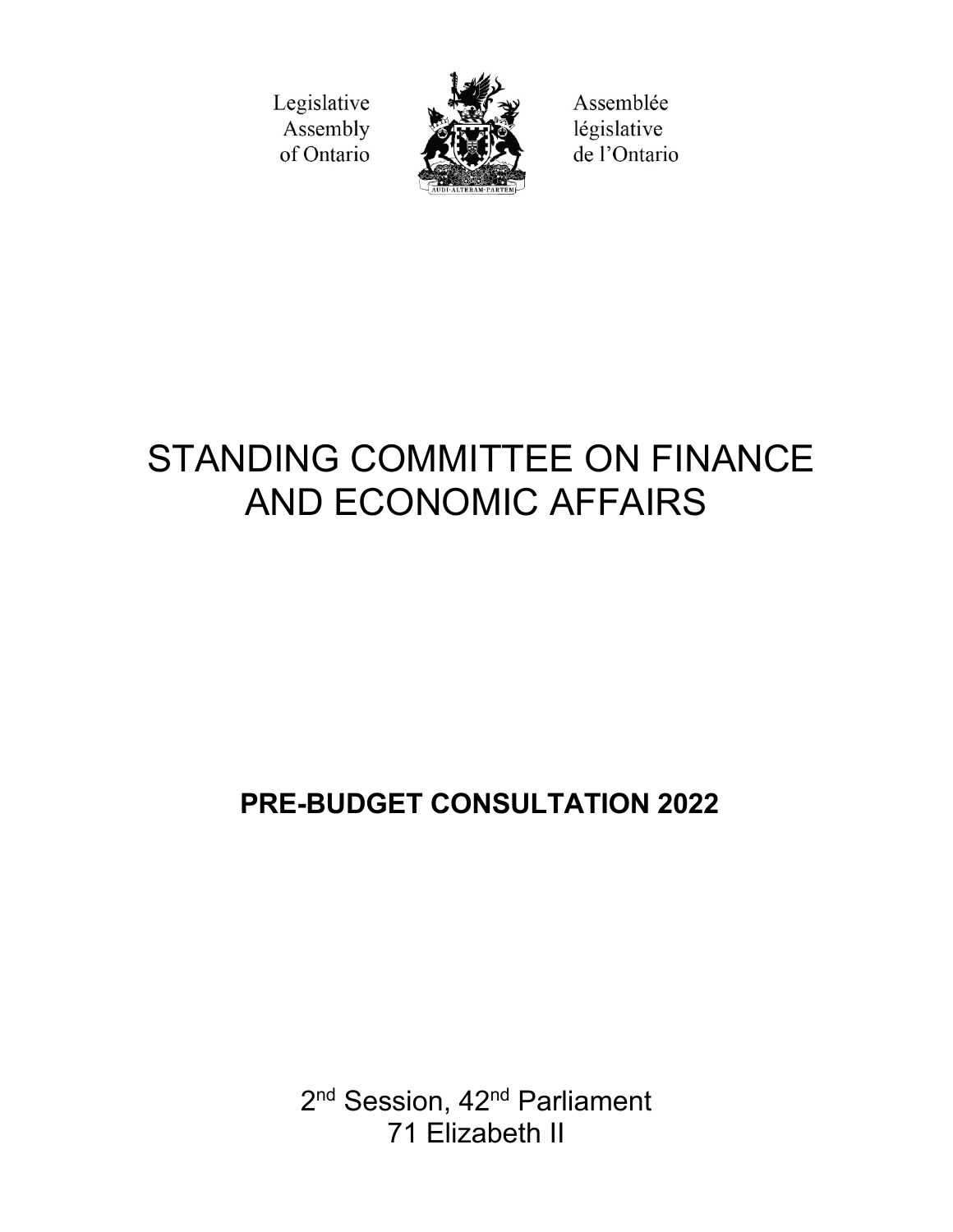ISBN 978-1-4868-5960-3 (Print) ISBN 978-1-4868-5962-7 [English] (PDF) ISBN 978-1-4868-5964-1 [French] (PDF) ISBN 978-1-4868-5961-0 [English] (HTML) ISBN 978-1-4868-5963-4 [French] (HTML)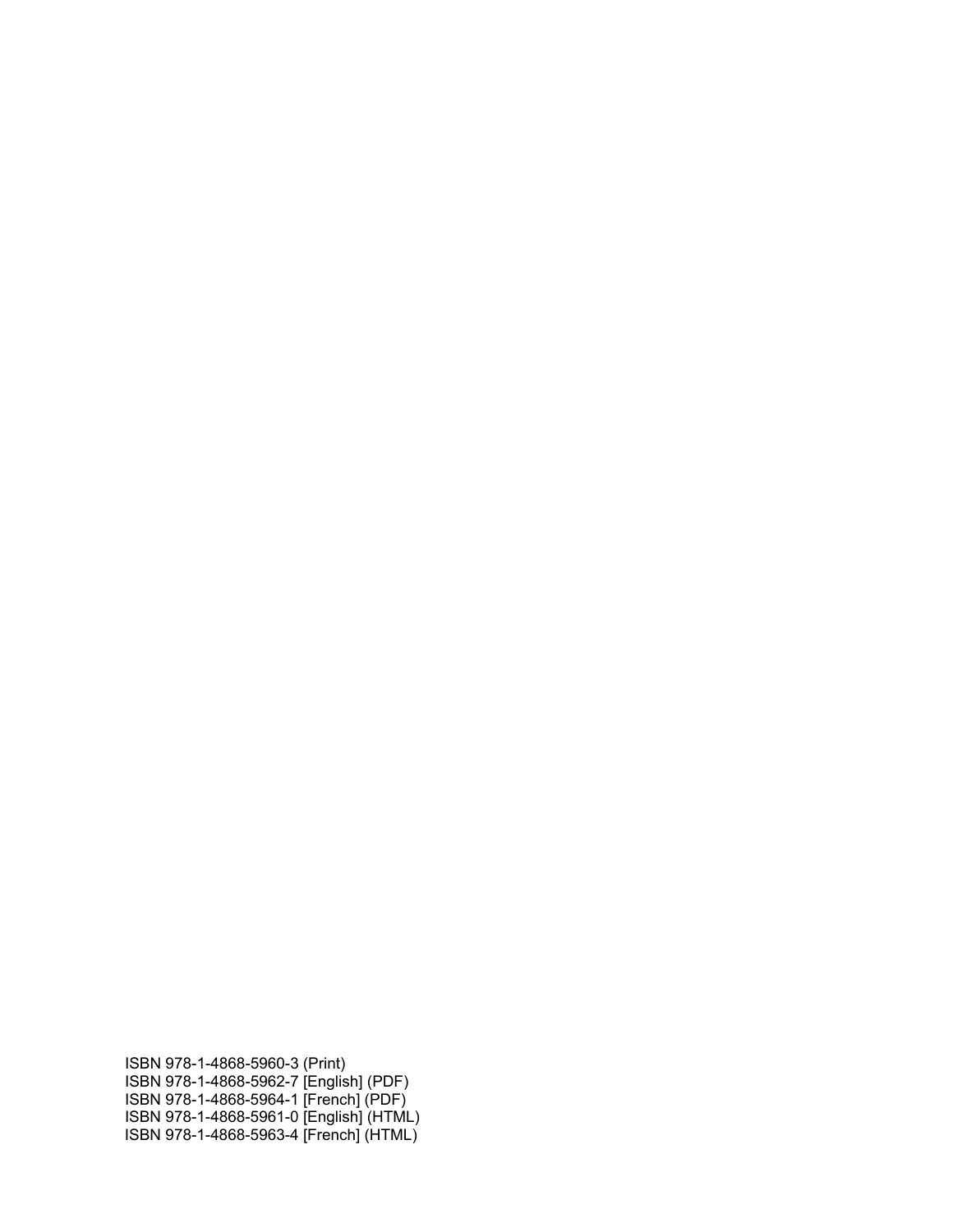Legislative Assembly of Ontario



Assemblée législative de l'Ontario

The Honourable Ted Arnott, MPP Speaker of the Legislative Assembly

Sir,

Your Standing Committee on Finance and Economic Affairs has the honour to present its Report and commends it to the House.

Ernie Hardeman, MPP Chair of the Committee

Queen's Park March 2022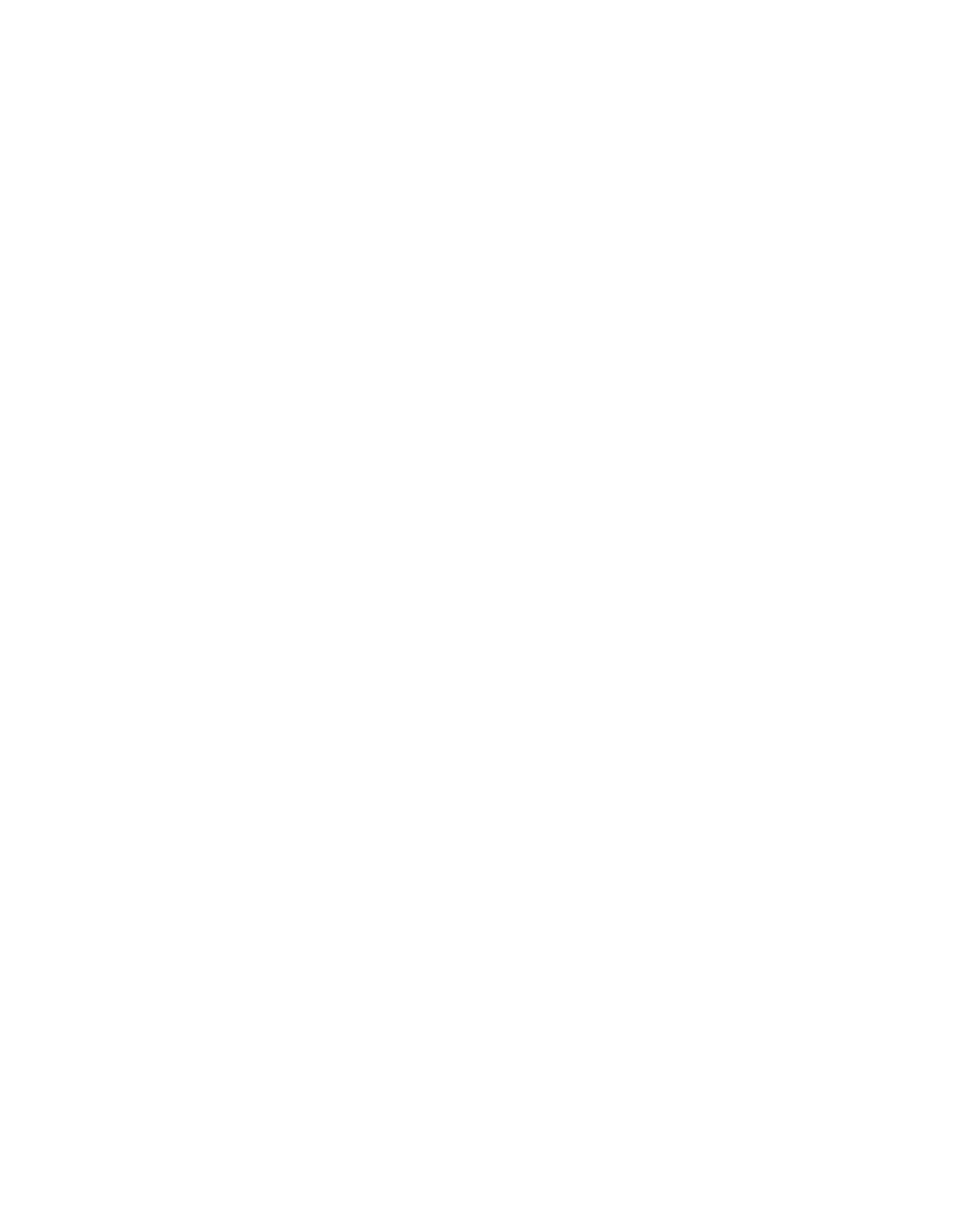# STANDING COMMITTEE ON FINANCE AND ECONOMIC AFFAIRS MEMBERSHIP LIST

2<sup>nd</sup> Session, 42<sup>nd</sup> Parliament

ERNIE HARDEMAN **Chair** 

# IAN ARTHUR Vice-Chair

STEPHEN CRAWFORD **STEPHEN CRAWFORD JEREMY ROBERTS** 

WILL BOUMA SOL MAMAKWA

CATHERINE FIFE DAVE SMITH Peterborough—Kawartha

MITZIE HUNTER VIJAY THANIGASALAM

LOGAN KANAPATHI

DEEPAK ANAND regularly served as a substitute member of the Committee.

MICHAEL BUSHARA Clerk of the Committee

> ALEX ALTON Research Officer

SANDRA LOPES Research Officer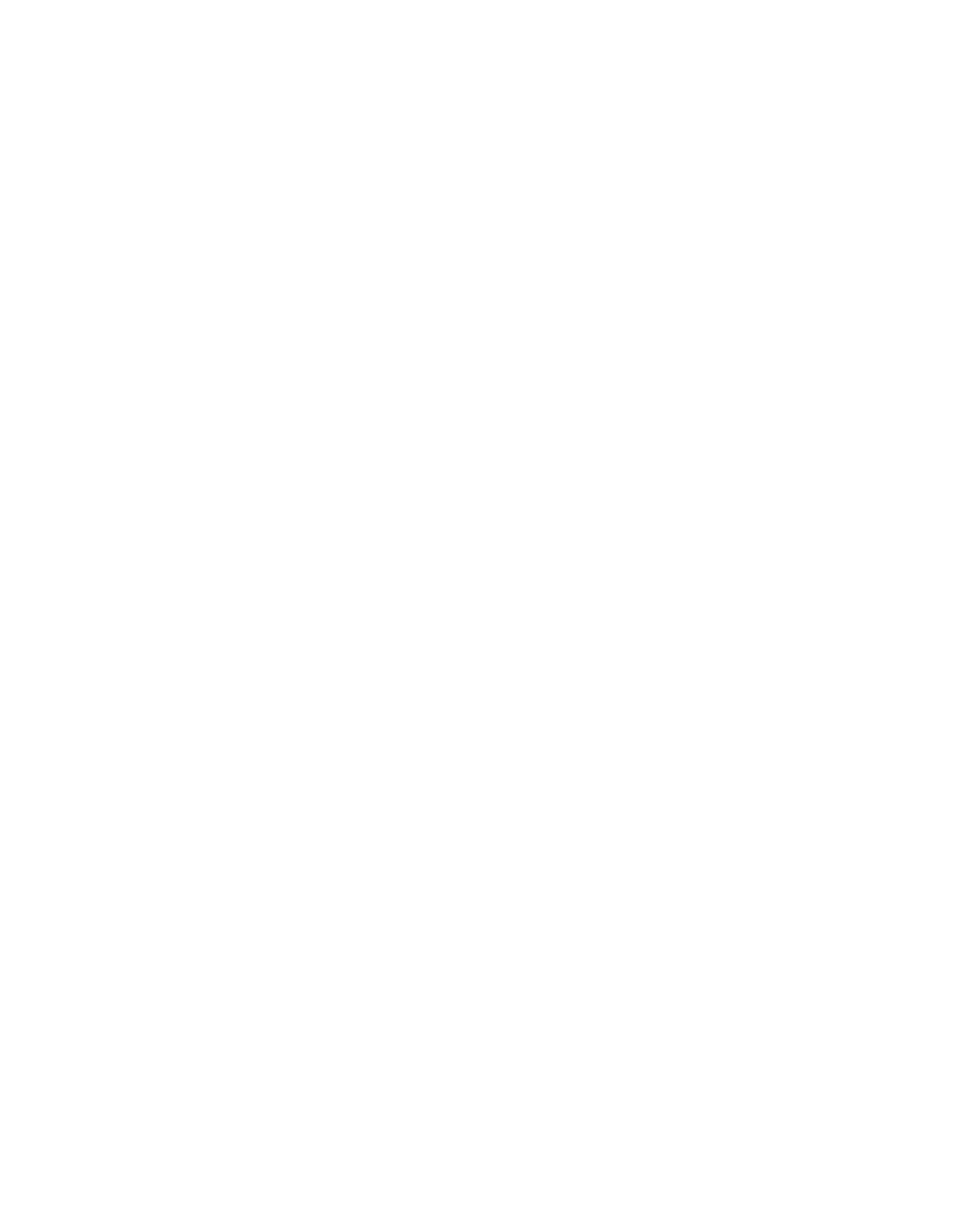# **CONTENTS**

| <b>INTRODUCTION</b>                            | 1                                                 |
|------------------------------------------------|---------------------------------------------------|
| <b>COMMENTS BY MINISTRY</b>                    | $\overline{2}$                                    |
| Agriculture, Food and Rural Affairs            | $\overline{2}$                                    |
| <b>Attorney General</b>                        | $\overline{c}$                                    |
| Alcohol                                        |                                                   |
| Cannabis                                       |                                                   |
| Corrections                                    |                                                   |
| Legal Aid                                      | $\begin{array}{c}\n2 \\ 3 \\ 3 \\ 3\n\end{array}$ |
| Lotteries and Gambling                         | 3                                                 |
| <b>Children, Community and Social Services</b> | $\overline{4}$                                    |
| <b>Developmental Services</b>                  | 4                                                 |
| <b>Gender-based Violence</b>                   | 4                                                 |
| Non-Profit Organizations and Charities         | 4                                                 |
| <b>Social Assistance</b>                       | 5                                                 |
| Other                                          | 5                                                 |
| <b>Citizenship and Multiculturalism</b>        | $6\phantom{a}$                                    |
| <b>Colleges and Universities</b>               | $\,6\,$                                           |
| <b>Administration and Funding</b>              | $\,6$                                             |
| Infrastructure                                 | $\overline{7}$                                    |
| Programs                                       | $\overline{7}$                                    |
| <b>Tuition and OSAP</b>                        | 8                                                 |
| Economic Development, Job Creation and Trade   | 8                                                 |
| <b>COVID-19 Relief</b>                         | 8                                                 |
| Regulations                                    | 10                                                |
| Education                                      | 10                                                |
| <b>Child Care</b>                              | 10                                                |
| <b>Elementary and Secondary Schools</b>        | 10                                                |
| Energy                                         | 12 <sup>2</sup>                                   |
| <b>Environment, Conservation and Parks</b>     | 13                                                |
| Finance                                        | 13                                                |
| Automobile Insurance                           | 13                                                |
| Tax, Rebates and Fees                          | 14                                                |
| <b>Tobacco and Vaping</b>                      | 16                                                |
| Other                                          | 16                                                |
| <b>Francophone Affairs</b>                     | 16                                                |
| <b>Government and Consumer Services</b>        | 17                                                |
| Health                                         | 17                                                |
| Drugs, Devices and Coverage                    | 17                                                |
| <b>Disease Prevention and Treatment</b>        | 18                                                |
| <b>Health Sciences</b>                         | 19                                                |
| Home and Community Care                        | 19                                                |
| Hospitals                                      | 20                                                |
| <b>Mental Health</b>                           | 21                                                |
| <b>Palliative Care</b>                         | 21                                                |
| <b>Physicians and Specialists</b>              | 21                                                |

in the contract of the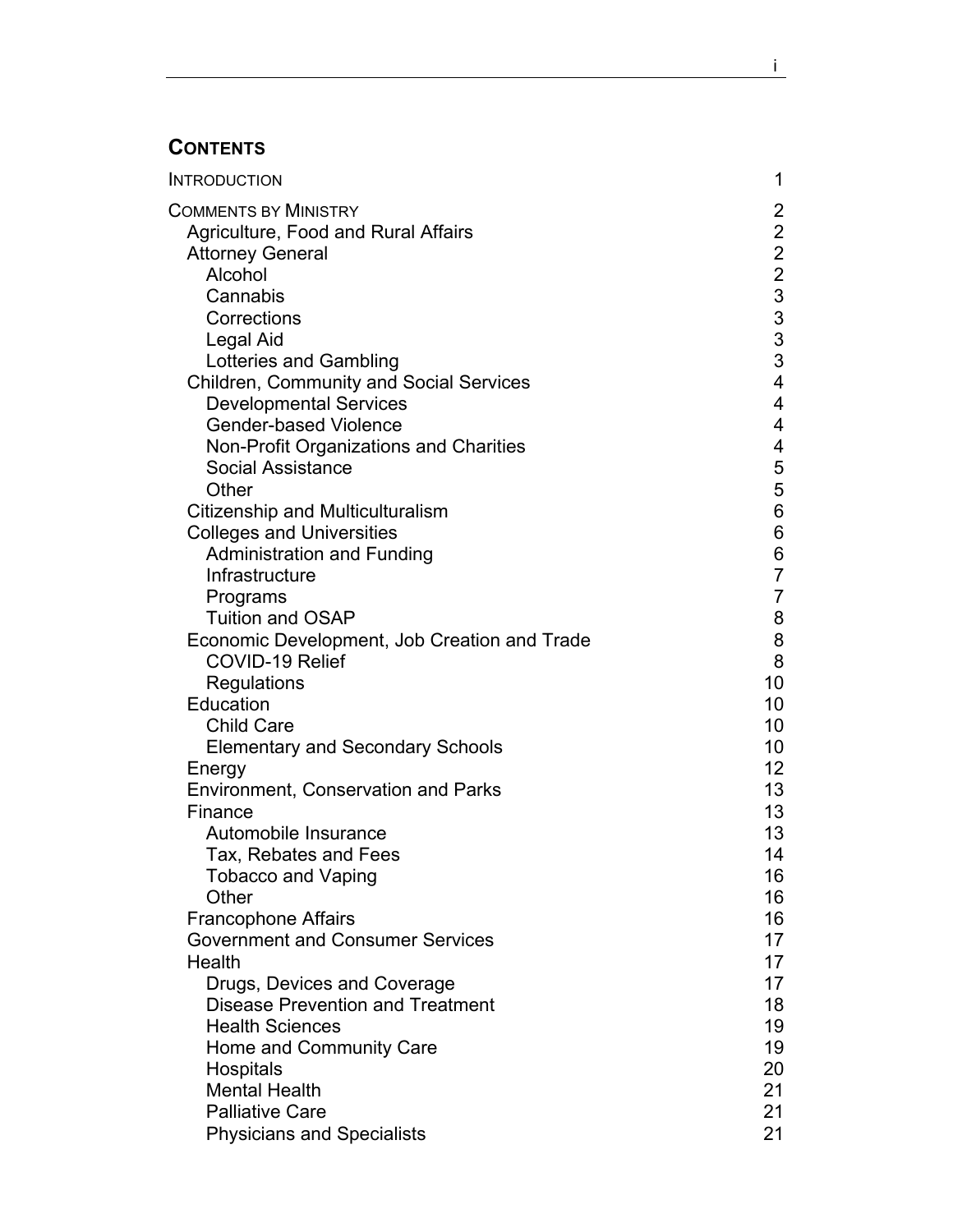| <b>Primary Care</b>                                                                            | 22       |
|------------------------------------------------------------------------------------------------|----------|
| <b>Public Health</b>                                                                           | 22       |
| <b>Supportive Housing</b>                                                                      | 23       |
| Heritage, Sport, Tourism and Culture Industries                                                | 23       |
| <b>Artist Support</b>                                                                          | 23       |
| Libraries                                                                                      | 24       |
| <b>Museums</b>                                                                                 | 24       |
| Sport                                                                                          | 25       |
| Tourism                                                                                        | 25       |
| <b>Indigenous Affairs</b>                                                                      | 25       |
| Infrastructure                                                                                 | 26       |
| <b>Capital Requests</b>                                                                        | 26       |
| <b>Prioritizing Investments</b>                                                                | 26       |
| Technologies                                                                                   | 27       |
| Labour, Training and Skills Development                                                        | 27       |
| <b>Employment Services</b>                                                                     | 27       |
| <b>Employment Standards</b>                                                                    | 27       |
| Immigration                                                                                    | 29       |
| <b>Skilled Trades</b>                                                                          | 29       |
| <b>Skills Development</b>                                                                      | 29       |
| <b>Workplace Safety</b>                                                                        | 30       |
| Long-Term Care                                                                                 | 30       |
| <b>Municipal Affairs and Housing</b>                                                           | 31       |
| <b>Building Code</b>                                                                           | 31       |
| <b>Housing Affordability</b>                                                                   | 32<br>32 |
| <b>Housing Supply</b>                                                                          | 33       |
| <b>Municipal Finance</b><br><b>Rental Affordability and Regulation</b>                         | 34       |
| Northern Development, Mines, Natural Resources and Forestry                                    | 34       |
| <b>Seniors and Accessibility</b>                                                               | 35       |
| Transportation                                                                                 | 35       |
| Highway 413                                                                                    | 35       |
| Transit                                                                                        | 35       |
| <b>Electric and Alternative Fuel Transportation</b>                                            | 36       |
| <b>Treasury Board Secretariat</b>                                                              | 37       |
| <b>RECOMMENDATIONS</b>                                                                         | 39       |
| WITNESS LIST                                                                                   | 40       |
|                                                                                                |          |
| APPENDIX A – DISSENTING OPINION OF THE NEW DEMOCRATIC PARTY<br><b>MEMBERS OF THE COMMITTEE</b> |          |
|                                                                                                |          |

APPENDIX B – [DISSENTING OPINION OF THE LIBERAL PARTY MEMBER OF THE](#page-66-0)  **[COMMITTEE](#page-66-0)**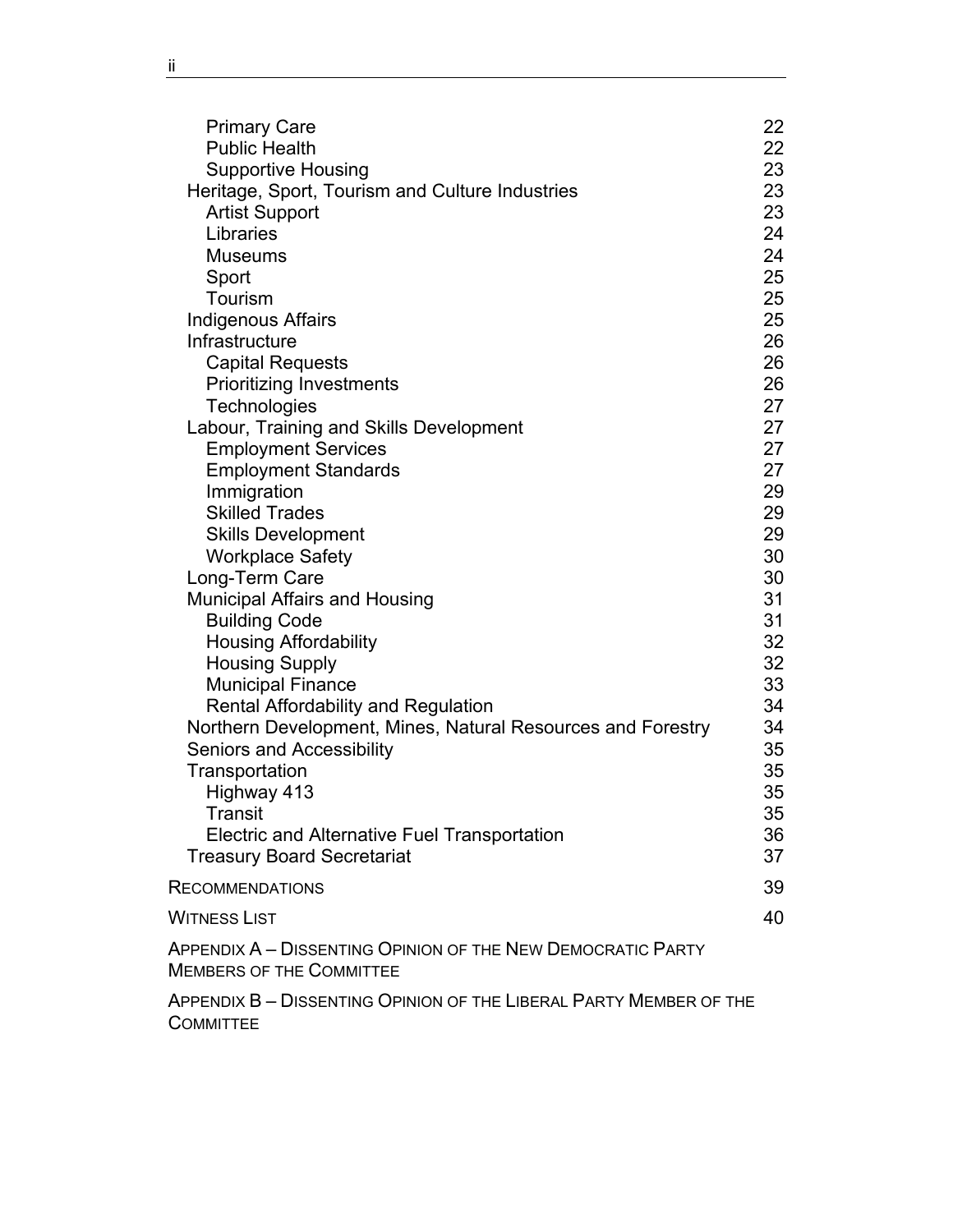## <span id="page-8-0"></span>**INTRODUCTION**

The Standing Committee on Finance and Economic Affairs conducted its pre-Budget hearings virtually in the following regions: Northwest (January 10); Northeast (January 11); Ottawa (January 12); Eastern (January 18); Greater Toronto and Hamilton (January 19 and 20); Southwestern (January 21); and Central (January 26).

The pre-budget consultation provides an opportunity for citizens, stakeholders, and local government partners to discuss various issues and concerns and to make recommendations to provincial ministries. In total, 137 witnesses appeared before the Committee and more than 300 written submissions were received.

Almost all witnesses who presented to the Committee highlighted the unprecedented impact that the pandemic has had on their business, organization or work. Business owners explained how they have struggled to remain profitable during repeated periods of shutdowns. Representatives from the not-for-profit and charitable sector explained that the demand for their services increased during the pandemic, while their capacity to respond was strained. Health care workers, teachers and other public sector employees also described new and continuing challenges they have faced serving Ontario's residents as a result of the pandemic.

While many of the recommended investments, described below, were directed at specific ministries, the Committee also heard about the importance of restoring consumer confidence, maintaining investment in public services, and continuing to provide supports to businesses and not-for-profit organizations in the form of grants, loans, and tax credits.

This report is an overview of the main issues raised by presenters during the pre-Budget consultation. Details of submissions by witnesses and their responses to questions by Committee Members can be found in the *Hansard* of the Committee's proceedings. Committee recommendations, and a list of the witnesses and organizations and individuals submitting written briefs, appear at the end of the report.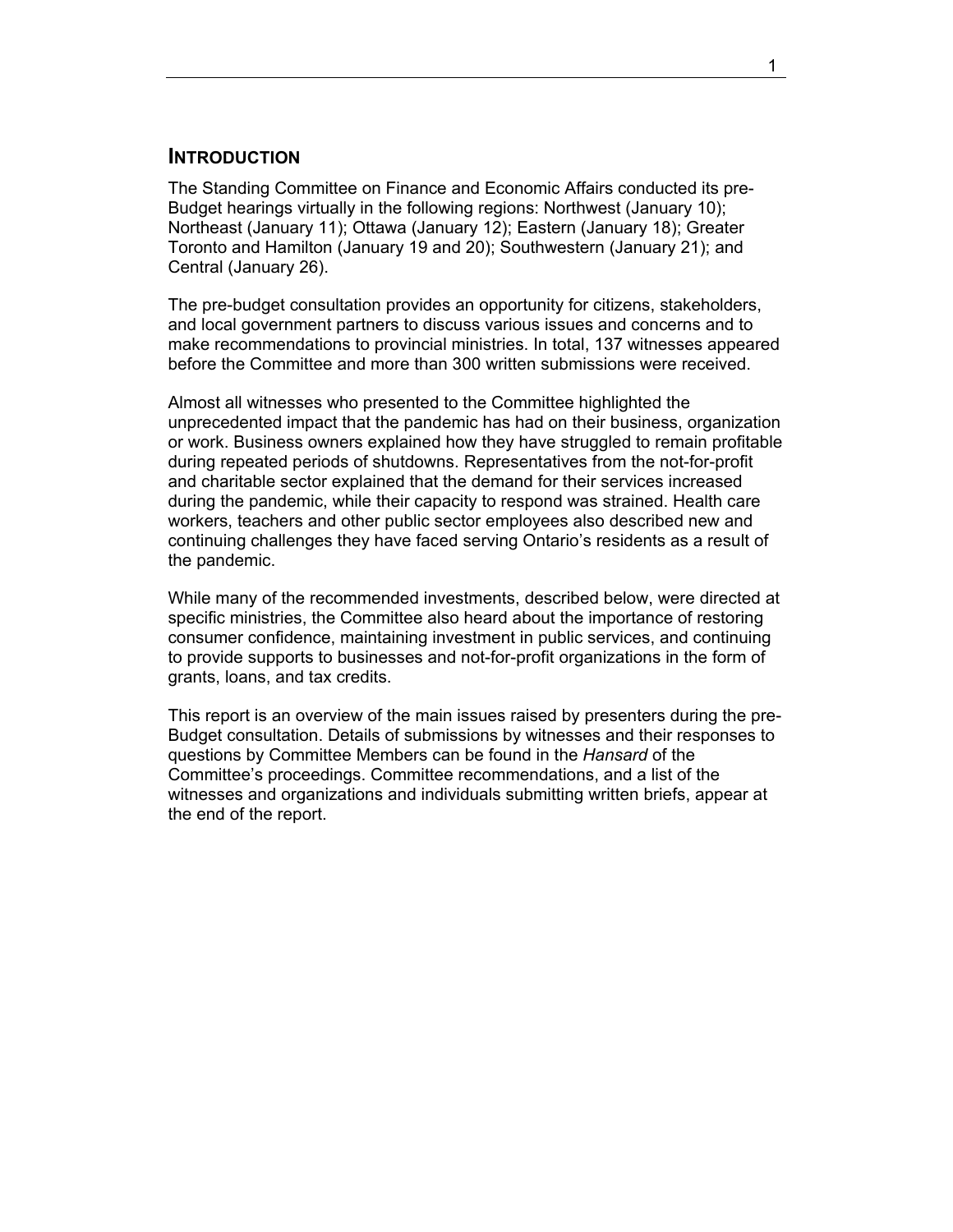# <span id="page-9-0"></span>**COMMENTS BY MINISTRY**

# <span id="page-9-1"></span>**Agriculture, Food and Rural Affairs**

The Ontario Risk Management Program is an insurance program designed to protect farmers in the grains, horticulture and livestock sectors from market volatility and production risks. Provincial funding for this program increased in 2020 from \$100 to \$150 million. A number of organizations asked that this funding increase to \$250 million.<sup>[1](#page-9-4)</sup>

The agricultural sector is reliant on seasonal labour by temporary foreign workers. Federal requirements to isolate upon arrival, as well as the need to protect workers from contracting COVID-19, have added costs and complexity to time-sensitive farming operations. Last year, the federal government offered grants for each temporary foreign worker; if this support is not maintained, the Ontario Fruit and Vegetable Growers' Association asked that the Province step in to continue the grants. The Association also suggested that the Province extend the Enhanced Agri-Food Workplace Protection Program, which helps defray the costs of personal protective equipment. The National Farmers Union–Ontario noted that wage subsidy programs or enhancements to existing programs designed specifically for domestic seasonal farm workers would support farmers who employ Ontarians.

While the agri-food sector has struggled during the pandemic, the Committee heard about the sector's potential for innovation and growth. To that end, a number of witnesses asked that the Province support the development of a Poultry Research and Innovation Centre with an investment of between \$18 million and \$21 million.[2](#page-9-5) In addition, the Organic Council of Ontario asked the Province to invest in an Organic Growth Strategy over a three-year period.

# <span id="page-9-2"></span>**Attorney General**

# <span id="page-9-3"></span>*Alcohol*

Several stakeholders spoke about the sale of alcohol. Organizations representing convenience stores requested they be permitted to sell alcohol, urging the government to make this a priority given the impact of the pandemic on the industry. $3$  They suggested the ability to offer beer and wine would not only be an additional revenue stream, but would also lead to customers purchasing other goods. Spirits Canada would like to see the sale of spirits in stores already authorized to sell beer, wine and cider. They maintained that not having their products more widely available put them at a disadvantage relative to other alcoholic beverages.

Industry representatives from alcohol manufacturers requested changes to the taxes and fees charged for their products. Ontario Craft Wineries, Wine Growers Ontario, and Grape Growers of Ontario recommended the elimination of the

<span id="page-9-4"></span> $\overline{a}$ <sup>1</sup> Beef Farmers of Ontario, Ontario Agriculture Sustainability Coalition, Ontario Fruit and Vegetable Growers' Association, and Ontario Sheep Farmers.

<span id="page-9-5"></span><sup>&</sup>lt;sup>2</sup> Chicken Farmers of Ontario, Egg Farmers of Ontario, Ontario Broiler Hatching Egg and Chicken Commission, and Turkey Farmers of Ontario.

<span id="page-9-6"></span><sup>3</sup> Convenience Industry Council of Canada, Ontario Convenience Stores Association, and Ontario Korean Businessmen's Association.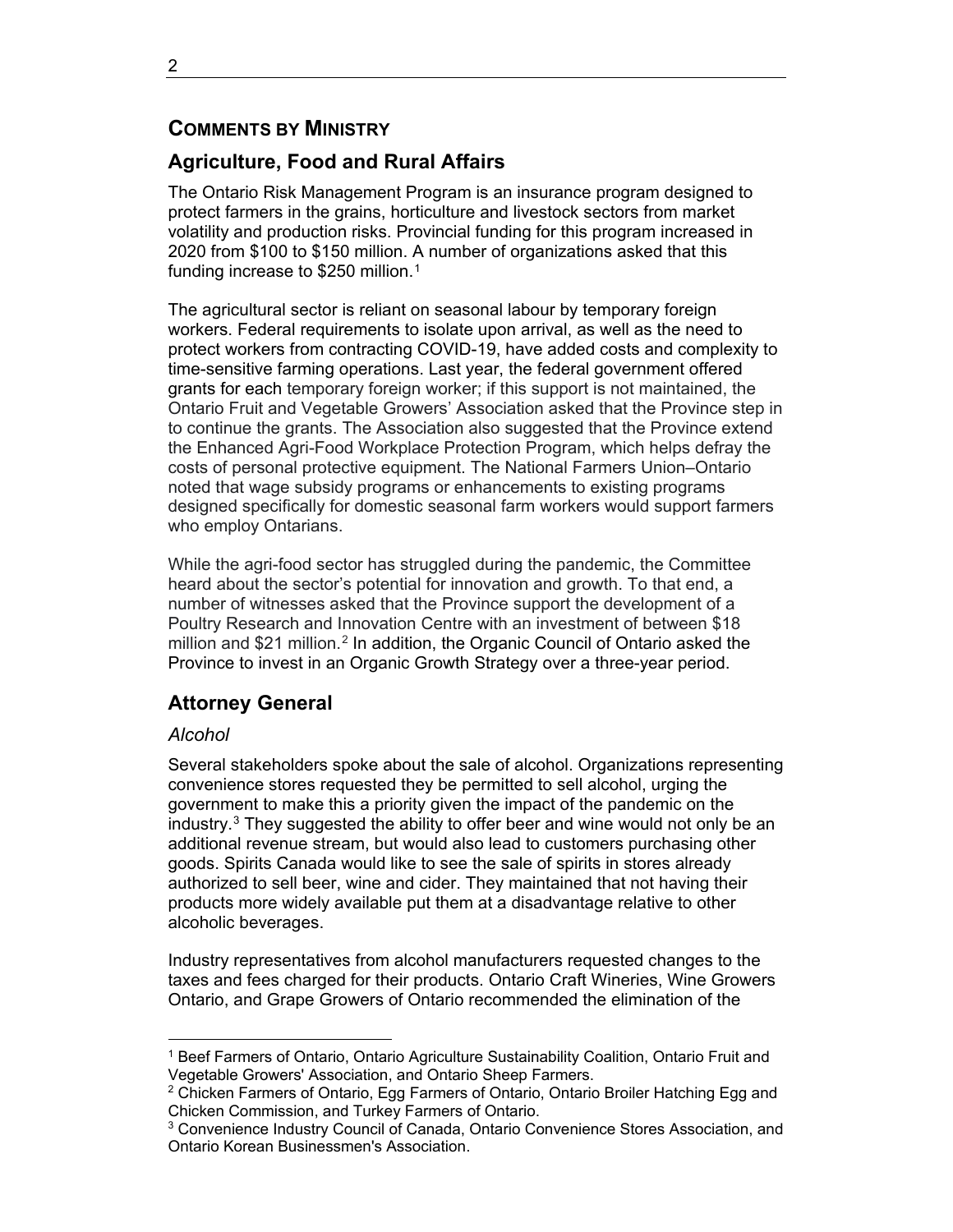6.1% Basic Wine Tax charged on VQA/100% Ontario-grown wines because it only applies to Ontario producers. Ontario Craft Brewers asked the Province to cancel the beer can tax, characterizing it as a tax on small brewers because it does not apply to other canned beverages like soft drinks or energy drinks, or to beer bottles, which are primarily used by foreign-owned multinational breweries.

#### <span id="page-10-0"></span>*Cannabis*

WeedMaps wrote the Committee to express its appreciation for decisions that have contributed to a stronger cannabis industry. The organization requested the permanent legalization of the retail delivery introduced during the pandemic, the creation of a framework to allow for a new class of consumption lounges, and consultation on options allowing licenced producers to establish direct relationships with retailers.

Aurora Cannabis wrote about the struggles medical cannabis patients face trying to afford their medicine, as it is not covered by the Ontario Drug Benefit program or most private drug insurance plans. They argue that medical cannabis, if authorized by a health-care provider, should be treated like all other prescription medications and not be subject to taxes.

#### <span id="page-10-1"></span>*Corrections*

The John Howard Society of Ontario recommended investments in programs dealing with the bail process, in particular, bail verification and supervision programs to reduce the negative impacts of incarceration, and residential bail programs to reduce costs for extended stays in remand facilities.

### <span id="page-10-2"></span>*Legal Aid*

 $\overline{a}$ 

Several witnesses expressed concerns about access to legal aid and recommended the Province restore and enhance legal aid rates.[4](#page-10-4) The Society of United Professionals described how underfunding had a negative effect on the legal system as a whole. Legal Assistance of Windsor and Community Legal Aid stressed that, as the courts reopen and the tribunal system works to address the backlog in cases, stable funding for legal aid is required. The Canadian Association of Refugee Lawyers recommended restoring the cost-sharing agreement with the federal government to ensure long-term funding of refugee and immigration legal aid.

#### <span id="page-10-3"></span>*Lotteries and Gambling*

The Ontario Korean Businessmen's Association asked the Province to increase lottery commissions by at least 0.5%, while the Ontario Convenience Stores Association requested that this increase be 2%. Both organizations stressed that this increase would help ameliorate financial hardships brought on by the pandemic.

The Responsible Gambling Council recommended that the government allocate \$3.5 million in one-time funding to develop a public education campaign to create

<span id="page-10-4"></span><sup>4</sup> Advocacy Centre for Tenants Ontario, Colour of Poverty—Colour of Change, Legal Assistance of Windsor and Community Legal Aid, and Society of United Professionals.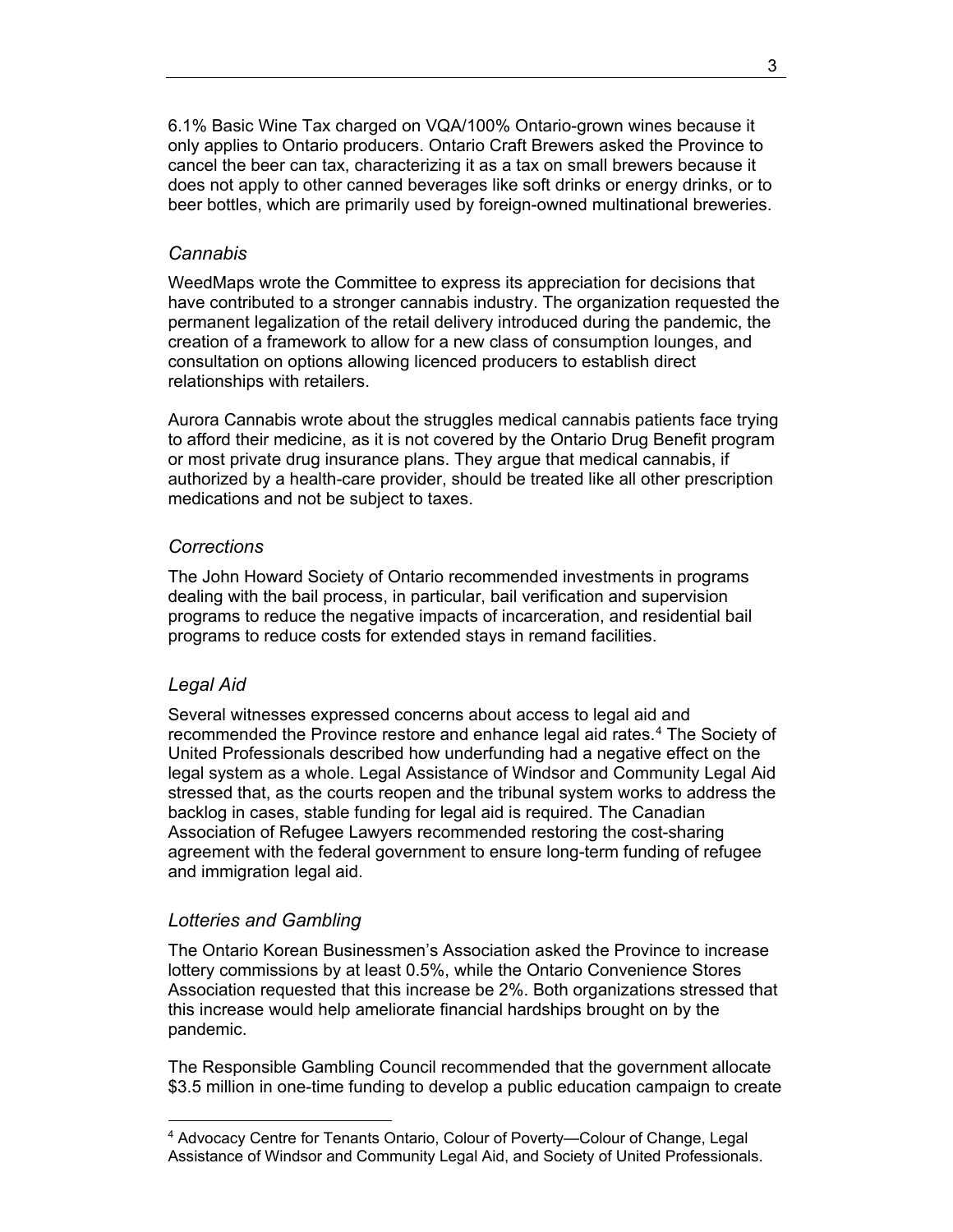a culture of responsible gambling in Ontario, in response to a dramatic increase in advertising as iGaming and sports betting operators have entered the regulated market. Unifor asked the government to ensure a "level playing field" for competition between online and in-person operators.

# <span id="page-11-0"></span>**Children, Community and Social Services**

#### <span id="page-11-1"></span>*Developmental Services*

Adults with a developmental disability can live independently with the right supports, but advocates noted there were long waitlists for housing in some parts of the province. When supportive housing is unavailable, families must rely on other parts of the health care system. One mother explained that her child is currently being treated in hospital because he is unable to secure housing and asked that the Province make a significant investment in supportive housing for adults with developmental disabilities.<sup>[5](#page-11-4)</sup> The Ontario Agencies Supporting Individuals with Special Needs asked the Province to commit 10% of the next phase of its National Housing Strategy to supportive housing for individuals living with developmental disabilities.

Community Living Ontario asked that Passport funding, which provides financial supports to families wishing to purchase their own services, be increased to end the waitlist.

#### <span id="page-11-2"></span>*Gender-based Violence*

The Ontario Coalition of Rape Crisis Centres acknowledged the Province's investments to fight gender-based violence in the previous budget, but pointed out that these investments were primarily focused on criminal justice services. The Coalition asked that increased funding be allocated to community-based prevention programs and that stable, core funding be provided to sexual assault centres.

The Ontario Association of Interval and Transition Houses asked the Province to annualize all in-year investments and for an additional increase in the operating budget of gender-based violence shelters. Women's Crisis Services of Waterloo Region requested additional funding, describing its youth education programs and the She Is Your Neighbour awareness project, which highlights the complexities of domestic violence. The Gender Equality Coalition of Ontario also asked that the Province develop an action plan to end gender-based violence.

# <span id="page-11-3"></span>*Non-Profit Organizations and Charities*

 $\overline{a}$ 

Representatives from the not-for-profit and charitable sector explained that the demand for their services increased during the pandemic, while their capacity to respond was impacted by an inability to raise funds through traditional methods such as in-person events. Some noted that they had to substantially reduce the

<span id="page-11-4"></span><sup>5</sup> Janet Abramson. Other witnesses also asked for increased investments in supportive housing for persons with disabilities, including Community Living Essex County, Maria Cruz, Ontario Agencies Supporting Individuals with Special Needs, and Voices and Choices.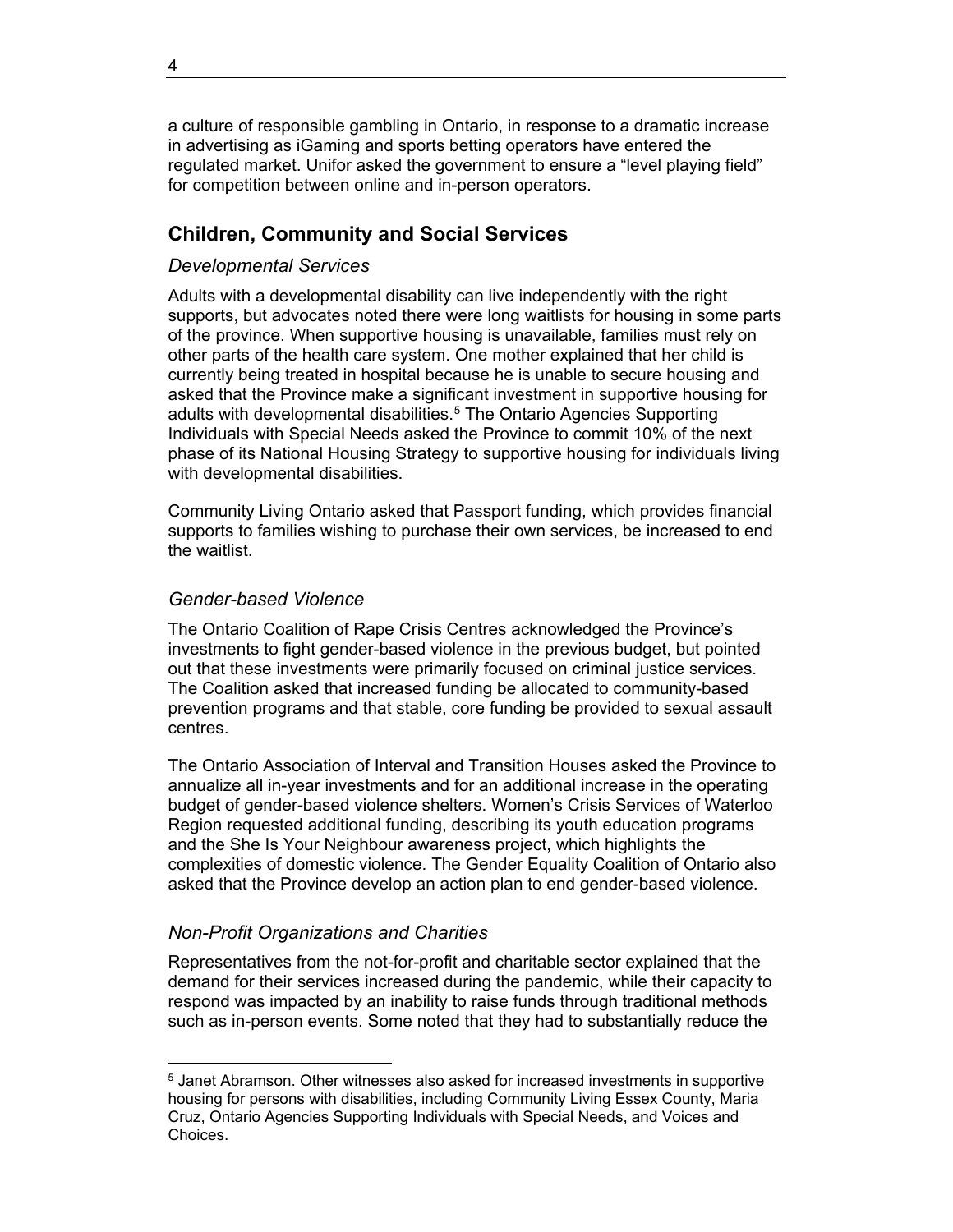size of their staff, and that their remaining employees were feeling burnt out and were exploring other employment opportunities. Witnesses asked that the Province continue to include non-profits in supports that target small businesses, and that stabilization funding be provided to address operational challenges unique to the sector.<sup>[6](#page-12-2)</sup> The Ontario Nonprofit Network asked that the Province appoint an associate Minister to the sector to better coordinate activity that is currently dispersed though various ministries.

Goodwill Industries, Ontario Great Lakes asked the Province to partner with employment social enterprises that deliver provincial objectives and are largely self-funded.

#### <span id="page-12-0"></span>*Social Assistance*

A number of witnesses who presented before the Committee highlighted the Province's recent efforts to transform social assistance and asked that these efforts include a review of social assistance rates.<sup>[7](#page-12-3)</sup> They noted that housing costs across the province are high, and that inflationary pressures are driving up the costs of basic goods, including food. Witnesses asked that the Province increase rates immediately and that these increases be indexed to inflation.<sup>[8](#page-12-4)</sup> The Income Security Advocacy Centre asked that social assistance rates be increased to 1995 levels adjusted to inflation for both Ontario Works and the Ontario Disability Support Program.

A number of witnesses also requested that limits on gifts be removed and asset limits increased.<sup>[9](#page-12-5)</sup> Neighbourhood Legal Services (London & Middlesex) asked that the basic income pilot be reinstated.

#### <span id="page-12-1"></span>*Other*

 $\overline{a}$ 

The Middlesex London Food Policy Council described the importance of locallygrown fresh food and highlighted the need to support immediate food services such as food banks and school food programs. However, they explained that the Province should also support municipally- and regionally-led strategies to achieve long-term stable and sustainable food systems. Parkdale Food Centre asked for \$500,000 to pilot a project that would demonstrate how a transition from food banking to a community-centric co-operative model could work.

Prosper Canada asked for \$1.75 million a year for three years to deliver financial services such as tax filling to Ontarians with low or moderate incomes; to integrate non-profit financial help programs into Ontario Works in Ottawa,

<span id="page-12-3"></span><span id="page-12-2"></span> $^6$  Dance Ontario Association, Ontario Nonprofit Network, and YMCA of Eastern Ontario. <sup>7</sup> These witnesses included Daily Bread Food Bank, Hamilton Roundtable for Poverty Reduction, and Income Security Advocacy Centre.<br><sup>8</sup> Marnie Carson, Community Living Essex County, Canadian Union of Public Employees,

<span id="page-12-4"></span>Ontario Division, Colour of Poverty—Colour of Change, Daily Bread Food Bank, Hamilton Roundtable for Poverty Reduction, Income Security Advocacy Centre, Interfaith Social Assistance Reform Coalition, Kawartha Lakes Food Source, Legal Assistance of Windsor and Community Legal Aid, National Coalition Against Poverty—Ontario Chapter, Ontario Association of Interval and Transition Houses, Neighbourhood Legal Services (London & Middlesex), Poverty Free Thunder Bay, Pillar Nonprofit Network, Patricia Smiley, Sarah White, and YWCA Toronto.

<span id="page-12-5"></span><sup>&</sup>lt;sup>9</sup> Community Living Ontario and the Income Security Advocacy Centre.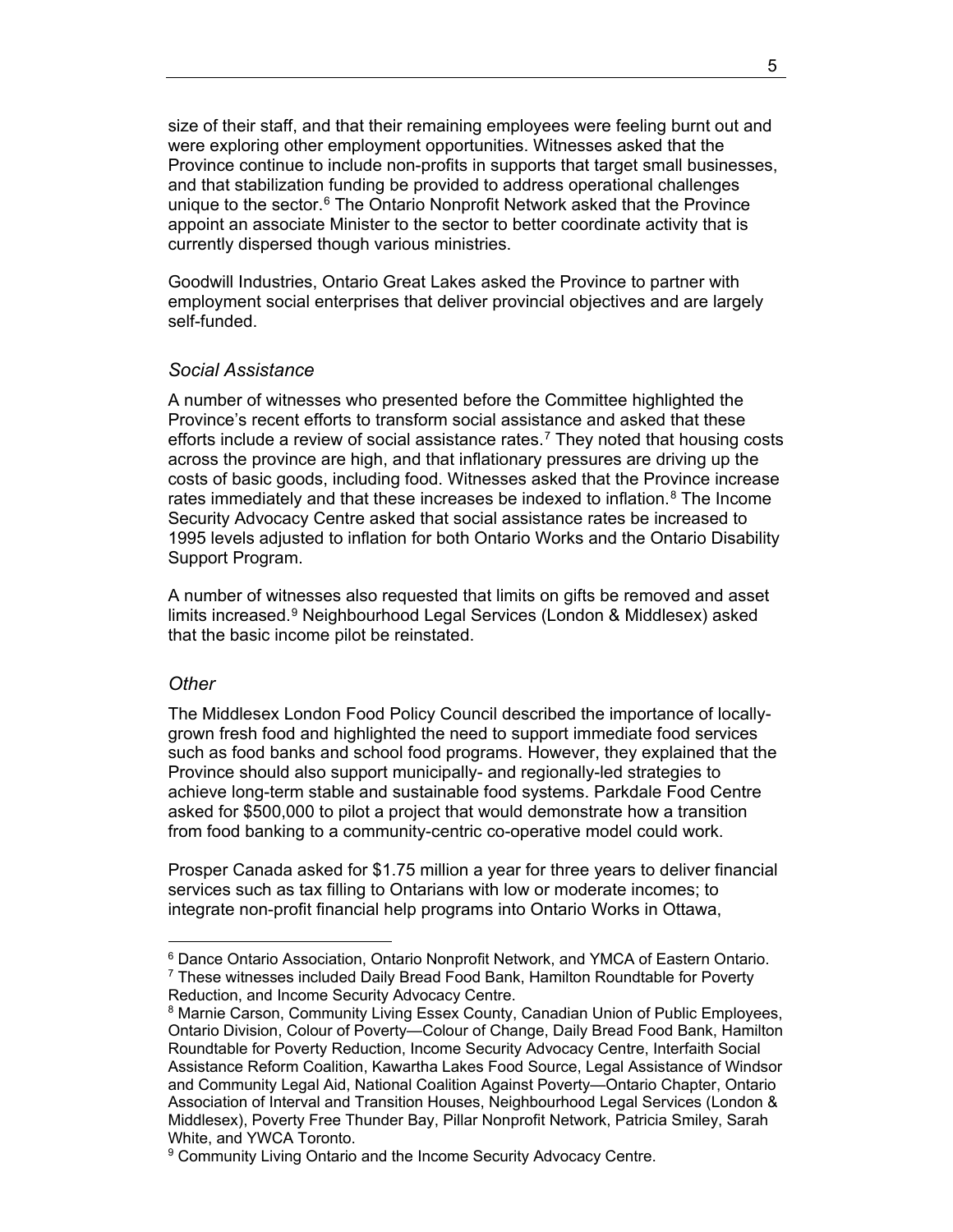Thunder Bay, and Toronto; and to maintain and promote online financial self-help tools.

# <span id="page-13-0"></span>**Citizenship and Multiculturalism**

Colour of Poverty-Colour of Change presented statistics showing racialized individuals and their families are more likely to live in poverty than other Ontarians. The organization asked that the province improve its capacity to collect disaggregated socio-demographic data to better identify inequities, support planning, and improve service quality.

The Committee heard from a number of individuals who expressed concerns about the rise of Islamophobia. Among their recommendations was a request that the Province provide secure, stable, long-term funding for social service agencies that focus on the mental health of Muslims and victims of hate crimes.<sup>[10](#page-13-3)</sup>

The Centre for Israel and Jewish Affairs asked the Province to dedicate funding to support the physical security of at-risk community institutions.

# <span id="page-13-1"></span>**Colleges and Universities**

#### <span id="page-13-2"></span>*Administration and Funding*

Several witnesses asked for increased funding for universities.[1](#page-13-4)1 The Ontario Confederation of University Faculty Associations asserted that public funding of universities in Ontario is low, tuition fees are high, and academic employment is precarious. In addition to the general call for increased funding, they asked for Northern and bilingual university grants, special purpose funding (particularly for Indigenous programming and supports), and research funding. The Council of Ontario Universities and Ontario Tech University requested additional funding to increase university spaces by 53,000 over the next five years in high-demand programs.

A number of organizations recommended changes to the funding structure for post-secondary institutions. Colleges Ontario wanted the government to use a tuition policy specific to colleges and not one based on university tuition levels to ensure that college education remains affordable. Collège La Cité and the Ontario Chamber of Commerce asked for enhanced flexibility of the college funding formula to allow micro-credentialing and modular approaches to program delivery.

<span id="page-13-3"></span><sup>10</sup> Zahra Afara, Mohamad Bacho, Siham Elkassem, Fahad Ghaffar, Islamic Centre of Southwest Ontario, Zulfikar Kasmani, Issam Loubani, Mohamed Mithoowani, Suzanne Rajeh, Reem Sultan, Mariaf Ubaidat, and Saijad Ullah.

<span id="page-13-4"></span><sup>&</sup>lt;sup>11</sup> Trystan Goetze, Ontario Confederation of University Faculty Associations, and University of Waterloo.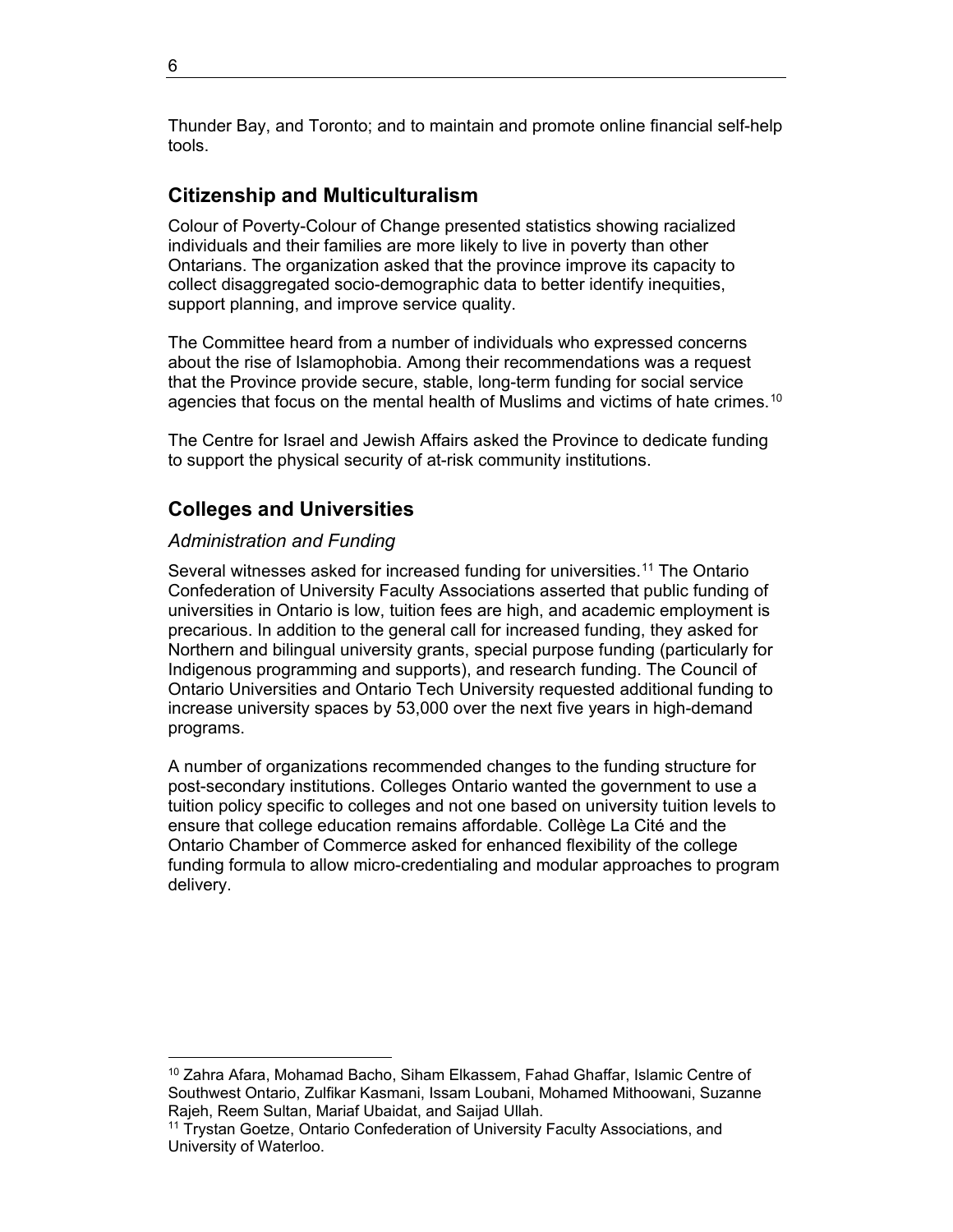triOS College asked the government to revise the policy directive that limits the enrolment of international students at partnership campuses to two times the number of international students at a public college's home campus. They advised that the enrollment limit adversely impacts small and rural colleges and suggested that the cap for these institutions be increased to 3,000 students or two times the total home campus population. The College also recommended streamlining the distance education approval process so that an institution only needs to be approved once to deliver such programs.

The Assemblée de la francophonie de l'Ontario spoke about Laurentian University's financial uncertainty and recent filing for creditor protection, and the impact on the Ontarian Francophone community. The Assemblée encouraged the formation of a Franco-Ontarian university network and asked the Ministry of Colleges and Universities to submit the University of Sudbury's application for strategic funds in post-secondary minority-language education, available through Canadian Heritage.

Collège la Cité asked for increased investments into their digital infrastructure, explaining that this funding would support innovative program delivery models corresponding to the specific needs of Ontario's Francophone communities.

#### <span id="page-14-0"></span>*Infrastructure*

Several universities and colleges requested assistance for specific infrastructure projects on their campuses. The University of Waterloo requested \$7.5 million for an entrepreneurial hub in an expanded health sciences campus. They believe this would provide health innovators with the infrastructure, mentorship, and resources needed to succeed in the competitive global economy. Lakehead University requested support for construction of the Gichi Kendaasiwin Centre to support Indigenous learners. Colleges Ontario asked for \$7.2 million for increased lab space, and \$2.75 million to expand clinical education opportunities for nursing and PSW students.

The Medical Laboratory Professionals' Association of Ontario wrote to request the creation of an Ontario Simulation Laboratory for use by all medical laboratory technician programs to support training. OCAD University recommended general investments in postsecondary infrastructure through existing programs such as the Facilities Renewal Program.

#### <span id="page-14-1"></span>*Programs*

 $\overline{a}$ 

There was discussion about a variety of specific education programs, often in relation to the health care field. Several individuals asked for increased funding and support for Physician Assistant programs, proposing that increasing the number of assistants could help alleviate wait times, improve access, and help care for the province's ageing population.<sup>[12](#page-14-2)</sup>

<span id="page-14-2"></span><sup>&</sup>lt;sup>12</sup> Craig Barnes, Canadian Association of Physician Assistants, Kenneth Crosby, Ohood Elzibak, Alifiya Goriawala, Megan Dunbar Knowles, Sharjana Nirmalathasan, Manasi Patel, Pradhariny Prabagaran, Sara Shamsuddin, and Mizna Zaveri.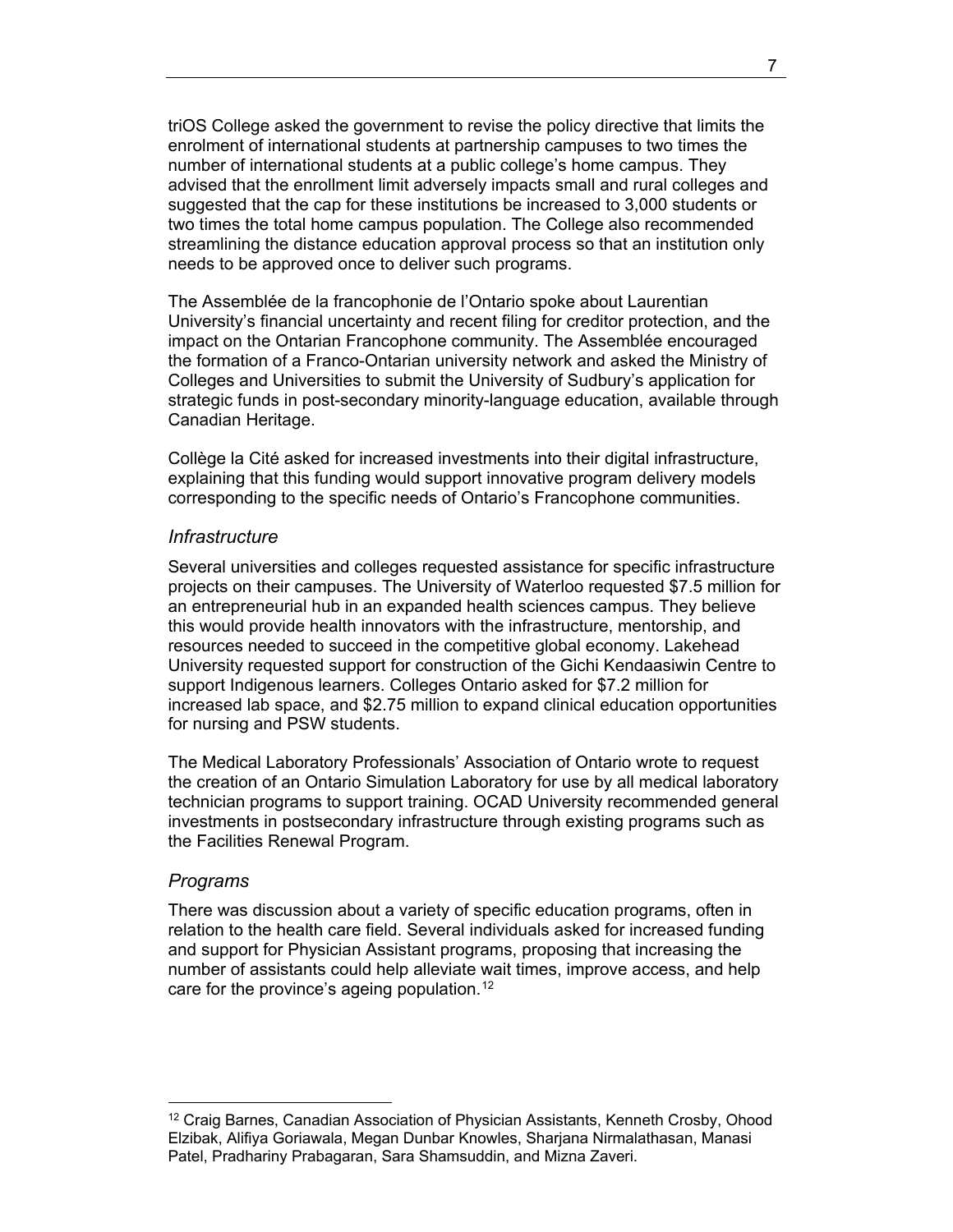The Medical Laboratory Professionals' Association of Ontario recommended developing a \$3.6 million Laboratory Externship program to support public and private laboratory employers in hiring clinical placement students. They suggested that this could be modeled on the Nursing Externship Program. The Association also identified a lack of lab technicians in northern Ontario and recommended a Northern Health Program for Laboratory Services, and asked for \$850,000 to establish a Laboratory Professionals Incentive Grant, provide tuition support, and expand the Community Assessment Visit reimbursement program. Guelph University and Lakehead University asked for support of their joint proposal to expand veterinary training in Ontario, with a specific focus on addressing the needs of northern and rural communities.

York University wrote about its proposed School of Medicine that would embed an understanding of the social and economic determinants of health in medical education. The university asked for a \$1 million grant to develop a strategy for implementing the proposal.

### <span id="page-15-0"></span>*Tuition and OSAP*

Student groups and other organizations made recommendations regarding the administration of the Ontario Student Assistance Program (OSAP). The Ontario Undergraduate Student Alliance (OUSA) and University of Toronto Students' Union requested the government reinstate the moratorium on OSAP payments and interest accrual. They also asked the Province to introduce a permanent grace period after graduation to ensure recent graduates are in a financial position to cover interest payments. OUSA further requested that reductions in OSAP payments made as a result of Canada Student Grants be reinvested in more direct support for students.

The Ontario chapter of the Canadian Federation of Students wrote that tuition fees were the largest barrier to accessing post-secondary education in Ontario, an obstacle intensified by the COVID-19 pandemic. The representatives requested a 25% reduction over the next four years until all tuition fees are eliminated. Conestoga Students Incorporated asked that the Province cap future increases to international student tuition at 5%, in line with the limit for domestic students.

# <span id="page-15-1"></span>**Economic Development, Job Creation and Trade**

#### <span id="page-15-2"></span>*COVID-19 Relief*

There were numerous discussions during the proceedings on the significant economic impact of the pandemic, especially its effects on the supply chain and price inflation. Many witnesses expressed appreciation for measures already taken but requested further support. The Canadian Federation of Independent Business conveyed that capacity restrictions, remote work, and public messaging have had dramatically negative effects on businesses.

8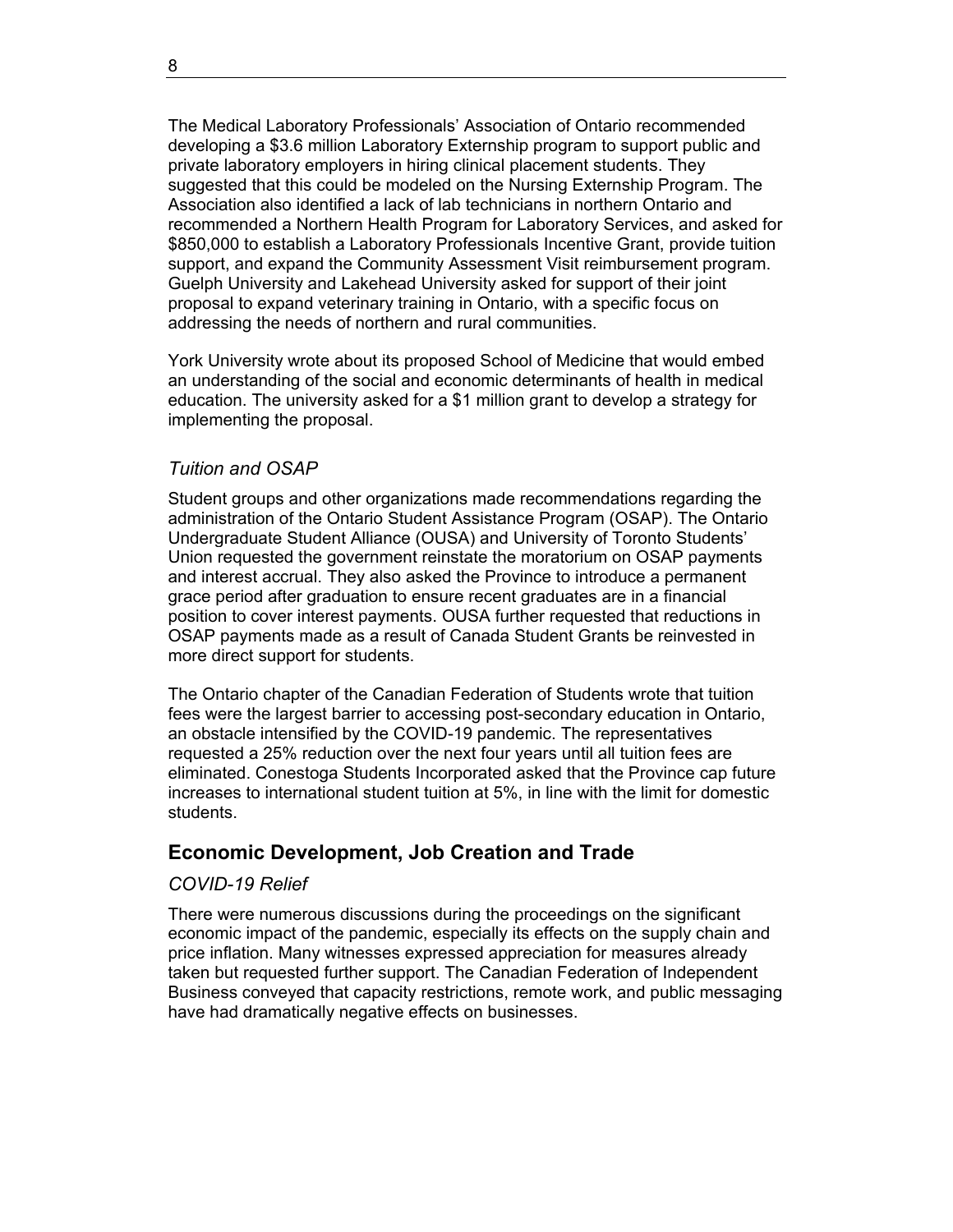Several witnesses commented that they were concerned that government messaging during the pandemic had negatively affected consumer confidence. They asked for help to promote a return to safe business operations.<sup>[13](#page-16-0)</sup> One individual suggested allocating a marketing budget to deliver a message about returning to normal.<sup>[14](#page-16-1)</sup>

Some businesses and industry groups discussed the challenges of adapting and planning in response to the pandemic. Ontario Craft Brewers described the challenges posed by unpredictable fluctuations in supply chains, making ordering the right amount of aluminum cans the "biggest challenge" to their industry currently. The Ontario Trial Lawyers Association conveyed the ambiguity confronting the legal profession because of persistent delays and backlogs of work. The YMCA of Eastern Ontario characterized "a roller coaster of uncertainty" causing major issues with staffing and layoffs.

A number of individuals and organizations asked for wider availability of existing supports, as many businesses that are not required to shut down are nevertheless suffering revenue losses.[1](#page-16-2)5 Individuals concerned with the economic impact of pandemic measures urged the government to re-evaluate COVID-19 relief funding eligibility with a broader sense of who is in need.[16](#page-16-3) The Committee heard the example of dry cleaners, considered essential throughout the pandemic, but who have nevertheless experienced business declines of as much as 95%.[1](#page-16-4)7 The Canadian Association of Exposition Management and other groups described how they had not met the eligibility criteria of a variety of relief programs due to the particular character of their industries, despite the impact of pandemic restrictions.

Witnesses from a variety of sectors sought the government's assistance in securing personal protective equipment (PPE) and testing supplies.<sup>[1](#page-16-5)8</sup> For example, OPSEU recommended that the government provide appropriate PPE to all front-line workers. A retail worker commented that hourly wage employees often did not receive PPE necessary to prevent the spread of the virus, putting the onus and cost on employees.<sup>[19](#page-16-6)</sup> The worker added that many individuals are unable to locate KN95 masks and must therefore resort to less protective options.

<span id="page-16-0"></span><sup>&</sup>lt;sup>13</sup> Association of Canadian Independent Travel Advisors, Christopher Lord, and Michael Wood.

<span id="page-16-1"></span><sup>14</sup> Michael Wood.

<span id="page-16-2"></span><sup>&</sup>lt;sup>15</sup> Canadian Federation of Independent Business, Greater Kitchener Waterloo Chamber<br>of Commerce, Trystan Goetze, Thunder Bay Chamber of Commerce, and Karin Tong.  $^{16}$  Christopher Lord and Michael Wood.<br> $^{17}$  Canadian Federation of Independent Business.<br> $^{17}$  For example, the Ontario Nurses' Association talked about the need for personal

<span id="page-16-3"></span>

<span id="page-16-5"></span><span id="page-16-4"></span>protective equipment (PPE) for all health care workers, Lutherwood described the need in their non-profit environment, and the Ontario Fruit and Vegetable Growers' Association talked about the use of PPE in the farm setting. The Canadian Live Music Association recommended expanding access to rapid antigen tests for their sector and Unifor asked that access to high quality PPE and the COVID-19 testing already provided to education workers be extended to school bus drivers as well.

<span id="page-16-6"></span><sup>19</sup> Charlene Morling.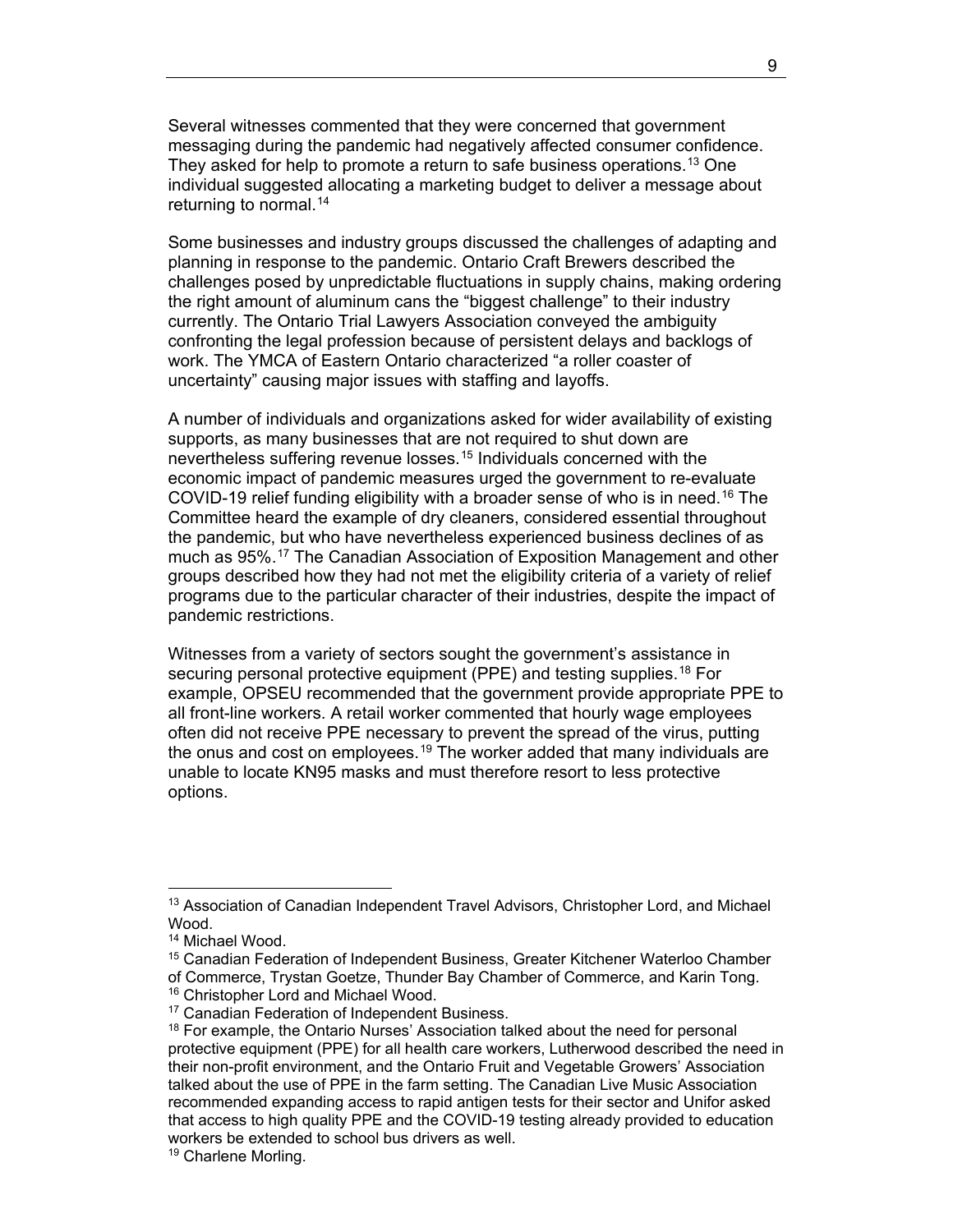# <span id="page-17-0"></span>*Regulations*

The Chemistry Industry Association of Canada and the Ontario Forest Industries Association expressed support for Ontario's Red Tape Reduction initiative and recommended continued efforts in this area. The CSA Group suggested that the government adopt more of the codes and standards developed by this organization to help further reduce red tape. They also spoke about their involvement with the Regulatory Reconciliation and Cooperation Table in support of the implementation of the Canadian Free Trade Agreement, and requested Ontario's continued advocacy for standards to help reduce interprovincial trade barriers, increase labour mobility, and reduce the cost of doing business in the province.

Innovate Cities suggested that procurement rules make it difficult for innovators to sell to the government, and recommended the creation of a pilot procurement process for Canadian innovators that would let them test their ideas.

# <span id="page-17-1"></span>**Education**

# <span id="page-17-2"></span>*Child Care*

The pandemic illustrated the importance of child care for working parents especially mothers. The Committee heard from a range of stakeholders including business organizations and workers' advocates recommending that the Province make significant investments to improve access to affordable child care. These stakeholders asked that the Province sign an agreement with the federal government to achieve the goal of \$10-a-day care.<sup>[2](#page-17-4)0</sup>

The Ontario Coalition for Better Child Care and the Association of Early Childhood Educators Ontario requested an increase in operational funding and a \$25 per hour minimum wage for the sector to address recruitment and retention issues. RisingOaks Early Learning Ontario further requested that school boards be prohibited from charging rent to child care operators.

The Ontario Federation of Indigenous Friendship Centres asked that the Province allocate child care dollars directly to Indigenous Friendship Centres and other Indigenous organizations rather than through Service Managers. It was also requested that the level of funding be increased to reflect the number of Indigenous children in Ontario.

# <span id="page-17-3"></span>*Elementary and Secondary Schools*

The Committee heard from school boards, trustee associations, unions, and parent and student groups describing the unprecedented challenges schools

<span id="page-17-4"></span> $\overline{a}$ <sup>20</sup> Association of Early Childhood Educators Ontario, Canadian Union of Public Employees— Ontario Division, City of Kitchener, City of London, Daily Bread Food Bank, Gender Equality Coalition of Ontario, Ontario Coalition for Better Child Care, Ontario Chamber of Commerce, Ontario Federation of Indigenous Friendship Centres, Ontario Nurses' Association, Ontario Public Service Employees Union, Ontario Society of Professional Engineers, RisingOaks Early Learning Ontario, Unifor, and YWCA Toronto. The Brampton Board of Trade and the Pillar Nonprofit Network did not mention the federal agreement but supported increased access to affordable child care.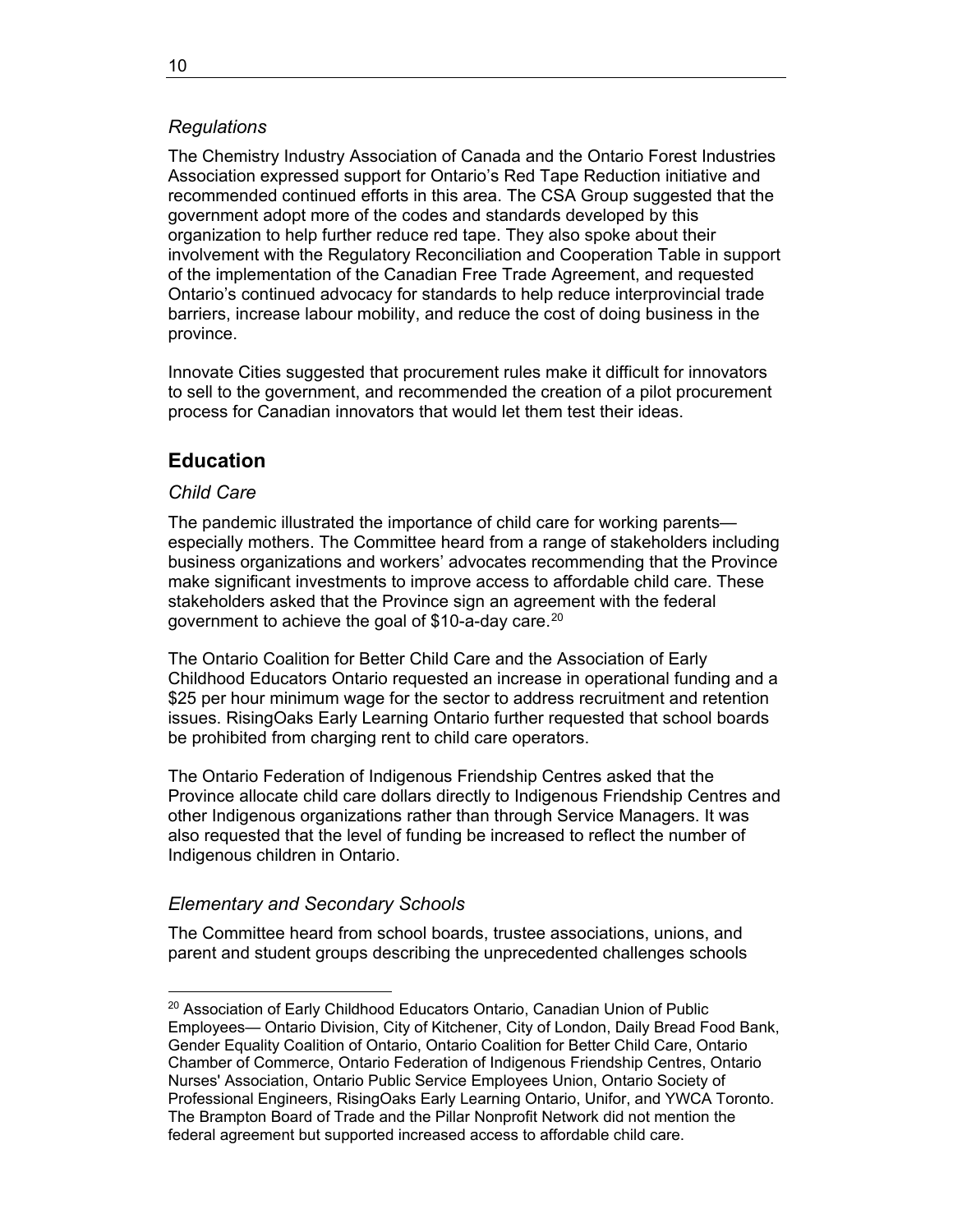faced as a result of repeated closures and other public health restrictions. A few groups highlighted specific measures that should be put in place to better protect students, including improved contract tracing, better access to rapid antigen and PCR testing, and priority for education workers in vaccination campaigns.<sup>[21](#page-18-0)</sup> The Ontario Catholic School Trustees' Association asked that the Province provide more funding to assist school boards in managing the costs associated with school reopenings, and that the Province restore school board reserve funds for expenditures made to respond to the pandemic.

Representatives explained that the pandemic exacerbated ongoing concerns about the need to reduce class sizes, enhance mental health supports for students, improve student and staff safety, improve the physical conditions of schools, and provide equitable access to technology. Specific recommendations included

- capping class sizes for grades 4 to 8 at 24 students (Elementary Teachers' Federation of Ontario);
- funding a full-time designated School Board Staff Mental Health Lead to coordinate activities that support healthy classrooms (Ontario Public School Boards' Association);
- providing \$975,000 annually for three years to Connected North to deliver a range of virtual educational and mental wellbeing resources for students living in remote northern communities (Connected North);
- establishing a specific education sector regulation under the *Occupational Health and Safety Act* (Ontario Secondary School Teachers' Federation);
- providing mandatory enhanced training to prevent, appropriately respond to, and report incidents of violence in schools (Ontario Secondary School Teachers' Federation, Ontario Secondary School Teachers' Federation, District 11: Thames Valley);
- allocating \$25 million for an online school sexual assault reporting system (Federation of Canadian Secondary Students);
- investing an additional \$1.6 billion per year to repair publicly funded schools to address the infrastructure problems (Fix Our Schools);
- ensuring that boards have sufficient resources to develop and implement new cybersecurity policies and risk management frameworks (Ontario Catholic School Trustees' Association); and,
- implementing a predictable cycle of evergreen technology funding so that all students and staff have ready access to technology devices, and ensuring corresponding funding for IT departments (Ontario Public School Boards' Association).

<span id="page-18-0"></span><sup>&</sup>lt;sup>21</sup> Ontario Secondary School Teachers' Federation and Ontario Secondary School Teachers' Federation, District 11: Thames Valley.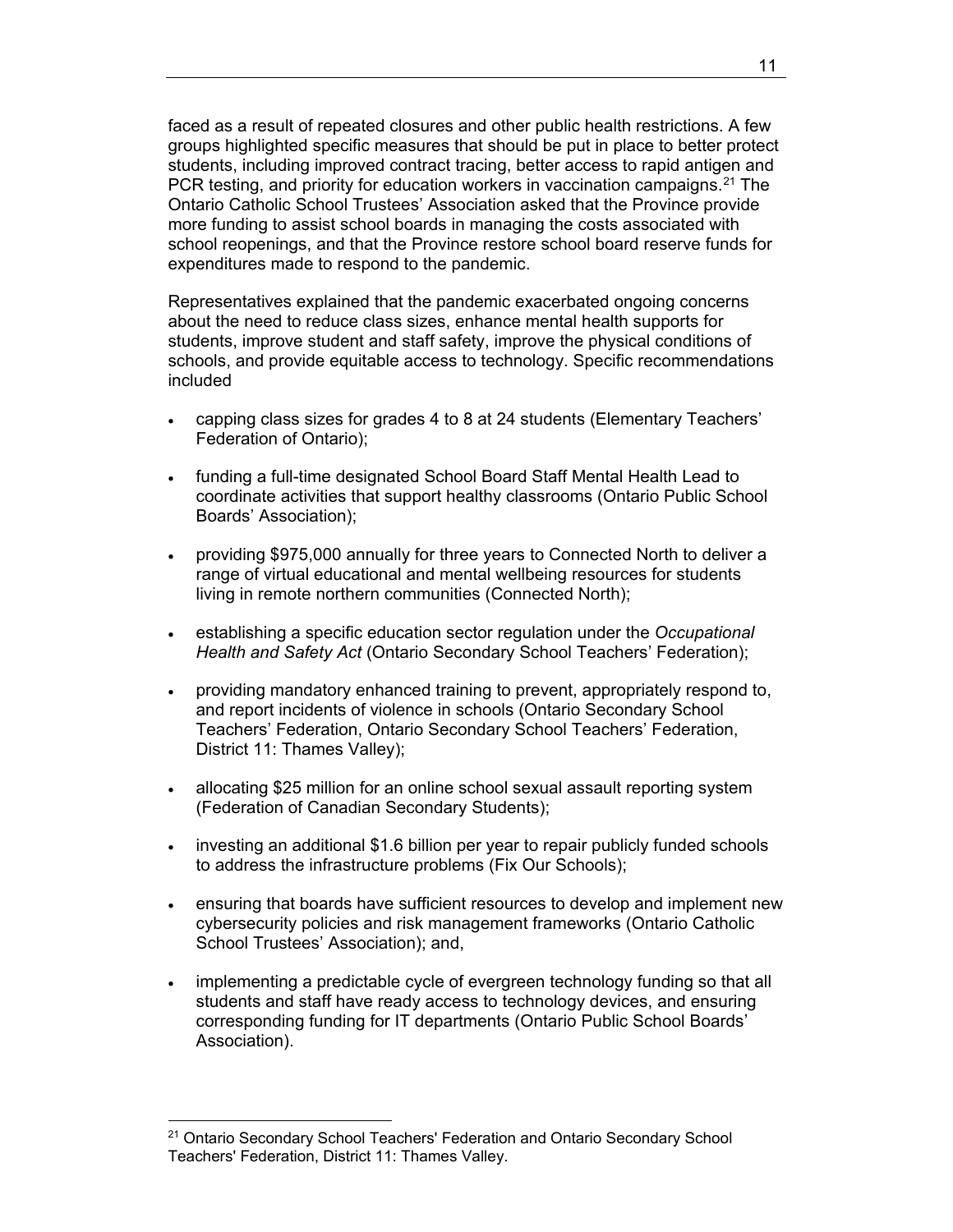Underpinning these recommendations were requests for significant investments in public education. The Ontario Public School Boards' Association—Northern Region asked that these and future investments or supports be flexible and accommodating to their unique regional needs.

The Elementary Teachers' Federation of Ontario and Ontario Secondary School Teachers' Federation criticized existing funding formulas, suggesting, for example, that they do not provide sufficient funding to support students with special needs. The Toronto District School Board estimated its funding gap for special education at \$34.1 million.

Witnesses also asked that hybrid learning be discontinued,<sup>[22](#page-19-1)</sup> that the requirement for e-learning be removed in secondary schools, $23$  $23$  and that any plans to make virtual learning a permanent fixture of elementary school be abandoned.<sup>[24](#page-19-3)</sup>

On the subject of the curriculum, a witness asked for a plan to address pandemic-related gaps in hands-on music instruction.[25](#page-19-4) The Black Council of Windsor Essex asked that sport and physical education be given more emphasis and that additional resources be allocated to Black history instruction in the curriculum.

# <span id="page-19-0"></span>**Energy**

An individual concerned with the cost of electricity argued that wind power is expensive, intermittent, and out of sync with demand and asked the Province to cease issuing new wind power contracts.[26](#page-19-5)

On the topic of nuclear power, General Electric Canada asked the Province to continue supporting small modular reactor deployment. The Society of United Professionals recommended working with Ontario Power Generation to invest in a new publicly owned and operated nuclear power station to replace the Pickering generating station.

There were two recommendations for the use of biomass electrical generation. The Ontario Forest Industries Association asked the Province to invest in forest biomass electrical generation to reduce the need for carbon-intensive fuels and avoid unnecessary pressures on landfills. The Thunder Bay Chamber of Commerce asked for renewal of the existing Biomass Power Purchase Agreements for a minimum of 10 years to provide businesses certainty.

ClimateFast would like a commitment that all electricity will be generated from renewable energy by 2030 and asked that the Province make the necessary investments to accomplish this goal.

<span id="page-19-1"></span><sup>22</sup> Elementary Teachers' Federation of Ontario, Ontario Secondary School Teachers' Federation, and Ontario Secondary School Teachers' Federation, District 11: Thames Valley.

<span id="page-19-2"></span><sup>&</sup>lt;sup>23</sup> Ontario Secondary School Teachers' Federation and Ontario Secondary School<br>Teachers' Federation, District 11: Thames Valley.

<span id="page-19-3"></span><sup>&</sup>lt;sup>24</sup> Elementary Teachers' Federation of Ontario.

<span id="page-19-4"></span><sup>&</sup>lt;sup>25</sup> Toronto Symphony Orchestra.

<span id="page-19-5"></span><sup>26</sup> Grant Church.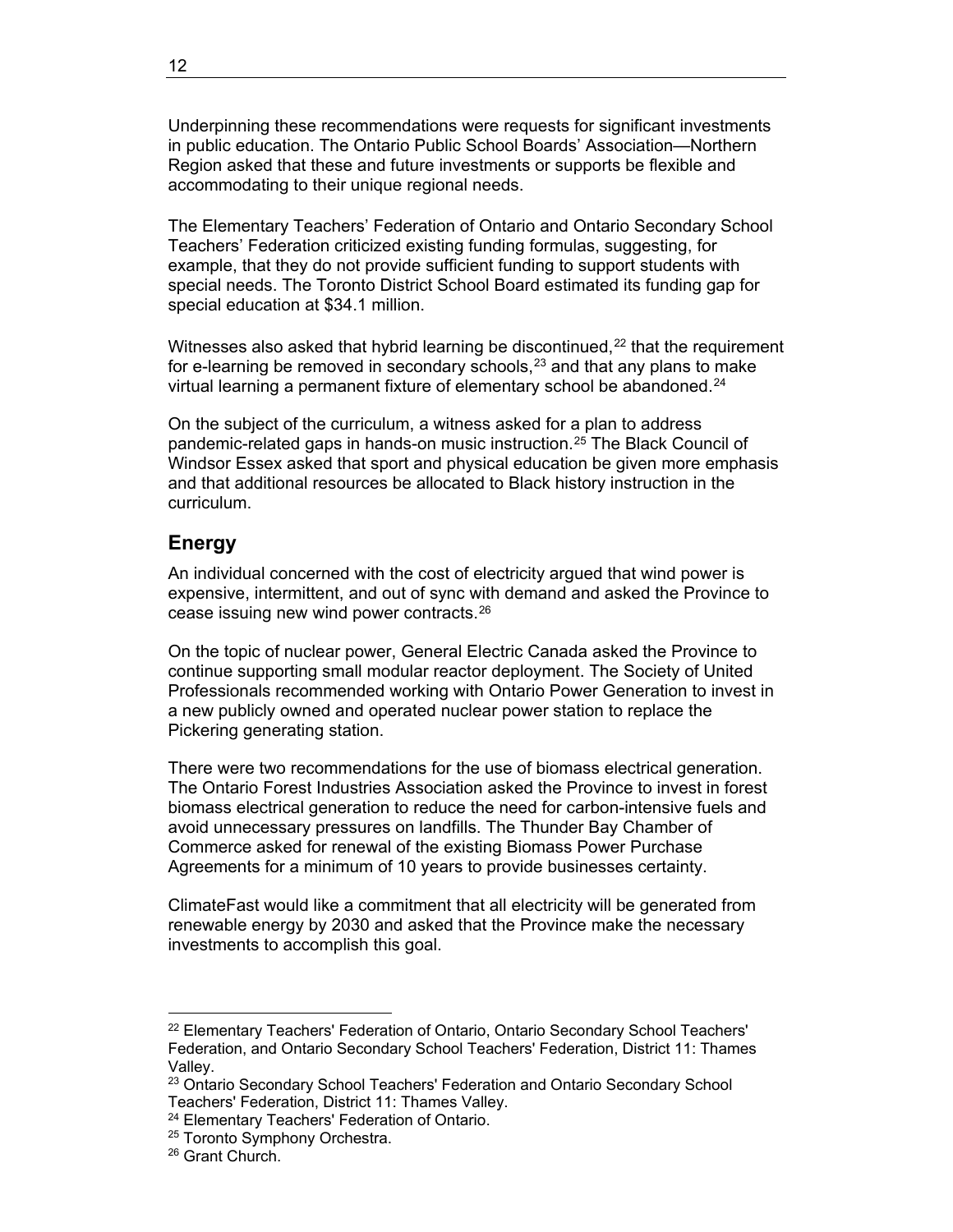Enbridge asked the government to continue working with industry and other levels of government to develop a streamlined framework for carbon capture and storage (CCS) opportunities. The corporation suggested establishing incremental targets of up to 5% by 2030 for low-carbon fuel blending into the existing natural gas distribution system. Enbridge asserts that this approach would enable utilities to recover the incremental cost of hydrogen and renewable natural gas (RNG) purchased for blending.

# <span id="page-20-0"></span>**Environment, Conservation and Parks**

The threat of climate change was raised frequently by witnesses. Desjardins discussed the anticipated impact, citing rising costs for damage from extreme weather and a Financial Accountability Office estimate that climate change could add roughly \$6 billion to the costs of maintaining public buildings and facilities over the remainder of this decade. Climate change also featured in recommendations highlighted in other sections of this report, for example, relating to flooding, municipal infrastructure, public transportation and renewable energy.

The Committee received recommendations related to conservation efforts. A few individuals asked for increased funding to support the work of conservation authorities.<sup>[2](#page-20-3)7</sup> Conservation Ontario requested increased funding for the natural hazard program, to assist in infrastructure and floodplain mapping improvements. ClimateFast requested restoring the office of the Environmental Commissioner of Ontario. Several individuals recommended hiring additional staff to conduct environmental inspections.[28](#page-20-4)

The Canadian Beverage Association expressed concerns about the lack of accurate data on recycling, and asked the government to improve data collection in the industrial, commercial and institutional sectors to better inform recycling initiatives. They also requested a plastics technology fund to help the beverage industry enhance polyethylene terephthalate (PET) processing as well as advance new technologies at their facilities to enhance collection and sorting. The Chemistry Industry Association of Canada encouraged Ontario to become a leader in the circular economy and proposed two programs. First is the Circular Plastics Innovation Fund focused on accelerating pre-commercial technology for advanced recycling in the areas of industrial decarbonisation and packaging design. Second is the Recycling Infrastructure Fund, which would support the deployment of commercial technologies for improved sortation and mechanical recycling.

# <span id="page-20-1"></span>**Finance**

 $\overline{a}$ 

#### <span id="page-20-2"></span>*Automobile Insurance*

Many submissions were dedicated to issues in automobile insurance. The Ontario Trial Lawyers Association called for general reform with particular emphasis on the accident benefits system. They argued that the system is overly complex, citing a 2016 poll by the Financial Services Commission of Ontario that indicated as few as 10% of policyholders understand the coverage provided by

<span id="page-20-4"></span><span id="page-20-3"></span><sup>&</sup>lt;sup>27</sup> Mary Ann Hodge, Marianne Larsen, and Bob Morrison.

<sup>&</sup>lt;sup>28</sup> Mary Ann Hodge, Marianne Larsen, and Bob Morrison.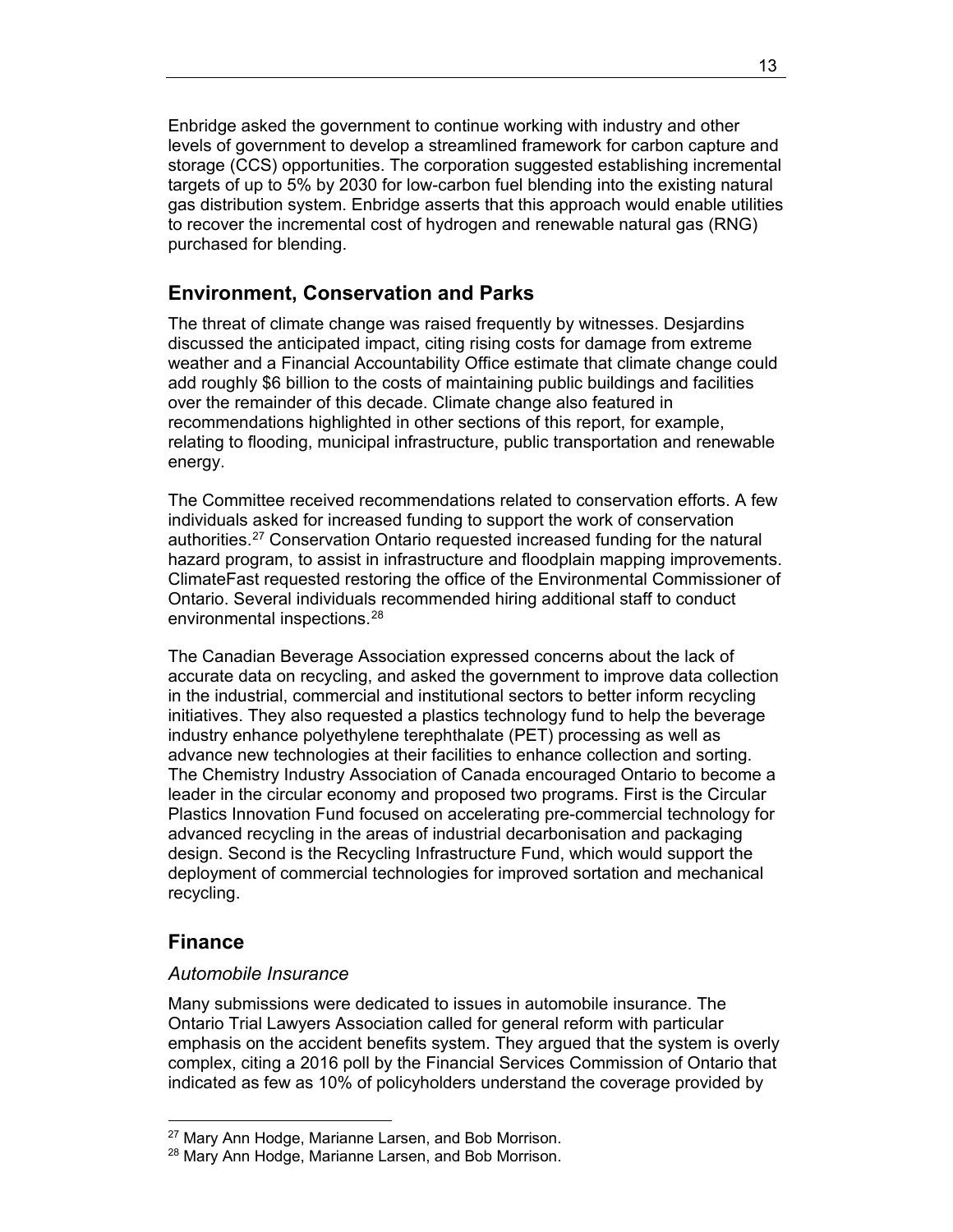their policy. They suggested that a simplified structure would minimize the need to retain legal representation for managing disputes.

The Insurance Bureau of Canada (IBC) recommended reducing claim-processing times and imposing clear deadlines on resolution for accident benefit claims. Additionally, they endorsed the Auto Insurance Anti-Fraud and Abuse Strategy proposed by the Financial Services Regulatory Authority of Ontario to ensure that honest drivers do not pay for the actions of dishonest ones. The IBC further requested amendments to the *Repair and Storage Liens Act* to prevent fraudulent and predatory practices in the towing, repair, and storage sectors.

The insurance company Desjardins Group recommended prohibiting insurers from offering cash settlements for non-catastrophic injuries, instead reimbursing claimants for each treatment attended. Desjardins also recommended establishing an independent expert medical assessment process to determine recovery plans that would be binding on both the insurer and the claimant.

There were a few recommendations about insurance rates. Concrete Ontario requested a limit to premium increases, commenting that drastic increases in premiums have made it difficult to insure new and young drivers and have led to a shortage of drivers. The Co-operators Group asked for improved territory segmentation to reduce the subsidization of drivers in high risk areas by drivers in other parts of the province. They also want to eliminate credit information as a prohibited factor in determining risk. The Ontario Trial Lawyers Association suggested several changes to the Statutory Accident Benefits Schedule (SABS), including extending the time limit for medical, rehabilitation, and attendant care benefits by 104 weeks, indexing all benefit rates to inflation, and authorizing service of documents by electronic means.

# <span id="page-21-0"></span>*Tax, Rebates and Fees*

As with previous pre-budget hearings, recommendations for new tax credits and changes to existing taxes were common. This year these requests included

- the introduction of a provincial Home Renovation Tax Credit modelled on the federal tax credit (Greater Ottawa Home Builders' Association, Ontario Home Builders' Association, Quinte Home Builders' Association);
- an expansion of the Seniors' Home Safety Tax Credit to be a more general Home Renovation Tax Credit (Durham Region Home Builders' Association);
- an increase to the First-Time Home Buyer's Tax Credit to \$8,000 to improve affordability for people trying to enter the property market (Ontario Real Estate Association and Ottawa Real Estate Board);
- a deferral of the provincial land tax for the 2022 tax season to provide relief to resource-based tourism, which was disproportionately affected by the decline in tourism from the United States (Nature and Outdoor Tourism Ontario);
- an exemption from property taxes for museums (Canadian Automotive Museum);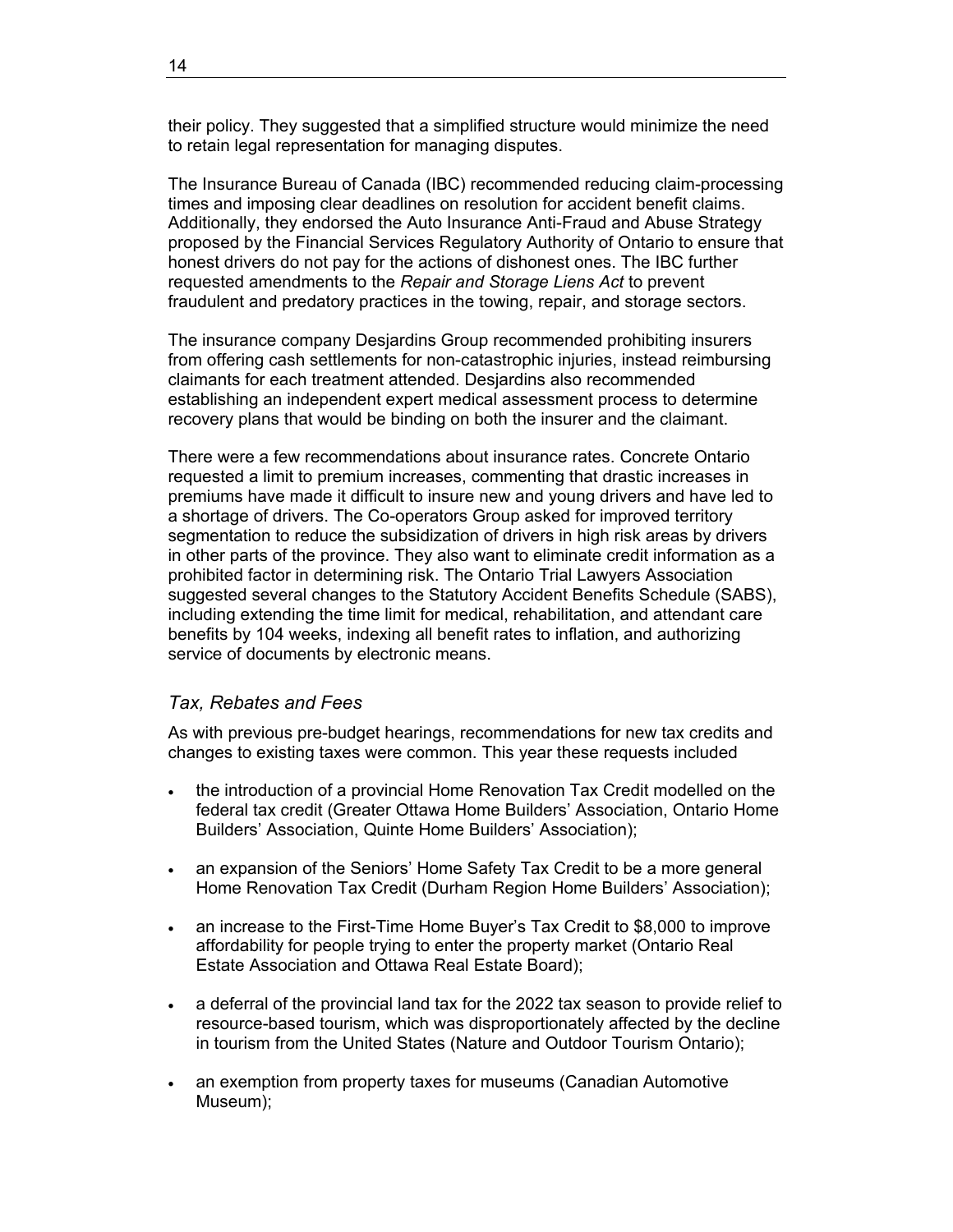- changes to the Ontario Staycation Tax Credit to make it annual (Tourism Industry Association of Ontario) and to expand eligibility to ticketed performances and cultural sites (Toronto's Big 8 Arts and Culture Organizations);
- changes to the eligibility of the Ontario Production Services Tax Credit (OPSTC) to include all location fees paid by local residents/businesses (Cinespace Chicago Film Studios);
- a 20% to 25% tax credit and rebate system for live performances, modelled on what already exists for the film industry (International Alliance of Theatrical Stage Employees, Local 58);
- separation of the Ontario Computer Animation and Special Effects (OCASE) tax credit from the OPSTC and the Ontario Film and Television Tax Credit so small companies entering the market have a fair chance at securing work and to enable Ontario Creates to make progress on the OCASE submission backlog (Computer Animation Studios of Ontario);
- the inclusion of graphic novels and translations of books into Canada's official languages and First Nations languages in the Ontario Book Publishing Tax Credit (Ontario Book Publishers Organization);
- a re-hiring tax credit for small businesses (Michael Wood);
- the introduction of a Home Speculation Tax (Federation of Urban Neighbourhoods (Ontario))

The Canadian Federation of Independent Business asked that no new tax increases or fees be introduced for small businesses, noting that lockdowns and restrictions continue to impact small- and medium-sized businesses and that 19% of small businesses are actively considering bankruptcy or winding down their business because of the pandemic. The Canadian Beverage Association urged the government to refrain from introducing any product-specific taxation that may impact their industry, and instead to work with industry on an awareness campaign to reduce non-alcoholic beverage caloric intake.

In contrast, the Canadian Centre for Policy Alternatives made the argument that the government should increase tax rates to cover at least \$5 billion per year of reduced revenues from tax cuts implemented since 2018. They presented evidence of rising income inequality and suggested that rates should be raised, "especially on those most able to pay." A number of organizations also suggested raising taxes to fund public services.<sup>[29](#page-22-0)</sup> One individual requested that a commission be created to review the negative impacts of automation and digitization on the labour market, and ultimately provide recommendations for a "robot tax."[30](#page-22-1)

<span id="page-22-0"></span> $29$  These witnesses included, for example, Poverty Free Thunder Bay, which wrote about the need for a "fairer tax system," and the Health Coalitions of Chatham—Kent and Sarnia Lambton, which recommended increasing taxes on the wealthy and corporations in order to help fund health care.

<span id="page-22-1"></span><sup>&</sup>lt;sup>30</sup> Don Lalonde.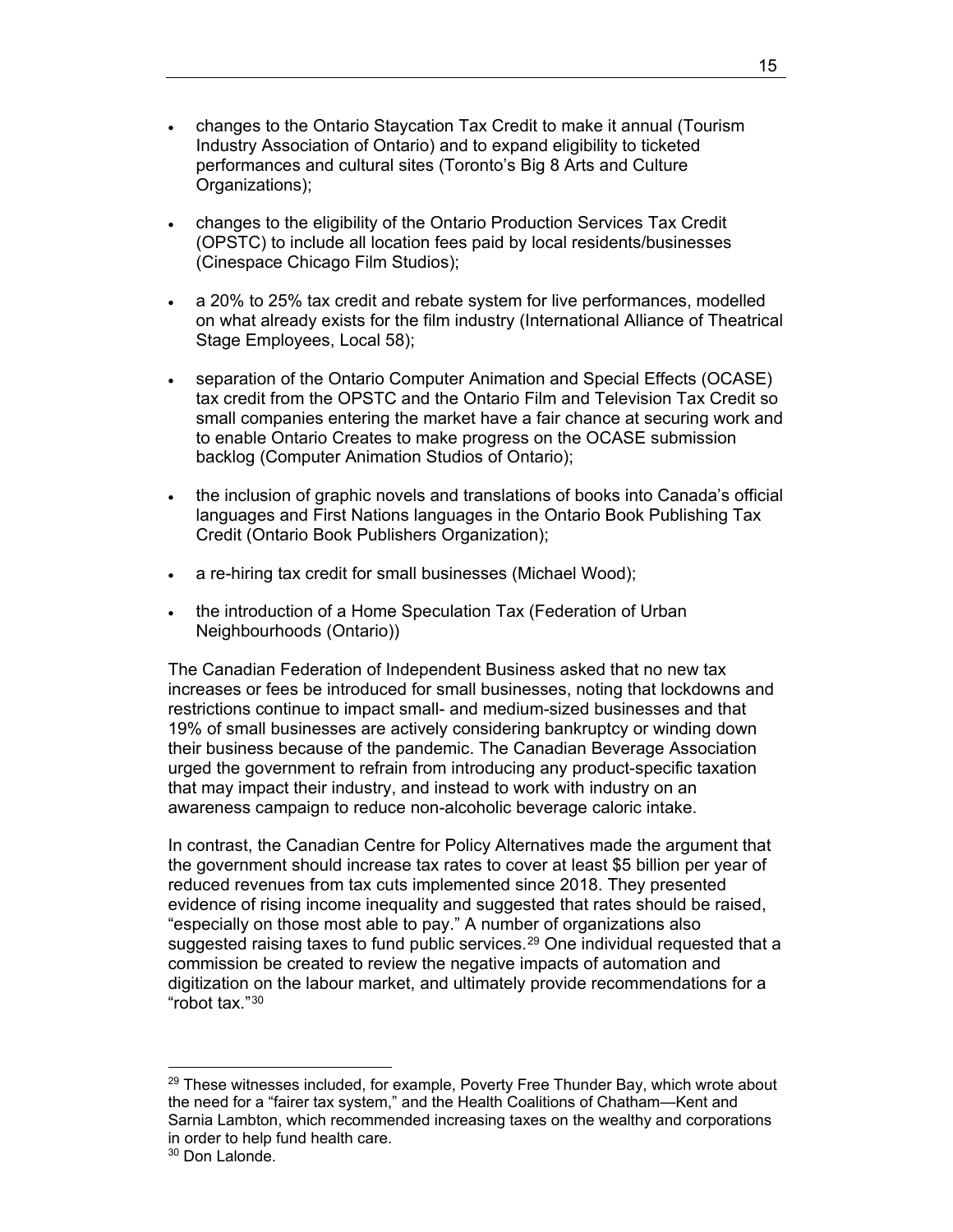# <span id="page-23-0"></span>*Tobacco and Vaping*

There were also many recommendations on the regulation of tobacco and vaping. Several industry representatives identified contraband tobacco as an issue and asked the provincial government to increase support for law agencies to further their efforts to end the contraband trade. Industry presenters also highlighted that the contraband tobacco trade contributes to a larger black market economy while also negatively affecting government revenues on tobacco products.[31](#page-23-3) Rothmans, Benson & Hedges asked the province to consider establishing an interprovincial task force with Manitoba and Quebec, to support policy development and coordination on addressing contraband tobacco. Imperial Tobacco Canada asked that the *Tobacco Tax Act* be modernized to facilitate more stringent enforcement.

Rothmans, Benson & Hedges also asked the Province to improve access to vaping products as part of its smoke cessation strategy. Imperial Tobacco Canada cautioned that vaping products should maintain their relative affordability and tax advantage over tobacco products to proportionally represent their relative health risks. However, Heart and Stroke was among those that recommended the government institute a tax on vaping products to help reduce vaping by young people and requested support for the FAST Signs of Stroke campaign.<sup>[32](#page-23-4)</sup> The Canadian Cancer Society and Heart and Stroke further recommended covering the costs of tobacco prevention and cessation programs by imposing a cost recovery fee on tobacco companies based on market share.

## <span id="page-23-1"></span>*Other*

 $\overline{a}$ 

The Healthcare of Ontario Pension Plan spoke about how the accounting treatment of the Province's finances caused their assets and liabilities to be detailed, and requested that this practice cease as they are a private trust that is neither sponsored nor guaranteed by the government. The CAAT Pension Plan requested a number of changes to allow more flexibility under the *Pension Benefits Act*. They asked to eliminate the need for an employer/employee relationship in a registered pension plan, permit more options of transferring jointly sponsored pension plans (JSPPs), and amend how JSPPs calculate the commuted value (CV) of pension payments.

# <span id="page-23-2"></span>**Francophone Affairs**

The Assemblée de la francophonie de l'Ontario suggested that the upcoming provincial budget presents an opportunity to strengthen valuable relationships with the Franco-Ontarian population. The Assemblée made recommendations spanning multiple Ministries, including requests relating to university-level instruction in French, infrastructure investments in spaces with cultural and social significance, and health care to ensure equitable services. The Assemblée also asked that legislation be introduced to require the Ombudsman to be bilingual.

<span id="page-23-3"></span><sup>31</sup> Convenience Industry Council of Canada, Imperial Tobacco Canada, Ontario Convenience Stores Association, Ontario Korean Businessmen's Association, and Rothmans, Benson & Hedges.

<span id="page-23-4"></span> $32$  The Lung Health Foundation also made this recommendation, as did the Canadian Lung Association, which recommended that this tax be set to at least 20%.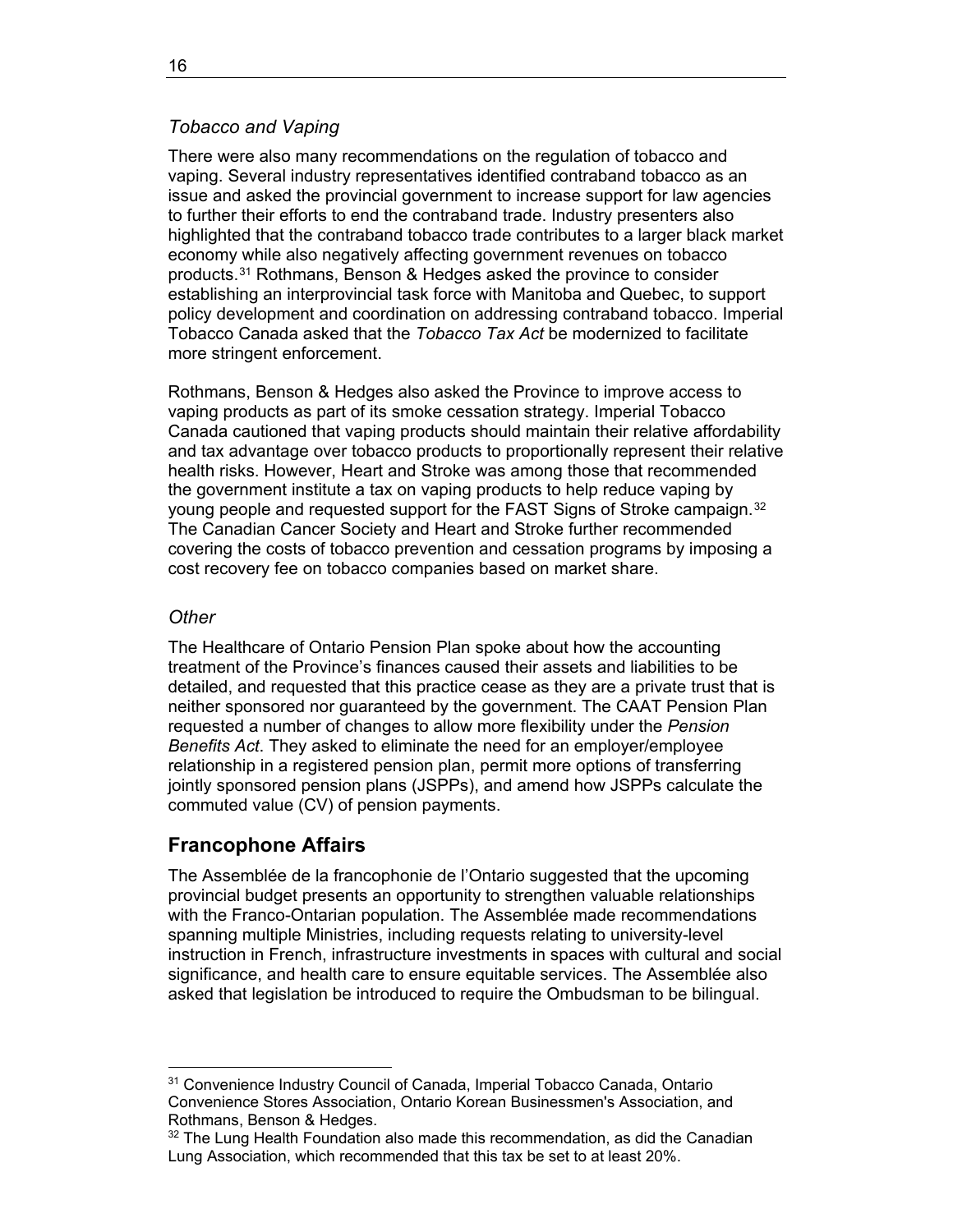# <span id="page-24-0"></span>**Government and Consumer Services**

Both the Ottawa Real Estate Board and the Kitchener-Waterloo Association of Realtors urged the government to refrain from banning the traditional bidding process in real estate. They argued that moving to an auction-style system would not make housing more affordable, noting that the cost of housing has gone up in jurisdictions like Australia and New Zealand, where auctions are common.

The Insurance Bureau of Canada requested amendments to the *Condominium Act, 1998* to define a "standard unit" as a bare shell of floors, ceilings, and unfinished walls, which would clarify the unit owner's responsibility for insuring everything within the shell. The Co-operators Group made the case that statement limits established under the *Co-operative Corporations Act* should be reviewed, as they are currently inadequate for co-operatives to raise the money they need to capitalize their businesses.

The Council of Canadian Innovators expressed support for the government's work in the area of intellectual property, and would like the Province to continue with the Intellectual Property Action Plan. They also asked for Ontario to share information with British Columbia to assist that province with the development and implementation of an IP strategy.

One individual wrote in support of the creation of a Consumer Watchdog Office as described in Bill 77, *Ontario Consumer Watchdog Act, 2021*, asking that the proposed new office be appropriately funded so that it can provide citizens the ability to address unfairness and unlawful activity by large corporations.  $33$  $33$ 

# <span id="page-24-1"></span>**Health**

# <span id="page-24-2"></span>*Drugs, Devices and Coverage*

The Ontario Drug Benefit program helps cover the costs of prescription medications to eligible individuals. The drugs covered are listed on the Ontario Drug Benefit Formulary following an approval process that involves negotiations with both federal and provincial governments. The ALS Society of Canada asked that interim funding be provided for ALS treatments immediately following approval by Health Canada and the development of applicable clinical criteria/prescribing guidelines. Merck Canada suggested Ontario facilitate access to new COVID-19 antiviral therapies once authorized by Health Canada.

The Canadian Biosimilars Forum described how a biosimilars switching policy could save hundreds of millions of dollars without compromising patient care; however, AbbVie Corporation cautioned that drug policies should not hamper patient and physician choice. Nestlé Health Science asked for a review of the medical nutrition product reimbursement process under the Ontario Drug Benefit program, which it indicated does not reflect the latest in nutritional science.

The Assistive Devices Program helps individuals with long-term physical disabilities pay for customized equipment. The Ontario Association of Prosthetics and Orthotics asked that an additional \$9.7 million be provided to improve the affordability of prosthetic and orthotic treatment, while the Juvenile Diabetes Research Foundation Canada asked that all patients living with Type One

17

<span id="page-24-3"></span> $\overline{a}$ 33 Barbara Captijn.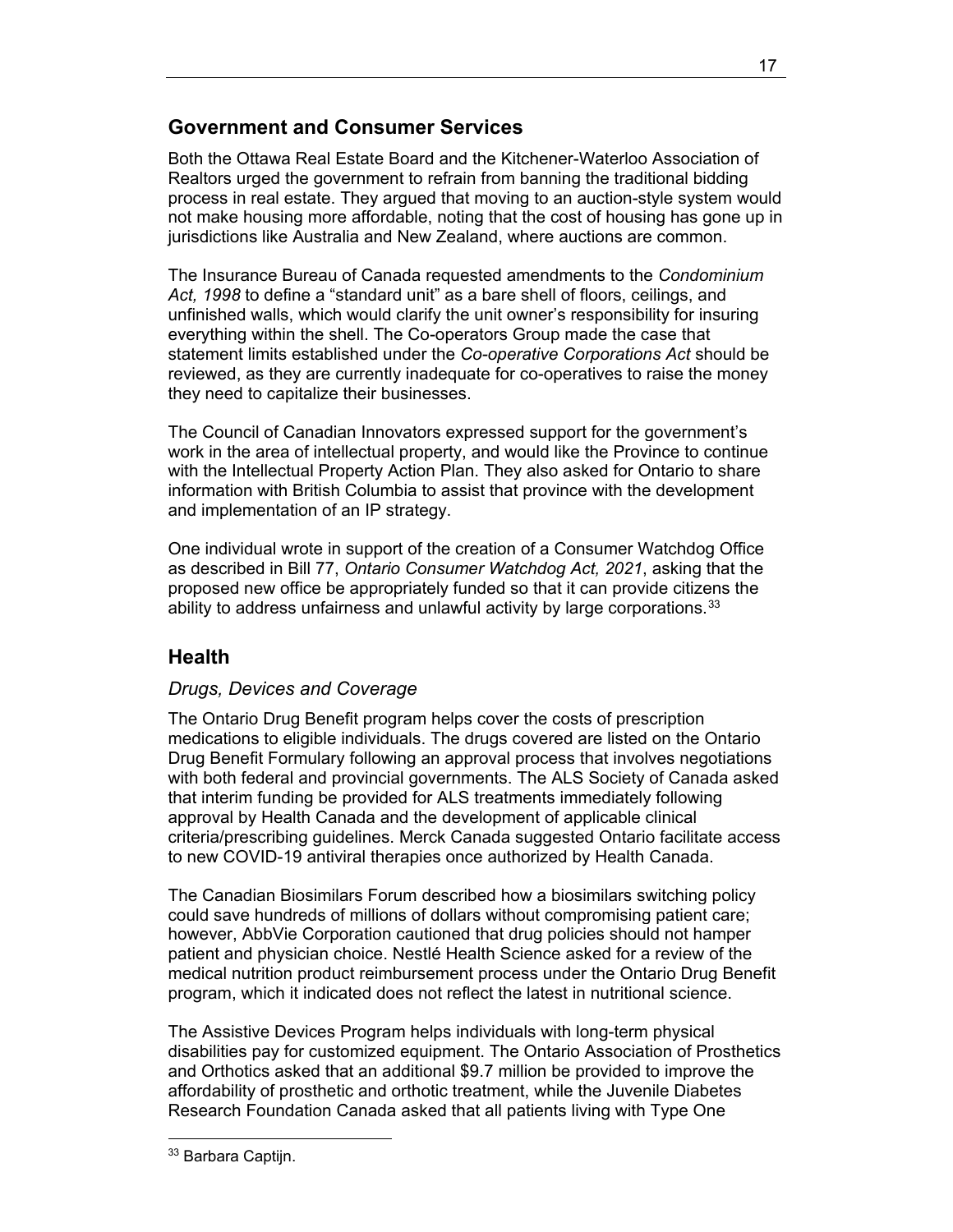diabetes be given access to Continuous Glucose Monitors. The Ontario Home Respiratory Services Association asked that the reimbursement rates for home oxygen and the fixed price for Positive Airway Pressure (PAP) devices be increased to reflect the impacts of inflation.

With regards to services funded through the Ontario Health Insurance Program (OHIP), physicians asked that virtual services introduced during the pandemic be funded on a permanent basis. $34$  An hourly wage worker who appeared before the Committee asked that mental health services covered by OHIP be expanded.<sup>[3](#page-25-2)5</sup> Witnesses requested that OHIP cover the cost of all vaccines for seniors that have been recognized by the National Advisory Committee on Immunization.<sup>[3](#page-25-3)6</sup> The Assemblée de la francophonie de l'Ontario and the Fédération des aînés et retraités francophones de l'Ontario asked that OHIP cards include a language variable to improve data collection.

The Ontario Dental Association explained that government-funded dental programs for low-income Ontarians do not adequately reimburse dentists. They estimate the shortfall at \$150 million, but asked for an immediate investment of \$50 million in the Healthy Smiles Ontario program for children and youth from low-income families.

The Canadian Cancer Society explained that take-home cancer drugs do not fall under the jurisdiction of the public cancer agency budget and, as a result, patients must rely on private drug plans or provincial drug programs if eligible. It recommended that the Province cover take-home drugs (as it currently does for drugs administered in hospital), estimating the costs as a second payer to be between \$12 million to \$31 million.

#### <span id="page-25-0"></span>*Disease Prevention and Treatment*

The Committee heard from organizations that provide services for persons suffering from illness and disease. These organizations recommended the Province invest

- \$2.8 million per year, for four years, in education and support programs at Ontario's Community Epilepsy Agencies (Epilepsy Ontario);
- \$4.5 million over four years in a provincial mental health and social support hub for Sickle Cell Disease (Sickle Cell Awareness Group of Ontario);
- \$1 million per year for the FAST Signs of Stroke campaign for the next three years (Heart and Stroke);
- \$1.4 million to prevent further MINT Memory Clinic closures (MINT Memory Clinic);

<span id="page-25-1"></span><sup>34</sup> Ontario Association of Cardiologists, Ontario Medical Association, and Ontario Medical Association: District 9 (North East).

<span id="page-25-2"></span><sup>&</sup>lt;sup>35</sup> Charlene Morling.

<span id="page-25-3"></span><sup>&</sup>lt;sup>36</sup> CanAge and Ontario Seniors Care and Assistance Roundtable.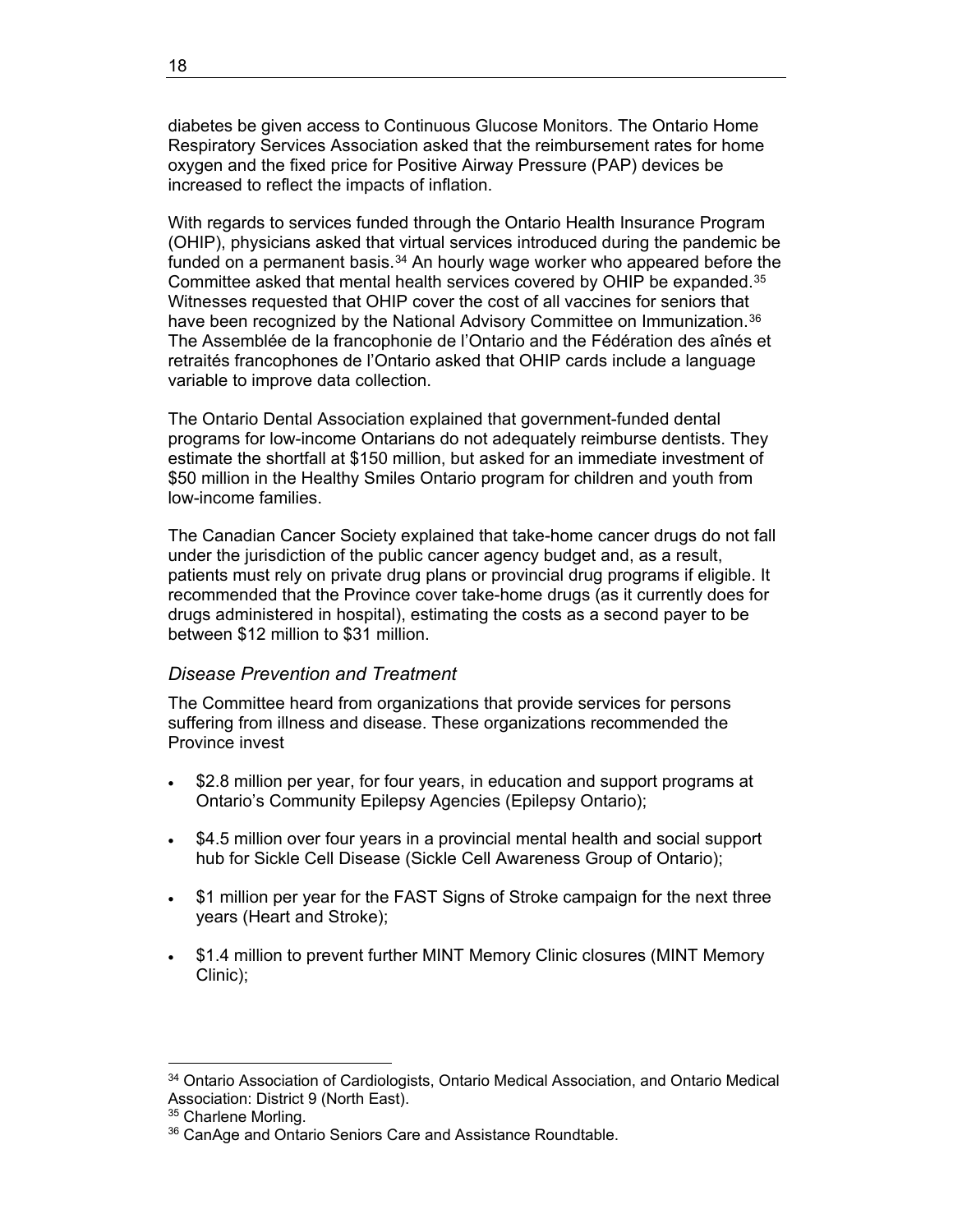- \$3.26 million in First Link® System Navigation to support Ontarians living with dementia (Alzheimer Society of Ontario);
- approximately \$3 million to restore the chronic disease assessment supplement for cardiac specialist treatment and care of congestive heart failure patients in the community (Ontario Association of Cardiologists); $37$
- \$2.17 million over three years to be accessed by clinicians for the use of neurodegenerative diagnostic imaging tools (General Electric Canada);
- funding for the Lung Health Foundation's Asthma and COPD Action Program and Quash youth vaping and smoking cessation program (Lung Health Foundation); and,
- funding to enable access to the Transcatheter Aortic Valve Implantation procedure (Edwards Lifesciences (Canada)).

The ILC Foundation wrote the Committee to explain that individuals suffering from Ehlers-Danlos Syndromes do not currently have access to life-altering neurosurgery treatments in the province. They asked that the Province provide funding for the recruitment or training of one neurosurgeon who specializes in the syndromes and for the surgical suite required for them to perform their highly specialized work.

The Ontario Chiropractic Association asked that chiropractors be given the authority to order laboratory and diagnostic tests to enable a faster diagnosis for patients living in pain.

#### <span id="page-26-0"></span>*Health Sciences*

Ontario's life sciences sector has contributed to Canada's response to the COVID-19 pandemic, working towards solutions to address this crisis. Despite this important contribution, Life Sciences Ontario indicated that the sector is not achieving its full potential. This organization and others asked that the Province begin to develop and implement a comprehensive and coordinated Ontario Life Sciences Strategy.<sup>[3](#page-26-3)8</sup>

The Ontario Bioscience Innovation Organization asked the Province to establish a two-year, \$20-million fund to encourage procurement of domestically developed health technologies. Edwards Lifesciences (Canada) asked the Province to provide hospitals with grants they can use to partner with private companies to advance late-stage medical innovation.

#### <span id="page-26-1"></span>*Home and Community Care*

 $\overline{a}$ 

Witnesses reminded the Committee that whenever possible, Ontarians want to receive the care they need in their own home. Effective home and community care can prevent unnecessary hospitalizations and reduce the need for long-term

<span id="page-26-2"></span> $37$  This \$3 million figure is based on the 2013-14 cost cited in the Ontario Association of Cardiologists' written submission.

<span id="page-26-3"></span><sup>&</sup>lt;sup>38</sup> Hoffmann-La Roche Ltd., Innovative Medicines Canada, and Merck Canada also made this recommendation.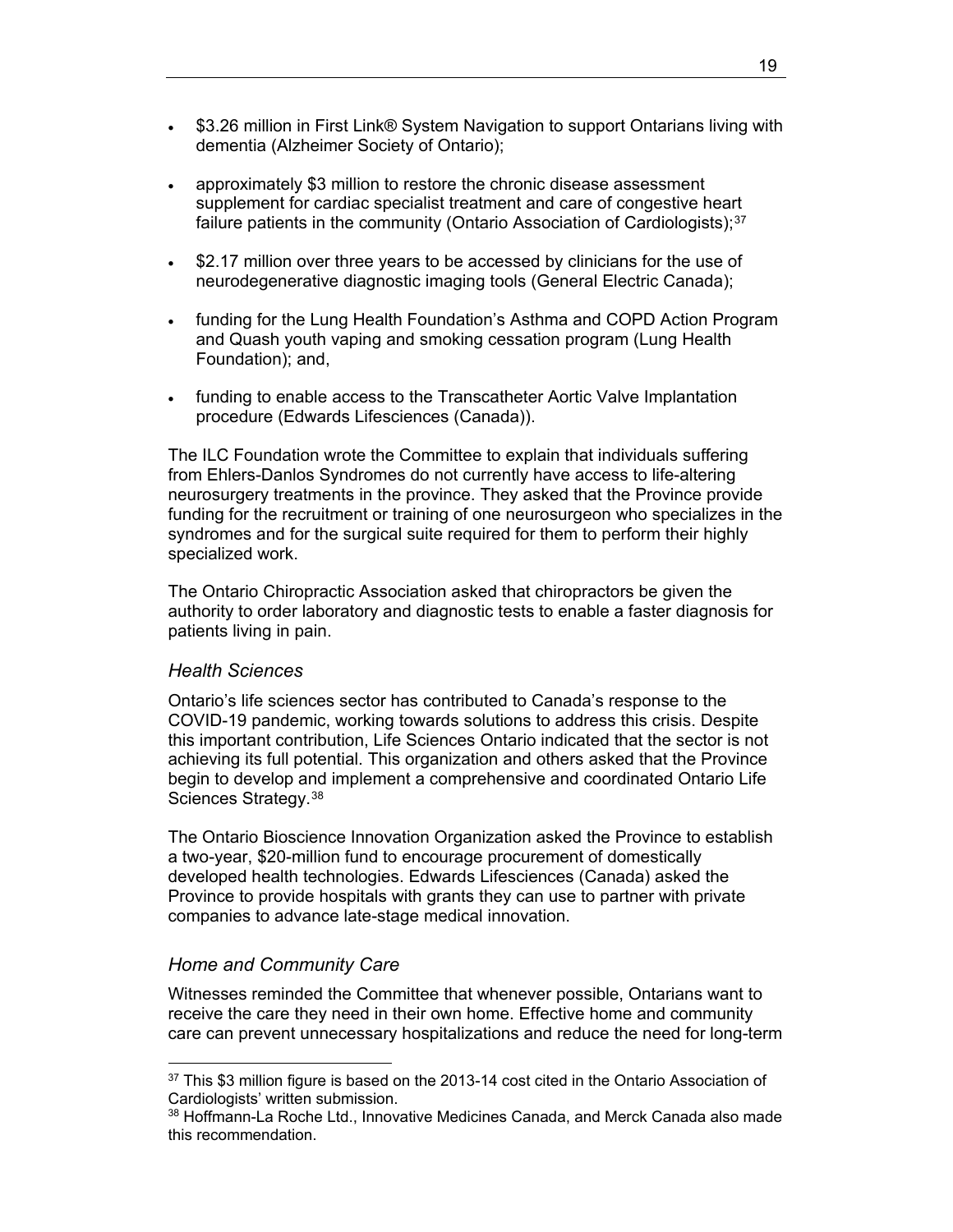care. Witnesses expressed concerns that current funding levels were insufficient to meet the growing demand for service. The Ontario Community Support Association was among those that asked the Province to invest a total of \$677 million in the sector, including \$470 million for salaries, \$57 million for increases to base funding, and \$150 million in funding to address COVID-19 pressures.<sup>[3](#page-27-1)9</sup> Other witnesses asked for base budget increases of 7-8% to all communitybased health care providers.[4](#page-27-2)0

Over the long term, SE Health and the Ontario Branch of the Victorian Order of Nurses asked that the Province aim to allocate 10% of total health care spending to home and community care. The Fédération des aînés et retraités francophones de l'Ontario asked that the Province support the creation of designated bilingual organizations to offer home care services in French.

The Ontario Caregiver Coalition asked for increased funding for direct care programs that provide flexibility to caregivers. The Alzheimer Society of Ontario asked that the Province expand eligibility for self-directed and family-managed home care programs to include people living with dementia, their care partners, and/or those with power of attorney. The Ontario Retirement Communities Association requested a benefit that would provide an allowance for seniors to purchase supports directly from a greater range of care provider options.

Home Care Ontario asked that a new tax credit be introduced to reimburse 15% of family-funded home care costs up to a maximum credit of \$1,500 for \$10,000 in services.

#### <span id="page-27-0"></span>*Hospitals*

 $\overline{a}$ 

The Committee heard that the COVID-19 pandemic has placed significant pressures on already struggling Ontario hospitals. Witnesses asked that significant investments be made to these institutions.<sup>[4](#page-27-3)1</sup> The Ontario Council of Hospital Unions/CUPE asked that per capita funding be increased to meet the Canadian average.

Specific requests for capital investments included

- \$51 million to the Peterborough Regional Health Centre's Regional Program Expansion Project (Peterborough Regional Health Centre);
- \$10 million-\$12 million in capital planning grants for Saint Mary's General Hospital and Grand River Hospital in Kitchener-Waterloo (Grand River Hospital, St. Mary's Hospital, Greater Kitchener Waterloo Chamber of Commerce); and

<span id="page-27-1"></span><sup>&</sup>lt;sup>39</sup> Care Watch Ontario, Community Care Durham, and Ontario Community Support Association.<br><sup>40</sup> Meals on Wheels London, Hutton House, South West Community Support Services

<span id="page-27-2"></span>Council, and VHA Health and Home Support.

<span id="page-27-3"></span><sup>41</sup> This included Chatham-Kent Health Coalition and Sarnia Lambton Health Coalition, London Health Coalition, Ontario Council of Hospital Unions / Canadian Union of Public Employees, and Jules Tupker.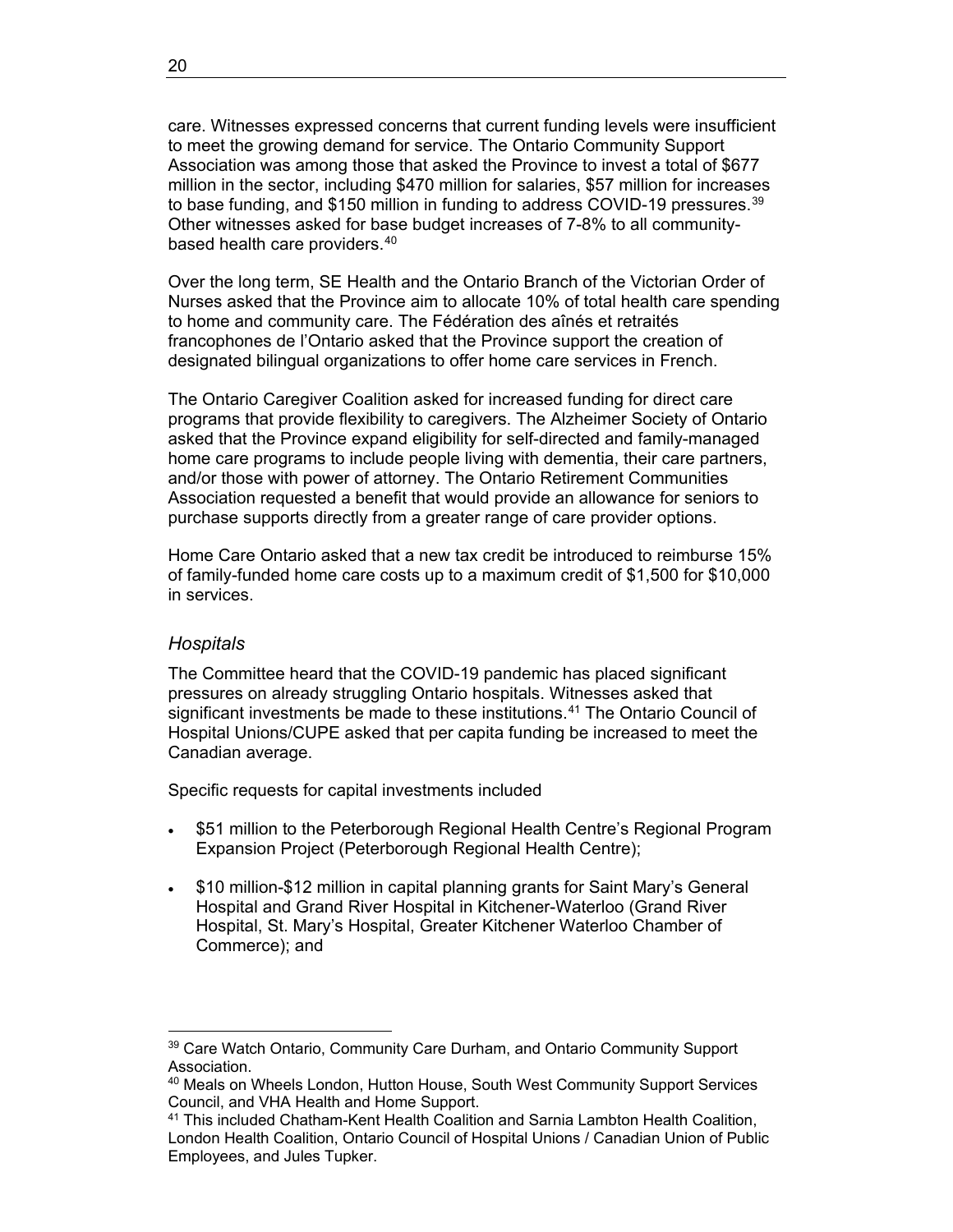• a comprehensive cancer care centre and a third hospital in Brampton (City of Brampton).

Medavie highlighted an opportunity to enhance the Ambulance Communications delivery model by consolidating existing centres.

## <span id="page-28-0"></span>*Mental Health*

The Canadian Mental Health Association, Ontario division described how the pandemic is increasing demands for the services they provide locally. Waitlists are longer and cases more complex because the pandemic is exacerbating the challenges faced by those already living with a mental health or addiction issue. The Association and its branches asked that their base budgets be increased by \$24 million, the equivalent of 8%. Family Service Ontario also asked for \$5 million per year to serve 5,000 struggling individuals, couples, and families impacted by the pandemic.

Lutherwood, which is the lead agency for children's mental health services in the Waterloo region, asked for \$4.3 million to support eight local service partners to deliver prevention services, assessments, counseling and therapy, crisis services, intensive treatments and caregiver supports.

The Centretown Community Health Centre was among those that highlighted that the opioid crisis has intensified during the pandemic.<sup>[42](#page-28-3)</sup> It asked that the Province remove barriers to safe injection sites and hydromorphone.

The Assemblée de la francophonie de l'Ontario asked the Province to fund more front-line mental health resources in French and to create an agency with a provincial and francophone mandate that would be responsible for child and youth mental health services.

#### <span id="page-28-1"></span>*Palliative Care*

 $\overline{a}$ 

Hospice Palliative Care Ontario explained that only 3% of the population dies suddenly; most people experience a longer trajectory that can be effectively supported outside of hospitals. The organization asked the Province to provide \$43.2 million to fund 100% of clinical costs provided in hospices. It explained that the Province only funds nursing and personal support workers, but not other necessary costs including patient care supplies, nutrition, and infection control. It also asked for \$4 million annually for in-home services and \$10 million for patient, family, and community grief and bereavement services to offset the decline in donations since the onset of the pandemic.<sup>[4](#page-28-4)3</sup>

#### <span id="page-28-2"></span>*Physicians and Specialists*

To preserve capacity in the health care system, non-emergent surgeries and procedures were paused. According to the Ontario Medical Association, this has

<span id="page-28-3"></span> $42$  Others who highlighted the crisis included the Canadian Mental Health Association, Ontario division, Canadian Mental Health Association, Thames Valley Addiction and Mental Health Services, Canadian Mental Health Association Windsor Essex County branch, City of London, Peterborough Regional Health Centre, Ontario Federation of Labour, and Ontario Medical Association.

<span id="page-28-4"></span><sup>43</sup> The Heart House Hospice made similar recommendations.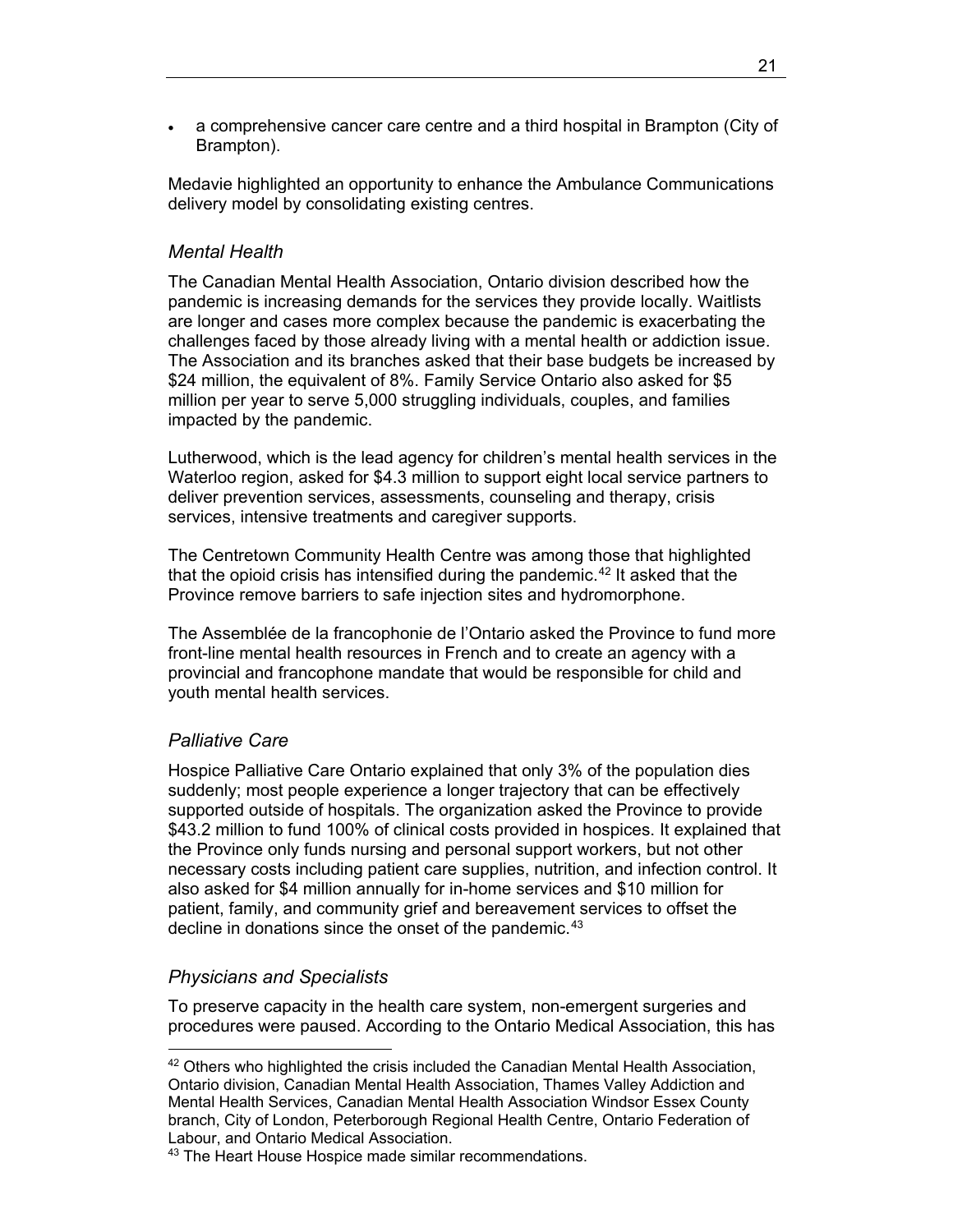contributed to long wait times. The Association asked for significant investments to address the backlog and reduce wait times. It also shared *Prescription for Ontario: Doctors' 5-Point Plan for Better Health Care,* which presents recommendations based on the views of more than 1,600 physicians and other stakeholders. Representatives of the North East and North West chapters asked that the Province update and review recruitment incentives for Northern doctors, specialists, and sub-specialists.

# <span id="page-29-0"></span>*Primary Care*

The Alliance for Healthier Communities, which represents community health centres and other primary heath teams, indicated that its members are having to make tough choices between service delivery and bill payments. The Alliance asked for a \$253.8 million investment, a figure that includes funding to support wage parity with other health sectors, base budget increases, virtual care and infrastructure technology improvements, and improved access to team-based care.[44](#page-29-2)

An individual wrote the Committee to describe the experience of an elderly woman with unusual pain who had to consult 24 different doctors, including many specialists with their own waitlists. He highlighted this as an example of how the system works in silos, and asked for more integrated patient care.<sup>[4](#page-29-3)5</sup>

A number of witnesses indicated they were hopeful that Ontario Health Teams would better coordinate services and provide patient-centered care.<sup>[46](#page-29-4)</sup> The Ontario Medical Association reminded the Committee that these teams should include family physicians, and Bayshore Health Care asked that the Province increase funding for home care prior to transferring accountability to the teams.

TELUS Health and Hoffmann-La Roche provided recommendations relating to the use of health data and digital solutions to improve planning and patient care.

# <span id="page-29-1"></span>*Public Health*

The Association of Local Public Health Agencies asked the Province to continue to support the pandemic response. It also explained that COVID-19-related activities have put so much pressure on local public health resources that most of the routine programs and services mandated by the Ontario Public Health Standards have all but ceased. With the likelihood that COVID-19 will continue to be an important part of the work of public health, the Association asked that additional resources be allocated to resume routine programing. The Ontario Public Health Association provided similar recommendations, and added that the Province should revert to the 75% / 25% provincial-municipal public health costsharing formula.

<span id="page-29-2"></span><sup>44</sup> The Centretown Community Health Centre and London InterCommunity Health Centre also presented to the Committee.<br><sup>45</sup> Bruce Ahrens.

<span id="page-29-3"></span>

<span id="page-29-4"></span><sup>&</sup>lt;sup>46</sup> These witnesses included London InterCommunity Health Centre and Home Care Ontario.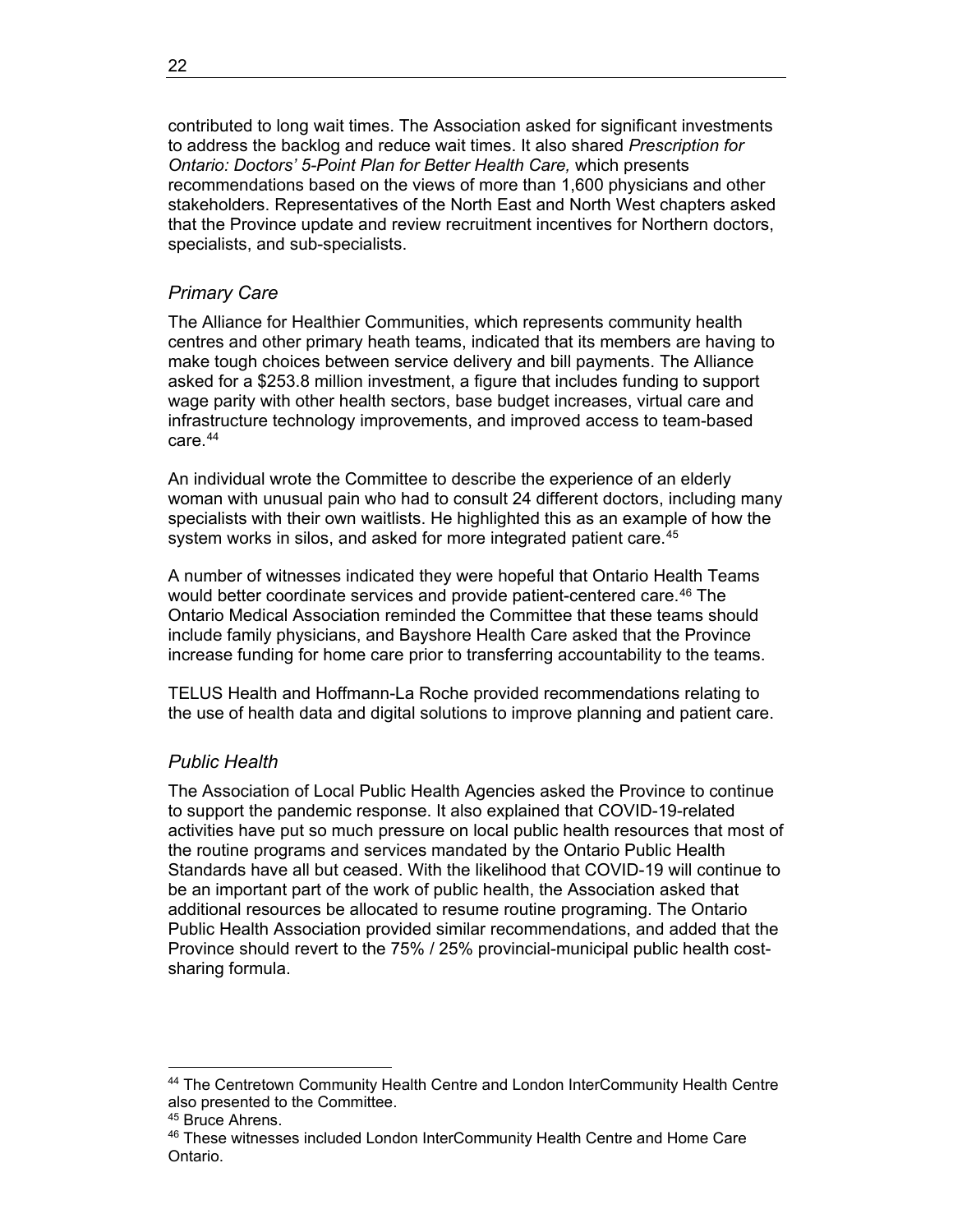Witnesses also recommended that the Province

- make routine immunizations more accessible to Ontarians by distributing publicly funded vaccines to community pharmacies via wholesalers and providing appropriate remuneration for immunization-related services (Neighbourhood Pharmacy Association of Canada);
- invest \$2 million in a communications program to educate Ontarians about the health benefits associated with improving indoor air quality (Heating, Refrigeration and Air Conditioning Institute of Canada and Ontario Refrigeration and Air Conditioning Contractors Association); and
- allow community labs to test specimens they collect on behalf of public health laboratories (Dynacare).

# <span id="page-30-0"></span>*Supportive Housing*

Supportive Housing requires a physical unit as well as funding for the supports that allow individuals to live independently. The Committee heard that there is a need to provide substantial investment in both.

The Parkdale Activity-Recreation Centre asked for \$90 million for the development of 1,800 affordable housing units and \$15.3 million annually for ongoing operations.

The Catholic Health Association of Ontario requested \$57 million to expand Assisted Living in Seniors' Supportive Housing programs and support an additional 2,500 seniors.

# <span id="page-30-1"></span>**Heritage, Sport, Tourism and Culture Industries**

#### <span id="page-30-2"></span>*Artist Support*

The Ontario Arts Council offers grants and services to Ontario-based artists and arts organizations. Witnesses asked that funding to this agency be increased, with the amount requested ranging from \$5 million to \$95 million and earmarked to various parts of the arts sector.<sup>[47](#page-30-3)</sup> For example, a number of witnesses specifically asked for \$10 million allocated to support Indigenous artists and organizations.[48](#page-30-4) Other ideas for investment included support for digital infrastructure and a short-term subsidy for unsold concert tickets similar to a model being piloted in Quebec.<sup>[4](#page-30-5)9</sup>

<span id="page-30-3"></span> $\overline{a}$ <sup>47</sup> Alliance of Arts Councils of Ontario, Canadian Artists' Representation, Canada's National Ballet School, Dance Ontario Association, Galeries Ontario, Orchestras Canada, and Toronto Symphony Orchestra.

<span id="page-30-5"></span><span id="page-30-4"></span><sup>48</sup> Canadian Artists' Representation, Dance Ontario Association, and Galeries Ontario. <sup>49</sup> Galeries Ontario and Toronto's Big 8 Arts and Culture Organizations. Orchestras

Canada made the recommendation relating to unsold tickets.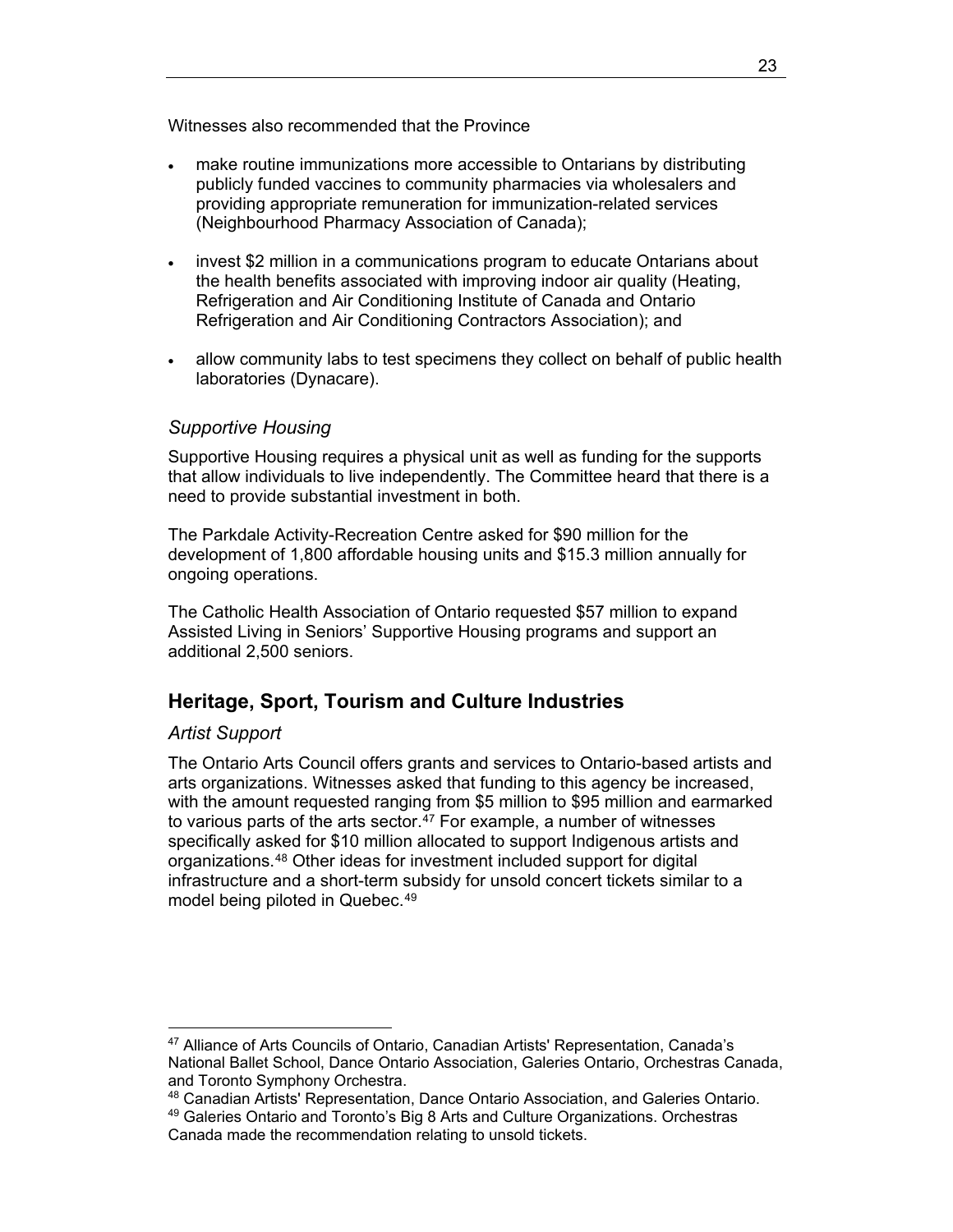Noting that a similar initiative was in place from 1998 to 2008, witnesses asked that a program for matching private donations be established at the Ontario Arts Foundation.<sup>[50](#page-31-2)</sup>

The Committee also heard that existing funding programs to the arts were not flexible enough to meet the needs of the sector. For example, some witnesses noted that most investments in the sector are project driven, and suggested the Province fund municipal arts councils to deliver \$500 to \$5,000 micro-investments to non-profit organizations with no paid staff.<sup>[51](#page-31-3)</sup> The Alliance of Arts Councils of Ontario asked for a review of Ontario Trillium Foundation funding criteria to ensure that it meets the needs of all parts of the sector.

MusicOntario and the Canadian Independent Music Association requested a permanent increase of the Ontario Music Investment Fund to \$20 million annually. A witness submitted a proposal for a \$25 million Eastern Ontario Development Fund to target investments regionally, modelled after the film stream within Northern Ontario Heritage.<sup>[52](#page-31-4)</sup> To assist individual musicians, witnesses asked for support through the Unison Fund, a non-profit, registered charity that provides counselling and emergency relief services to the Canadian music community.[5](#page-31-5)3

#### <span id="page-31-0"></span>*Libraries*

The Committee heard from a number of local libraries, as well as from the Ontario Library Association and Federation of Ontario Public Libraries, describing libraries as community spaces that provide essential services. Libraries offer free internet; help with navigating government programs, seniors', teens' and children's services; and provide safe places for individuals to stay warm or cool in extreme temperatures. These organizations indicated that funding has not kept pace with the demand for their services or with inflationary pressures. They asked that the Public Library Operating Grant be increased by \$21 million, that First Nations libraries receive a \$2 million annual increase for staff salaries, and that the Province create and invest in an Ontario Digital Public Library to leverage Ontario's purchasing power to improve access to e-resources.<sup>[54](#page-31-6)</sup>

#### <span id="page-31-1"></span>*Museums*

 $\overline{a}$ 

There are more than 700 museums, historic sites and art galleries across the province. Many of these institutions are struggling to survive due to lost revenues because of repeated closures as a result of the pandemic. The Ontario Museum Association warned that some museums will not survive without support and that their closure would mean the loss of tourism assets, fewer educational opportunities, and a missed opportunity for economic growth. The Association asked for a \$10-million annual increase to support museum operations,

<span id="page-31-2"></span><sup>&</sup>lt;sup>50</sup> Dance Ontario Association, Orchestras Canada, and Toronto's Big 8 Arts and Culture Organizations.

<span id="page-31-3"></span><sup>&</sup>lt;sup>51</sup> London Arts Council and Pillar Nonprofit Network.

<span id="page-31-4"></span><sup>52</sup> South Eastern Ontario Production Accelerator Fund.

<sup>53</sup> Canadian Live Music Association and Toronto Symphony Orchestra.

<span id="page-31-6"></span><span id="page-31-5"></span><sup>54</sup> Clarence-Rockland Public Library, Dryden Public Library, Leeds and the Thousand Islands Public Library, and Ottawa Public Library also presented to the Committee.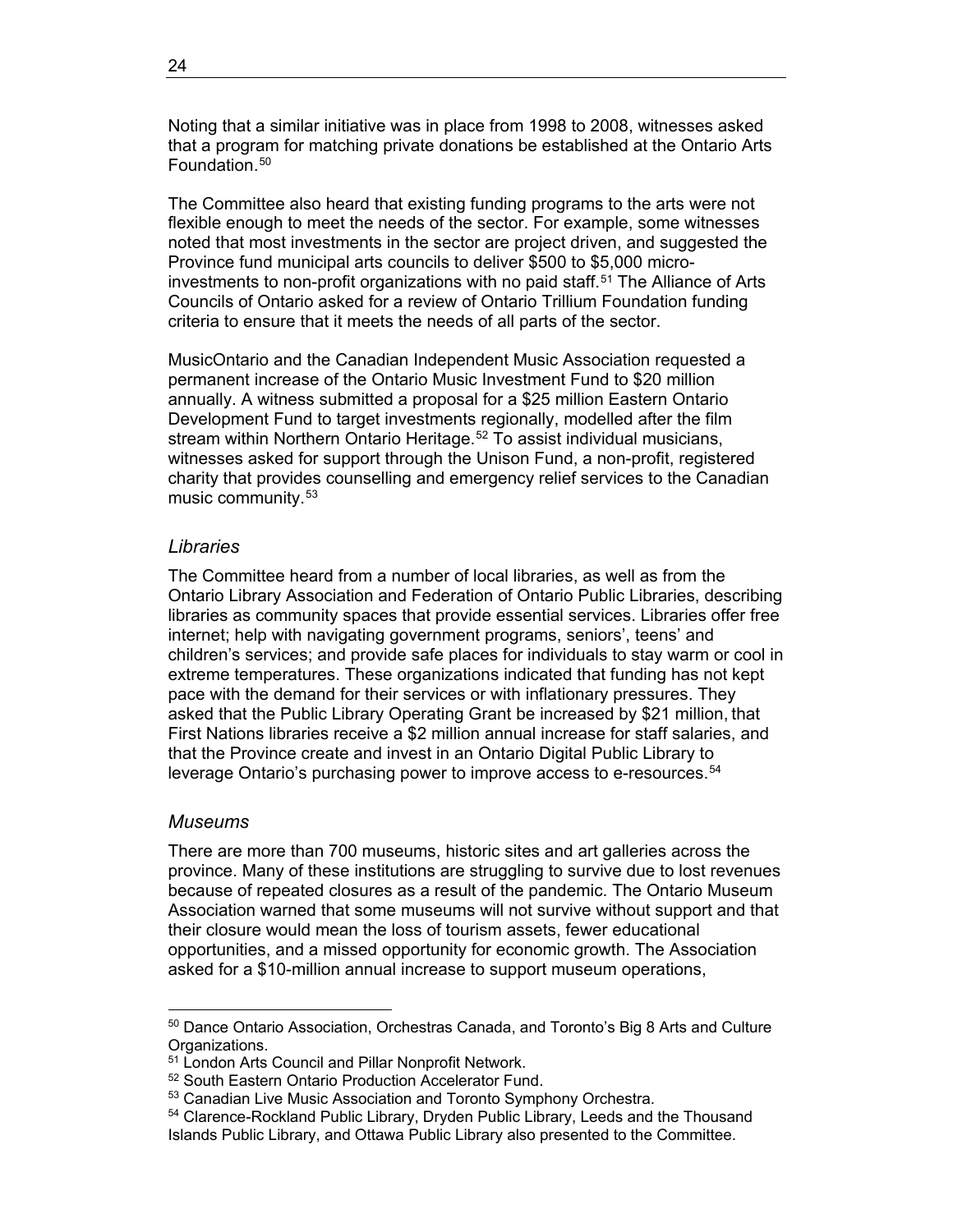exemptions from property tax, a \$10 Million Ontario Museum Relief Fund to address pandemic-related challenges, and a three-year \$10-million Digital Response Fund to support museums that are experimenting with new ways to reach their audience.<sup>[5](#page-32-3)5</sup>

#### <span id="page-32-0"></span>*Sport*

A growing number of Ontarians are exploring outdoor activities to stay safe during the pandemic. The Ontario Federation of Snowmobile Clubs asked that the Province invest \$2.5 million to improve snowmobile trails. Golf Canada requested a similar amount to support Home of Canadian Golf, which will serve as a headquarters for the First Tee program that introduces children of diverse backgrounds to the sport.

# <span id="page-32-1"></span>*Tourism*

The Committee heard from individuals representing the tourism sector who indicated that their sector was particularly hard hit by the pandemic, since many rely on travel and large gatherings which have been restricted.

The Tourism Industry Association of Ontario and Nature and Outdoor Tourism Ontario asked that the Province provide a second round of programs such as the Ontario Tourism Recovery Program and the Ontario Tourism and Travel Small Business Grant, and expand eligibility to include businesses that were indirectly impacted by public health restrictions or who are not structured as an incorporated business. A business owner explained that seasonal businesses, particularly those busiest during indoor winter months, require targeted supports.<sup>[56](#page-32-4)</sup>

Witnesses also asked for the inclusion of independent travel advisors, producers of trade and consumer shows, and motor coach and group travel suppliers in tourism-related recovery supports.<sup>[5](#page-32-5)7</sup>

# <span id="page-32-2"></span>**Indigenous Affairs**

The Committee recognizes the importance of ensuring that First Nations, Inuit, and Métis people are considered in the development of the Budget. Witnesses asked the Committee to advance reconciliation and support the recommendations of the Truth and Reconciliation Commission, highlighting how Indigenous people are more likely to experience poverty and homelessness as well as to face unique barriers to accessing social and health care services. While many recommendations are included in other sections of this report, the Committee also heard that it should work collaboratively with Indigenous Services Canada and Health Canada to provide clean drinking water to Indigenous communities, develop a housing strategy that addresses the unique

<span id="page-32-3"></span><sup>&</sup>lt;sup>55</sup> The Canadian Automotive Museum made similar recommendations.<br><sup>56</sup> Paul Goulet.

<span id="page-32-5"></span><span id="page-32-4"></span><sup>&</sup>lt;sup>57</sup> Association of Canadian Independent Travel Advisors, Canadian Association of Exposition Management, and Ontario Motor Coach Association.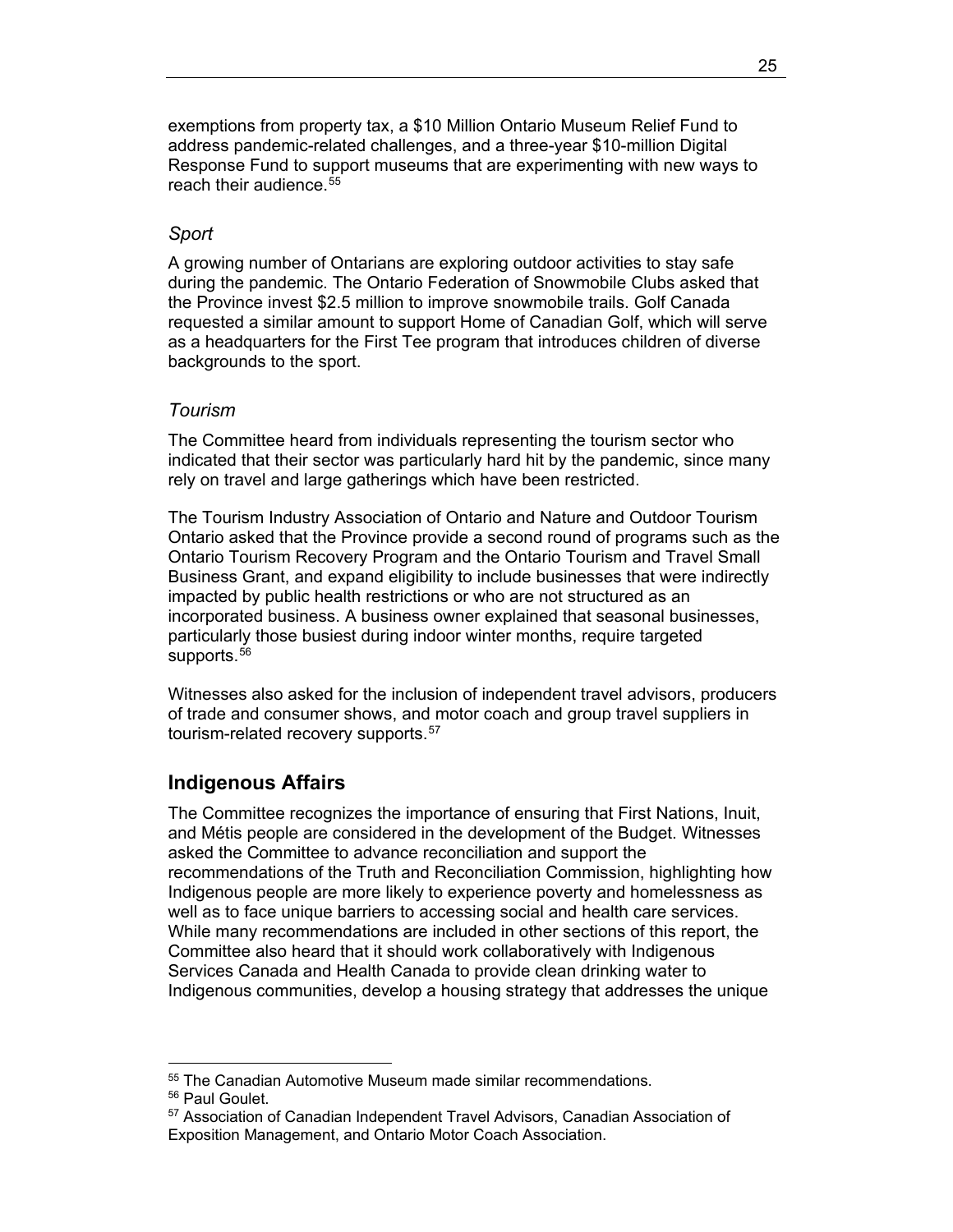needs of Indigenous peoples, and establish September 30 as a provincial statutory holiday to honour the lost children and survivors of residential schools.<sup>[5](#page-33-3)8</sup>

## <span id="page-33-0"></span>**Infrastructure**

#### <span id="page-33-1"></span>*Capital Requests*

Infrastructure investments can generate social and economic benefits. In addition to the requests highlighted in other sections of this report, the Committee heard from the Chamber of Marine Commerce, which requested investments that connect rail, road, and port infrastructure along the Great Lakes/St-Lawrence commercial waterways. The Chamber explained that by increasing the rail and road connections to ports, Ontario could fill in missing inter-modal links for the exports of grains and Northern Ontario minerals as well as for the transportation of steel and aluminum materials to automotive manufacturing hubs in Southern Ontario. The City of Port Colborne recommended creating an Ontario Marine Transportation Strategy and establishing an Ontario Marine Secretariat to develop a policy and funding framework. They proposed that the strategy could be modelled on Quebec's 2015 Maritime Strategy.

The Assemblée de la francophonie de l'Ontario requested an \$8.24 million investment from the Ministry of Infrastructure for necessary renovations of Mouvement d'implication francophone d'Orléans (MIFO) facilities. They described the significant contribution of the organization to the cultural and social life of Francophones in Ottawa and Eastern Ontario, in addition to adding \$12.7 million to Ontario's GDP. The requested funds would be used to replace the existing building on Carrière Street, triple the size of the space, allow for expanded program offerings, and make the space safer, more accessible and environmentally responsible.

Ronald McDonald House Charities asked for a one-time capital investment of \$67 million to expand from 177 to 349 bedrooms and make improvements to existing units. They discussed how the pandemic has led to an increase in the average length of stay in their residences and how they are anticipating a surge in demand as the backlog in surgeries and treatments is processed.

#### <span id="page-33-2"></span>*Prioritizing Investments*

 $\overline{a}$ 

The committee heard from various sectors about the need to prioritize infrastructure in their respective areas. For example, the Toronto Symphony Orchestra requested that priority be given to culture and recreation. This emphasis was echoed by Orchestras Canada, who argued that infrastructure investment would be essential to the return of live arts post-pandemic. The Interfaith Social Assistance Reform Coalition suggested that investment should be prioritised for permanently affordable housing built and managed by municipalities, non-profit housing providers and housing co-operatives.

<span id="page-33-3"></span><sup>58</sup> These recommendations were made by Ontario Medical Association; Ontario Federation of Indigenous Friendship Centres and Ontario Non-Profit Housing Association; and Canadian Union of Public Employees, Ontario Division respectively.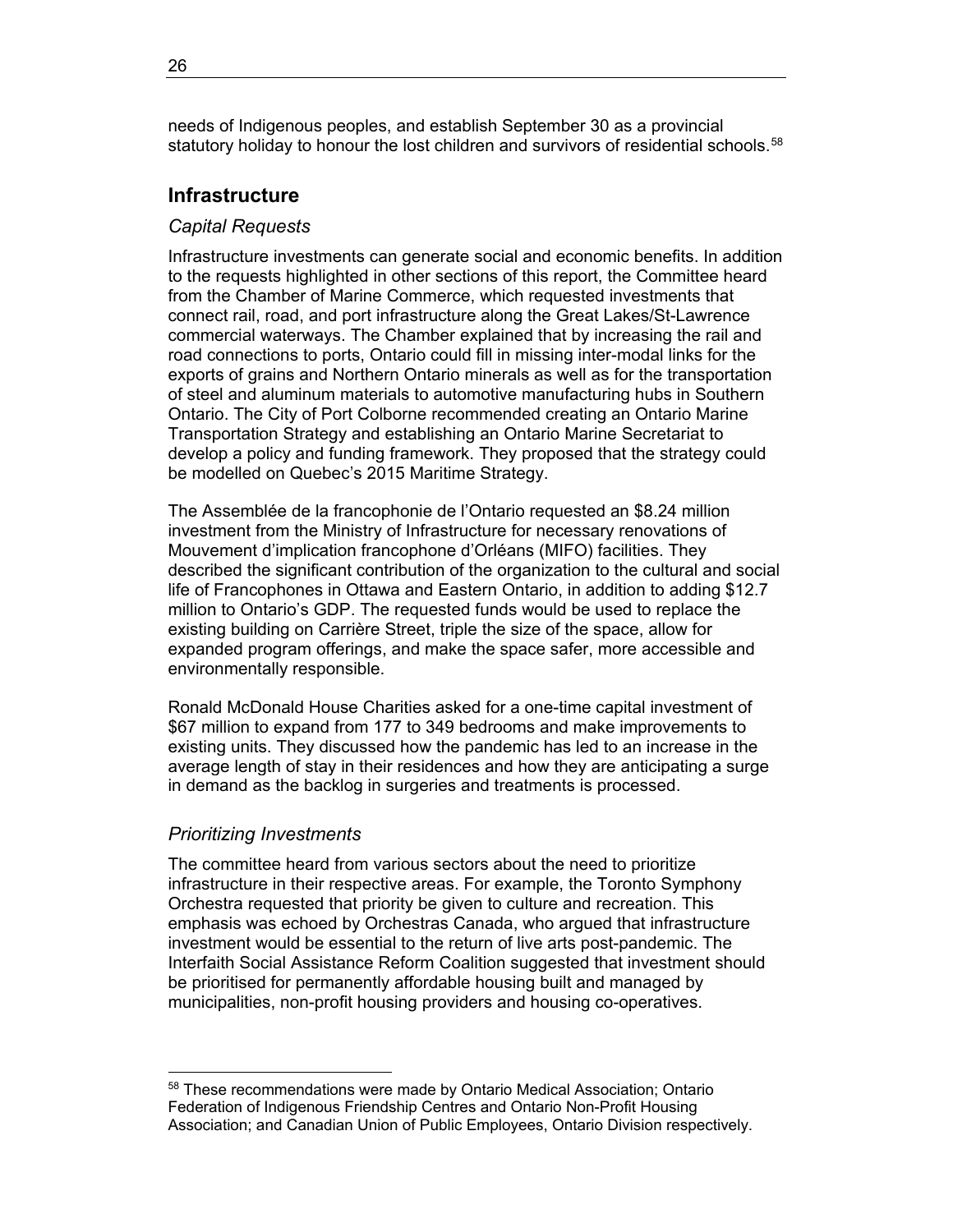Witnesses also asked that infrastructure contracts include Impact and Benefit Agreements (IBAs) with employment equity obligations that would ensure local communities benefit from the project.<sup>[59](#page-34-4)</sup> The Ontario Good Roads Association suggested a "fix-it-first" approach to dealing with the municipal infrastructure deficit. They reasoned that compared to new capital investments, maintenance projects generate more economic activity, involve a greater diversity of the workforce, and require less planning and permitting time.

#### <span id="page-34-0"></span>*Technologies*

Industry representatives also talked about new technologies that may assist in the construction of infrastructure. The Greater Ottawa Home Builders' Association recommended investments in automated construction techniques to help address a loss of labour supply. The Association specifically recommended investments in prefabricated construction plans and panelized construction, and investment in forming technologies, including 3-D printing. The Cement Association of Canada urged the government to accelerate the adoption of lower carbon cement, such as Portland-Limestone cement, which reduces greenhouse gases.

# <span id="page-34-1"></span>**Labour, Training and Skills Development**

#### <span id="page-34-2"></span>*Employment Services*

First Work provided written commentary on the government's ongoing efforts to transform the employment and training services sector. They recommended a broad consultation to directly collect input from frontline providers, job seekers, and employers. They also recommended the reintroduction of youth-focused supports, flexibility in service guidelines to ensure inclusivity, and increased programming and resources to fully meet the needs of ODSP and OW clients. The Ontario Council of Agencies Serving Immigrants requested a commitment that new Employment Ontario service prototypes would address the systemic barriers faced by immigrants, particularly women and racialized individuals.

The Canadian National Institute for the Blind (CNIB) articulated the challenges visually impaired individuals experience in the labour market, with only 31% of working-age adults with sight loss employed full time. They propose an investment of \$9 million over three years in CNIB's Come to Work Program. DeafBlind Ontario Services submitted a brief describing their "Certified Deafblind Intervenor Specialist" certification in collaboration with CNIB. They asked for direct support of professionals and intervenors for deaf, hard of hearing, nonverbal and deafblind individuals.

# <span id="page-34-3"></span>*Employment Standards*

 $\overline{a}$ 

Many witnesses made the case for increasing the minimum wage. $60$  $60$  The Gender Equality Coalition of Ontario described the difficulties of living on minimum wage and called for a "living wage." YWCA Toronto discussed the gendered impacts,

<span id="page-34-4"></span><sup>59</sup> These witnesses included Colour of Poverty—Colour of Change and the Ontario Nonprofit Network.

<span id="page-34-5"></span> $60$  Association of Management, Administrative and Professional Crown Employees of Ontario, Gender Equality Coalition of Ontario, Income Security Advocacy Centre, Pillar Nonprofit Network, and Unifor.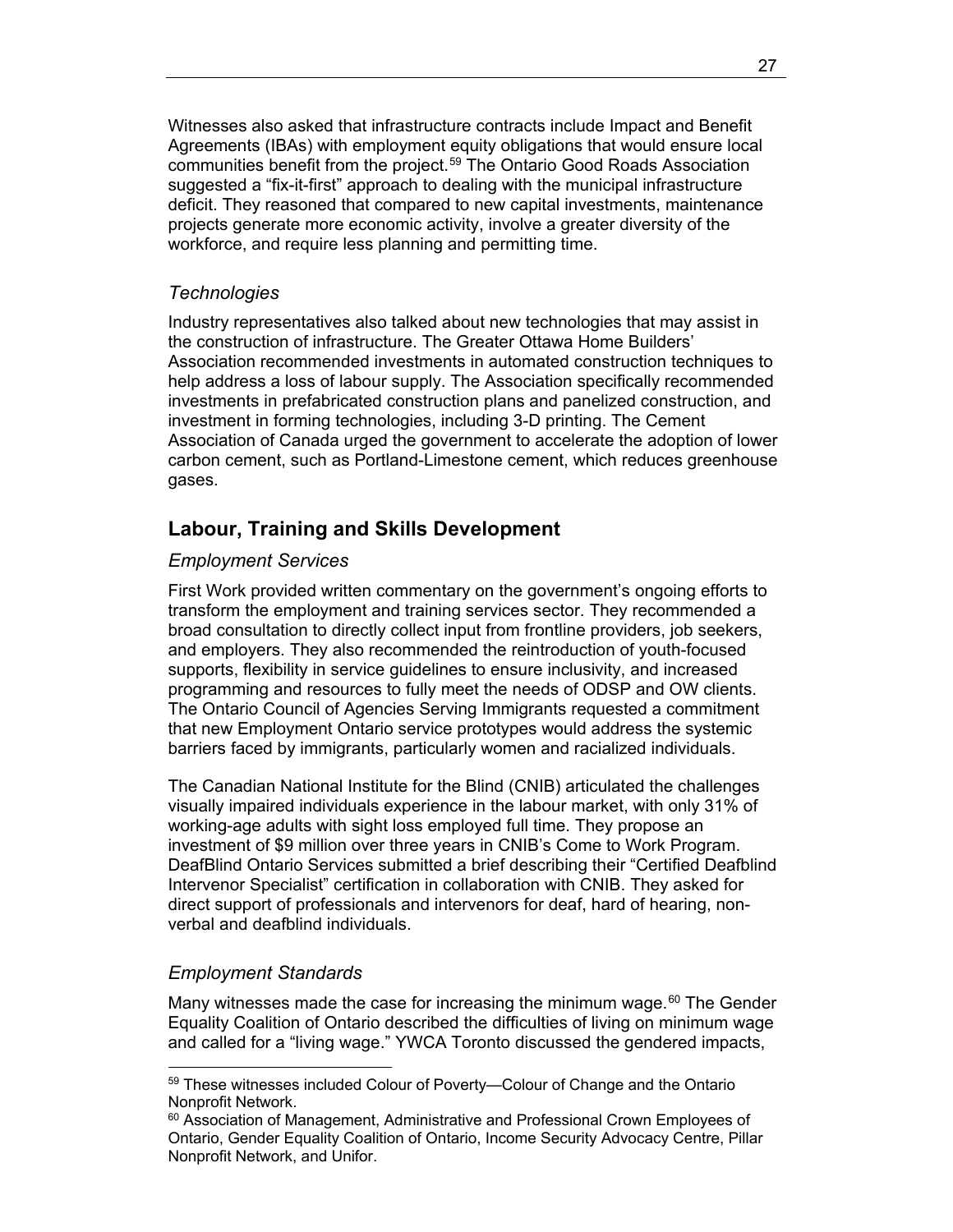with 73% of minimum wage workers in Ontario being women. Unifor specifically called for the minimum wage to be raised to 60% of the median wage for full-time workers, which they calculated as \$17.31 in 2021.

The Ontario Division of the Canadian Union of Public Employees and Christian Labour Association of Canada both suggested schemes to increase the minimum wage in line with increases in the Consumer Price Index to account for the pressures of inflation. The Ontario Chamber of Commerce questioned whether some segments of the economy hardest hit by the pandemic would be able to afford wage increases.

Many organizations and individuals advocated for the provision of paid sick days to be expanded.<sup>[6](#page-35-0)1</sup> The Ontario Federation of Labour conveyed that, in the absence of available paid sick days, many workers must choose between going to work sick or staying at home and losing pay. Consequently, witnesses such as the Income Security Advocacy Centre asserted that paid sick days were good for workers, public health, and the economy.

Certain sectors discussed how paid sick days were particularly important for their areas. The Ontario Nurses' Association mentioned that health care professionals are currently going into at-risk environments, and that even prior to COVID they were subject to environmental factors which increased the need for sick days. The Tourism Industry of Association of Ontario maintained that more paid sick days were important for their sector as frontline tourism and hospitality workers are not able to work from home. RisingOaks Early Learning Ontario also discussed the need for paid sick days in the child care sector.

Many witnesses speaking on the subject proposed 10 paid sick days, although several organizations requested that the number be expanded to 14 during declared public health outbreaks.<sup>[62](#page-35-1)</sup> The Ontario Division of the Canadian Union of Public Employees and Unifor recommended removing the requirement to provide a doctor's note to access paid sick days.

The South Asian Women's Rights Organization described many issues they have encountered with temporary help agencies. They advocated for legislation and policies to reduce, and eventually displace, temporary help agencies, particularly for low-skill occupations. They recommend limiting the number of temporary workers allowed to be employed by a single enterprise and requiring temporary help agencies to be licensed and bonded, with revocation or forfeiture for unfair labour practices.

<span id="page-35-0"></span><sup>&</sup>lt;sup>61</sup> Advocacy Centre for Tenants Ontario, Association of Management, Administrative and Professional Crown Employees of Ontario, Centretown Community Health Centre, Gender Equality Coalition of Ontario, Income Security Advocacy Centre, Charlene Morling, Neighbourhood Legal Services (London & Middlesex), Ontario Federation of Labour, Ontario Association of Interval and Transition Houses, Ontario Nurses' Association, Ontario Nonprofit Network, Ontario Public Service Employees Union, Pillar Nonprofit Network, Unifor, and YWCA Toronto.<br><sup>62</sup> Association of Early Childhood Educators Ontario, Gender Equality Coalition of

<span id="page-35-1"></span>Ontario, Income Security Advocacy Centre, London Health Coalition, and Ontario Federation of Labour.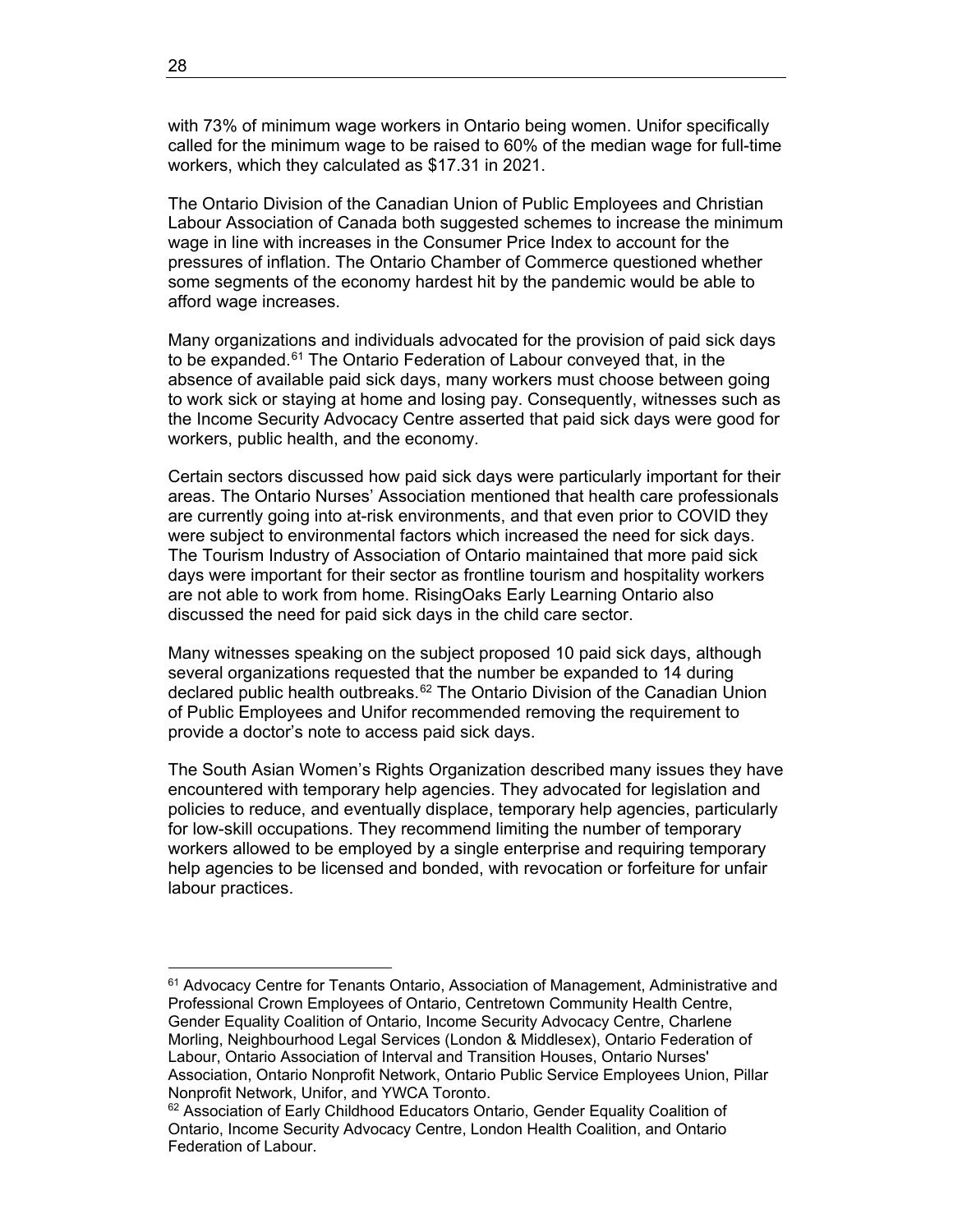#### *Immigration*

Several organizations made recommendations for the Ontario Immigrant Nominee Program (OINP) to address gaps in the labour market. The Residential Construction Council of Ontario (RESCON) and the Residential and Civil Construction Alliance of Ontario suggested expanding the list of eligible professions to allow for more spots for general labourers who meet certain conditions. RESCON described how expanding the list of eligible professions to include National Occupational Classification (NOC) skill level C and D positions would create a pathway for certain in-demand tradespeople to come to Ontario to work. The Thunder Bay Chamber of Commerce asked for an allocation of ONIP spots to small and rural communities in Northwestern Ontario to help address labour shortages. The Ontario Chamber of Commerce recommended doubling the total number of immigrants admitted through OINP, from 9,000 to at least 18,000, as well as expanding current pilots in regional immigration and making them permanent programs to address labour shortages in general.

There were also witnesses who pointed to the difficulties skilled immigrants face in finding appropriate work, and who made recommendations to better integrate these skilled immigrants. The Ontario Council of Agencies Serving Immigrants recommended the government invest in newcomer settlement and employment programs to address labour market barriers. The South Asian Women's Rights Organization would like the government to launch a cross-jurisdictional initiative, beginning with a public inquiry, to address underemployment of people recruited as skilled immigrants.

#### *Skilled Trades*

The Quinte Home Builders' Association and Greater Ottawa Home Builders' Association both applauded the Government's efforts on supporting the skilled trades and asked for continued investments to reduce the stigma, support awareness, simplify the system, and encourage employer participation. The Toronto YWCA proposed the application of an intersectional gender lens to funding for skilled trades development, and the provision of multi-year funding for employment and training programs to help women enter the skilled trades where they are underrepresented.

The General Contractors' Association of Toronto recommended an amendment to the *Labour Relations Act* to limit labour agreements in the industrial, commercial and institutional (ICI) construction sector to a four-year term.

#### *Skills Development*

Certain industries requested assistance to help train and build labour capacity. The Heating, Refrigeration and Air Conditioning Institute of Canada and Ontario Refrigeration and Air Conditioning Contractors Association requested \$5 million to support heating, ventilation, air conditioning, and refrigeration workforce development and meet the emerging needs of a low-carbon economy. The University of Guelph and Middlesex London Food Policy Council suggested partnering with industry and post-secondary leaders to attract youth to highly skilled, well-paying careers in the agri-food industry. Career Colleges Ontario asked for the renewal of the PSW Challenge Fund to train Personal Support Workers in order to alleviate the burden on Ontario's health system.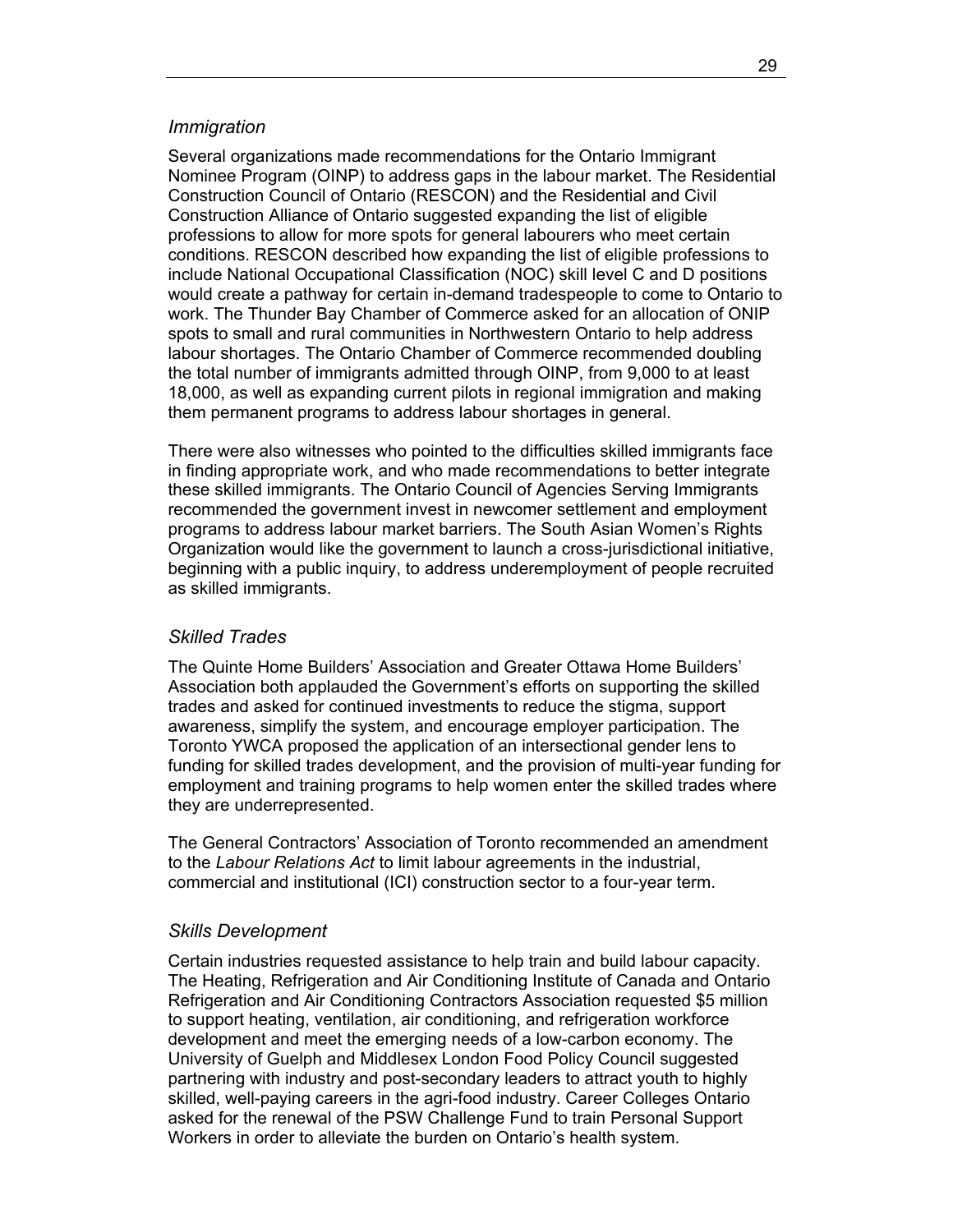Other organizations made recommendations relating to the Skills Development Fund (SDF). Anderson College of Health, Business and Technology and Dynacare suggested expanding eligibility for the SDF to programs that are more that 12 months in length, to better train Ontarians for in-demand professions. The tilr corporation suggested simplifying the process for applicants who have already been successful in the past and expanding the project duration from one year to between two and five to match the timelines of many technology projects. The Ontario Bioscience Innovation Organization asked for continued support through programs like the SDF for their Health-to-Business Bridge program, a collaborative initiative between academia and industry aimed at improving access to talent across the health science sector

# *Workplace Safety*

The Ontario Network of Injured Workers Groups - Research Action Committee discussed the practice of deeming, arguing that the process reduces benefits that injured workers are rightfully entitled to. The Network requested that the government restore benefits to people who had income benefits reduced due to "deemed" job assessments. Other witnesses also called for amendments to the *Workplace Safety and Insurance Act* to eliminate "deeming."[6](#page-37-0)3

The Ontario Public Service Employees Union suggested that, in the context of more people working remotely, health and safety and WSIB legislation should ensure coverage of workers injured while working from home. Unifor requested repealing the legislation that allows the Workplace Safety and Insurance Board to return premiums to employers, and undertaking consultation with all stakeholders on the workers compensation system, including benefit coverage levels and how claims are processed. The Christian Labour Association of Canada asked for mandatory WSIB coverage to be extended to employees of retirement homes.

# **Long-Term Care**

Witnesses asserted that the pandemic exposed systemic issues in the long-term care sector. While they acknowledged recent commitments to increase direct care and build new beds, witnesses asked for additional investments.

The Ontario Long-Term Care Association estimated that pandemic-related costs in 2022-23 will exceed \$800 million, and asked that the Province commit to covering these costs in full.

Perley Health described the challenges it faces in trying to raise capital to build long-term care homes as a not-for-profit provider. The organization asked that the Province explore a model where private developers build homes for operation by not-for-profit and charitable licensees, as proposed by the Long-Term Care COVID-19 Commission, and offered to help develop the model and participate in a pilot. The organization also suggested that the Province establish a fund for repairs and maintenance, modeled on similar programs such as the Hospital Infrastructure Renewal Fund and Community Infrastructure Renewal Fund.

<span id="page-37-0"></span> $\overline{a}$ 63 Richard Renzella and South Asian Women's Rights Organization.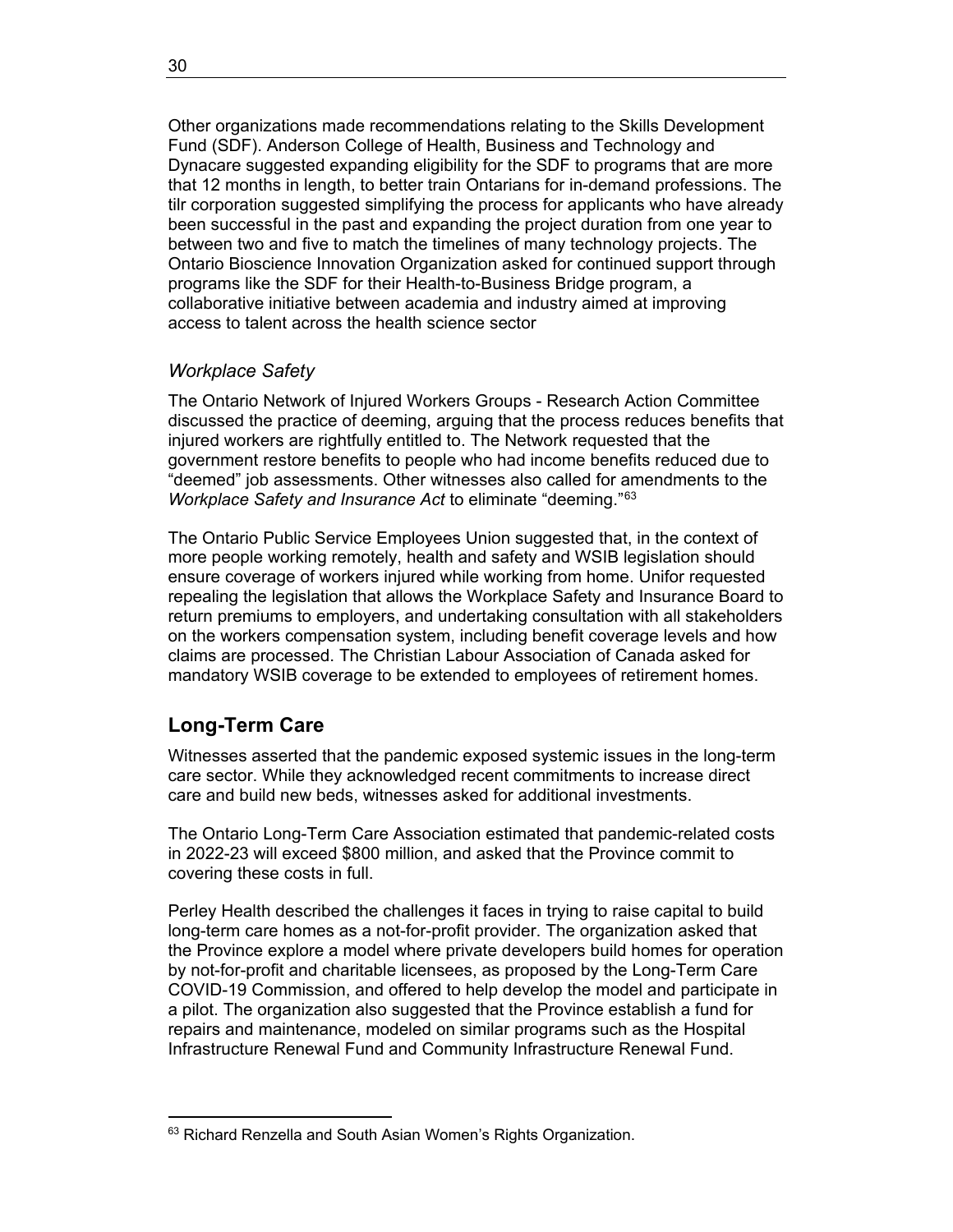AdvantAge Ontario was among the organizations that asked the Province to make significant investments in long-term care and to focus these investments on care delivered by not-for-profit and municipal providers.<sup>[64](#page-38-0)</sup> It also asked that the Province create a special, one-time fund to help long-term care homes transition to an emotional model of care, and then provide ongoing funding to support this model once implemented.

CanAge and the Champlain Region Family Council Network asked that the Province build long-term care homes that are smaller, innovative, communitybased, and less institutional.

Witnesses requested that the Province require a minimum of four hours of daily care per resident per day—not an average and sooner than specified in the *Fixing Long-Term Care Act, 2021*.[6](#page-38-1)5 The Council on Aging of Ottawa further added that the Province should also require 60 additional minutes/day from allied professional staff. Pallium Canada provided specific suggestions on how a palliative approach, as outlined in the new *Act*, could be implemented, focusing first on a prioritized cohort of care facilities and training for health care professionals.

# **Municipal Affairs and Housing**

#### *Building Code*

 $\overline{a}$ 

The Greater Ottawa Home Builders' Association and the Residential Construction Council of Ontario (RESCON) commended the progress made todate harmonizing the provincial building code with the building code of Canada and other provinces and asked for these efforts to continue. RESCON detailed how a single harmonized building code would eliminate barriers to labour mobility and address issues related to product manufacturing and building design, but cautioned that municipalities were still introducing their own unique building requirements, undermining the national harmonization process.

Witnesses suggested changes to the building code including

- requirements to prevent radon exposure (Canadian Lung Association);
- requirements for a minimum percentage of electric vehicle supply equipment in residential and non-residential buildings (Ontario Society of Professional Engineers);
- new construction standards for more use of antimicrobial copper in public spaces (Teck Resources); and

<span id="page-38-0"></span> $64$  Other witnesses included the Canadian Union of Public Employees, Champlain Region Family Council Network, Chatham-Kent and Sarnia-Lambton Health Coalition, London Health Coalition, Ontario Nurses' Association, and Ontario Public Service Employees Union.

<span id="page-38-1"></span><sup>&</sup>lt;sup>65</sup> Witnesses who commented on the hours of care included Canadian Union of Public Employees - Ontario Division, Council on Aging of Ottawa, John Jarema, Mary Oko, Ontario Public Service Employees Union, Renata Ozimek, Jules Tupker, and Unifor.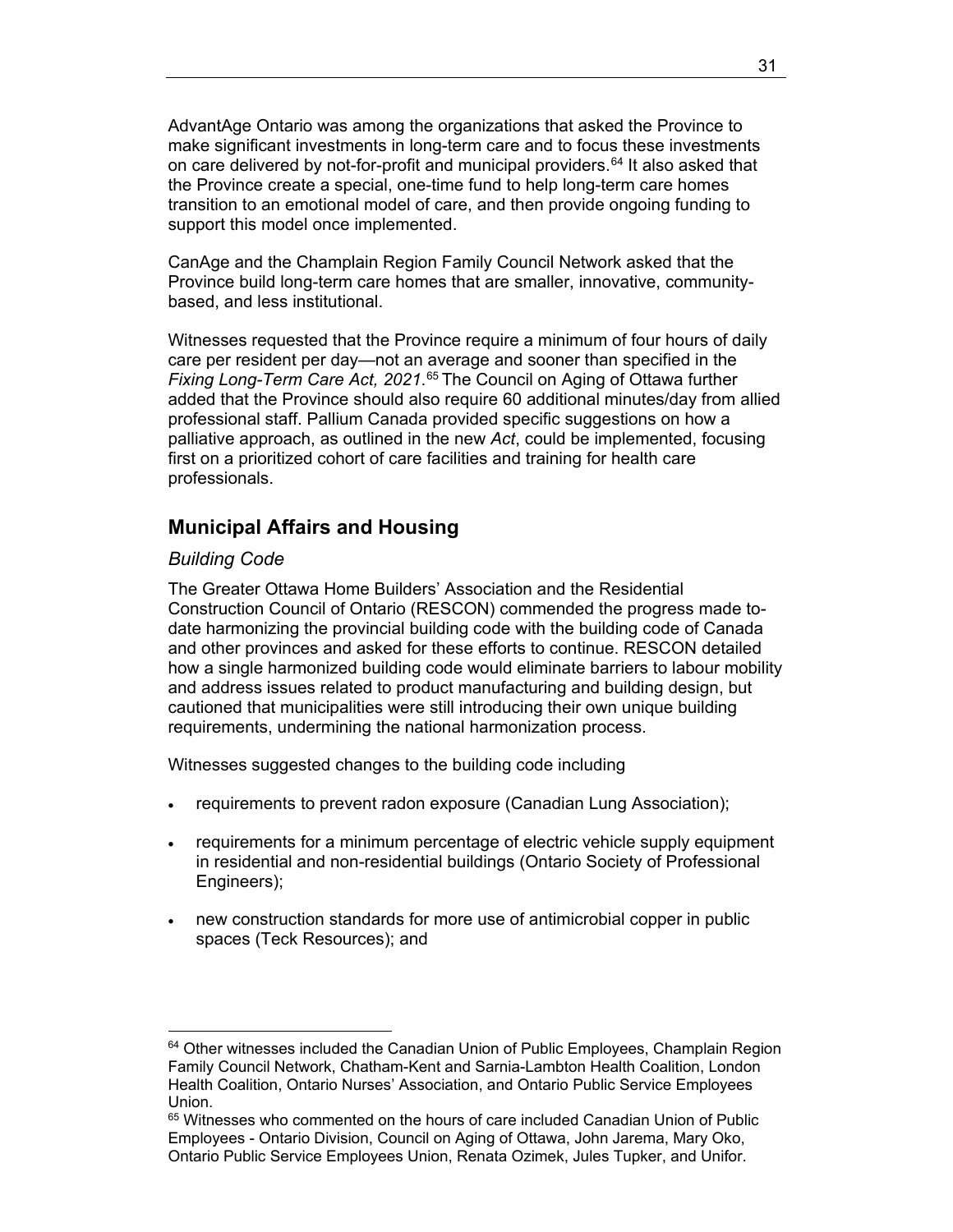• a tiered system of development incentives for builders implementing different levels of energy-efficiency (Ontario Association of Architects).

#### *Housing Affordability*

Housing affordability was identified as a critical issue throughout the Committee hearings. A few witnesses proposed changes to give municipalities more powers and abilities to create and acquire affordable housing. The Interfaith Social Assistance Reform Coalition suggested that affordability could be promoted by providing municipalities funding for purchasing apartment buildings and the right of first refusal for purchases. The Ontario Caucus of Habitat for Humanity suggested more funding to municipalities and changes to the *Planning* Act to encourage municipalities to increase their supply of affordable housing. One example is to encourage municipalities to use inclusionary zoning, which requires new residential developments to include affordable housing units.

The Co-operative Housing Federation of Canada explained that many co-op housing buildings are nearing the end of their mortgages and under the current funding formula will lose the municipal assistance they receive in the form of rental assistance and property tax subsidies. They asked the Province to revise the formula, noting that if changes are not made some buildings will be unable to undertake needed capital repairs. The Federation also recommended partnering directly with co-ops and non-profits to help them acquire and build more affordable housing.

Some organizations made proposals to assist with housing for specific groups. The Ontario Federation of Indigenous Friendship Centres and the Ontario Non-Profit Housing Association called for the development of a provincial housing strategy that addresses the challenges Indigenous people face accessing adequate housing, especially in urban communities. Some groups recommended that the House of Friendship's ShelterCare program, which provides integrated supports to people experiencing homelessness, continue to be supported.<sup>[66](#page-39-0)</sup> Conestoga Students Incorporated requested that funding be provided to nonprofits and postsecondary institutions to increase the supply of purpose-built student accommodations. An individual asked the Province to create an Ontario Housing and Homelessness Strategy that includes an expectation that all new housing created in Ontario for vulnerable populations will have ongoing support.<sup>[6](#page-39-1)7</sup>

#### *Housing Supply*

Many stakeholders provided suggestions to increase housing supply. Neighbourhood Legal Services (London & Middlesex) recommended building more Rent-Geared-to-Income units and investing in refurbishing existing units. Other witnesses suggested specific building targets over the next 10 years including

• 99,000 new affordable and supportive rental units (Daily Bread Food Bank and Ontario Non-Profit Housing Association);

 $\overline{a}$ 

<span id="page-39-0"></span><sup>&</sup>lt;sup>66</sup> House of Friendship and City of Kitchener.

<span id="page-39-1"></span><sup>&</sup>lt;sup>67</sup> Serena Leblond.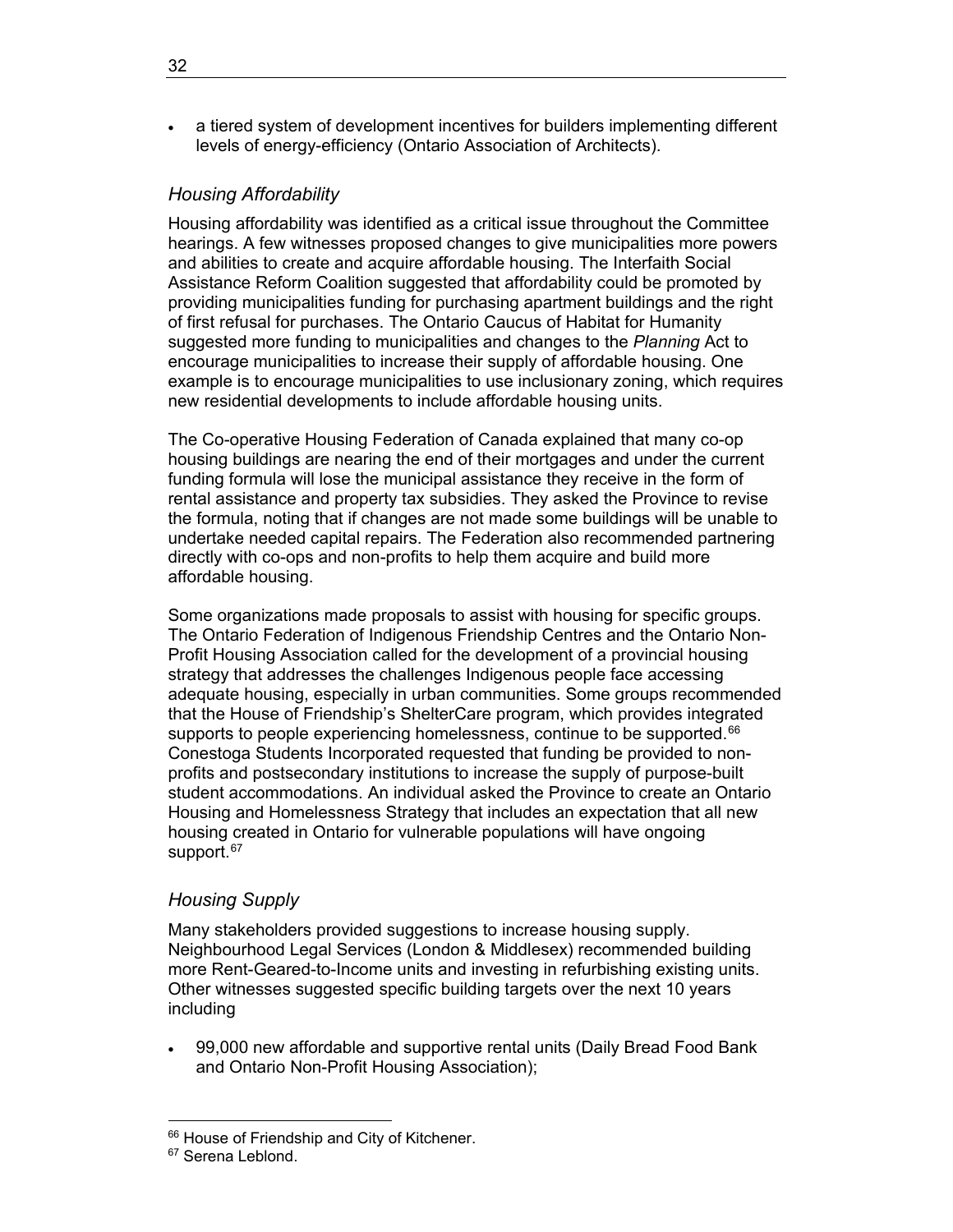- 69,000 units of new affordable co-op and non-profit housing (Co-operative Housing Federation of Canada); and
- an average of 19,500 rental supply units per year (University of Toronto Students' Union).

Various witnesses suggested zoning amendments to increase the housing supply, including the use of "as-of-right" zoning to allow the owner of a property to redevelop it, without recourse to a public hearing process or a vote of municipal council if the redevelopment adheres to the zoning by-laws. Proponents suggested ways as-of-right zoning changes could allow the conversion of commercial properties into residential housing units, corner lots into multi-residential complexes, and more duplexes, triplexes, and fourplexes in large urban municipalities.<sup>[6](#page-40-0)8</sup>

Several witnesses spoke about changes to municipal regulations and processes which could accelerate the creation of housing supply. Home builders made the case that the Province should require municipalities to accept pay-on-demand surety bonds as an alternative to a letter of credit for development and site plan agreements.<sup>[69](#page-40-1)</sup> The Ontario Association of Architects suggested reforming the site plan approval process, while RESCON suggested adopting and funding One Ontario, a data exchange and e-permitting platform.

### *Municipal Finance*

 $\overline{a}$ 

Many witnesses drew attention to the fiscal challenges municipalities currently face and argued for continued financial assistance through the course of the pandemic.<sup>[7](#page-40-2)0</sup> The Safe Restart Agreements were cited as a particular example of the type of funding that could assist municipalities in this time.

The Association of Municipalities of Ontario stressed the need to account for the impact of inflation in cost-sharing programs. They pointed to program areas in need of additional funding to address pressures, in particular, the Ontario Municipal Partnership Fund, long-term care cost sharing, emergency medical services, childcare, and hospital capital contributions.

The Township of Dawn Euphemia requested that the provincial government increase transfers to rural municipalities, as these areas do not have the tax base to maintain large road networks and other spread-out infrastructure. Along these lines, the Regional Municipality of Waterloo urged the government to review the funding for municipalities, arguing that the reliance on property taxes to provide services is not sustainable.

The Northumberland Builders and Construction Association and Quinte Home Builders' Association recommended providing funding to municipalities for the purpose of retaining outside professionals to review and approve housing and infrastructure applications. They suggested that this program would accelerate

<span id="page-40-0"></span><sup>&</sup>lt;sup>68</sup> Kitchener-Waterloo Association of Realtors, Ontario Association of Architects, Ontario<br>Real Estate Association, and Ottawa Real Estate Board.

<span id="page-40-1"></span><sup>69</sup> Durham Region Home Builders' Association, Greater Ottawa Home Builders' Association, and Ontario Home Builders' Association.

<span id="page-40-2"></span> $70$  Association of Municipalities of Ontario, City of Kitchener, and Residential and Civil Construction Alliance of Ontario.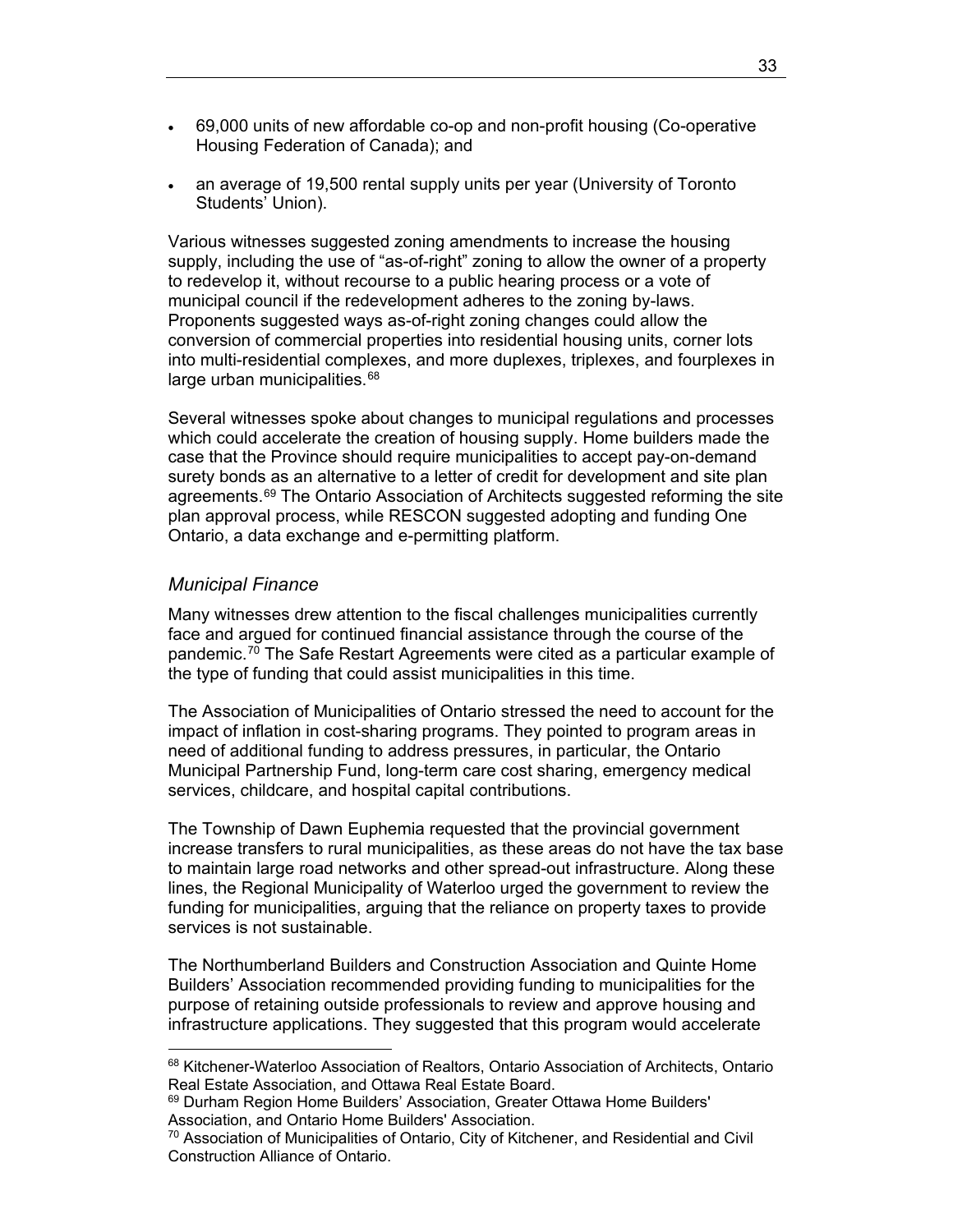development and approvals for home builders, and in turn, increase housing supply and affordability.

#### *Rental Affordability and Regulation*

Several witnesses suggested changes to rules for rental properties. Many stakeholders made the case that rent control should be in place to limit landlords' ability to increase rates between tenancies.<sup>[71](#page-41-0)</sup> The Parkdale Neighbourhood Land Trust (PNLT) contended that landlords are currently incentivised to push out long-term tenants in order to generate increased revenues. The PNLT also recommended prohibiting Above-Guideline Rent Increases under the *Residential Tenancy Act* that are for renovations not primarily benefiting, or requested by, tenants.

Stakeholders also proposed the introduction of a rental relief program.<sup>[7](#page-41-1)2</sup> The Advocacy Centre for Tenants Ontario recommended a program consisting of grants and loans accessible to households of all income levels, similar to initiatives introduced in the United States and British Columbia. Some advocates specifically suggested expansion of the Canada-Ontario Housing Benefit program, which currently provides a direct, monthly benefit to eligible households to help pay their rent.<sup>[73](#page-41-2)</sup> To address challenges faced by renters during the pandemic, the Toronto Raging Grannies directed the government to prohibit evictions during this time. The Small Ownership Landlords of Ontario described how the pandemic was negatively affecting their members as well and requested financial assistance for small landlords who are unable to collect unpaid rent from tenants impacted by the pandemic.

# **Northern Development, Mines, Natural Resources and Forestry**

The Committee heard from insurance companies highlighting the importance of Ontario's flooding strategy. The Co-operators Group asked that the Province continue to implement the recommendations of the Special Advisor on Flooding. The Insurance Bureau of Canada proposed that a residential high-risk flood pool would help ensure that all homeowners are able to access flood insurance. Both organizations highlighted the importance of investing in measures that prevent and mitigate flooding. The Desjardins Group suggested the Province prohibit municipalities from allowing new buildings on flood plains, while the CSA Group suggested that the Province mandate its standards on water management and flood mitigation.

 $\overline{a}$ 

<span id="page-41-0"></span><sup>&</sup>lt;sup>71</sup> Advocacy Centre for Tenants Ontario, Conestoga Students Incorporated, Trystan Goetze, Hamilton Roundtable for Poverty Reduction, Interfaith Social Assistance Reform Coalition, and Parkdale Neighbourhood Land Trust.

<span id="page-41-1"></span> $72$  Advocacy Centre for Tenants Ontario, Daily Bread Food Bank, and Ontario Non-Profit<br>Housing Association.

<span id="page-41-2"></span> $73$  Hamilton Roundtable for Poverty Reduction, Hamilton Social Work Action Committee, Neighbourhood Legal Services (London & Middlesex).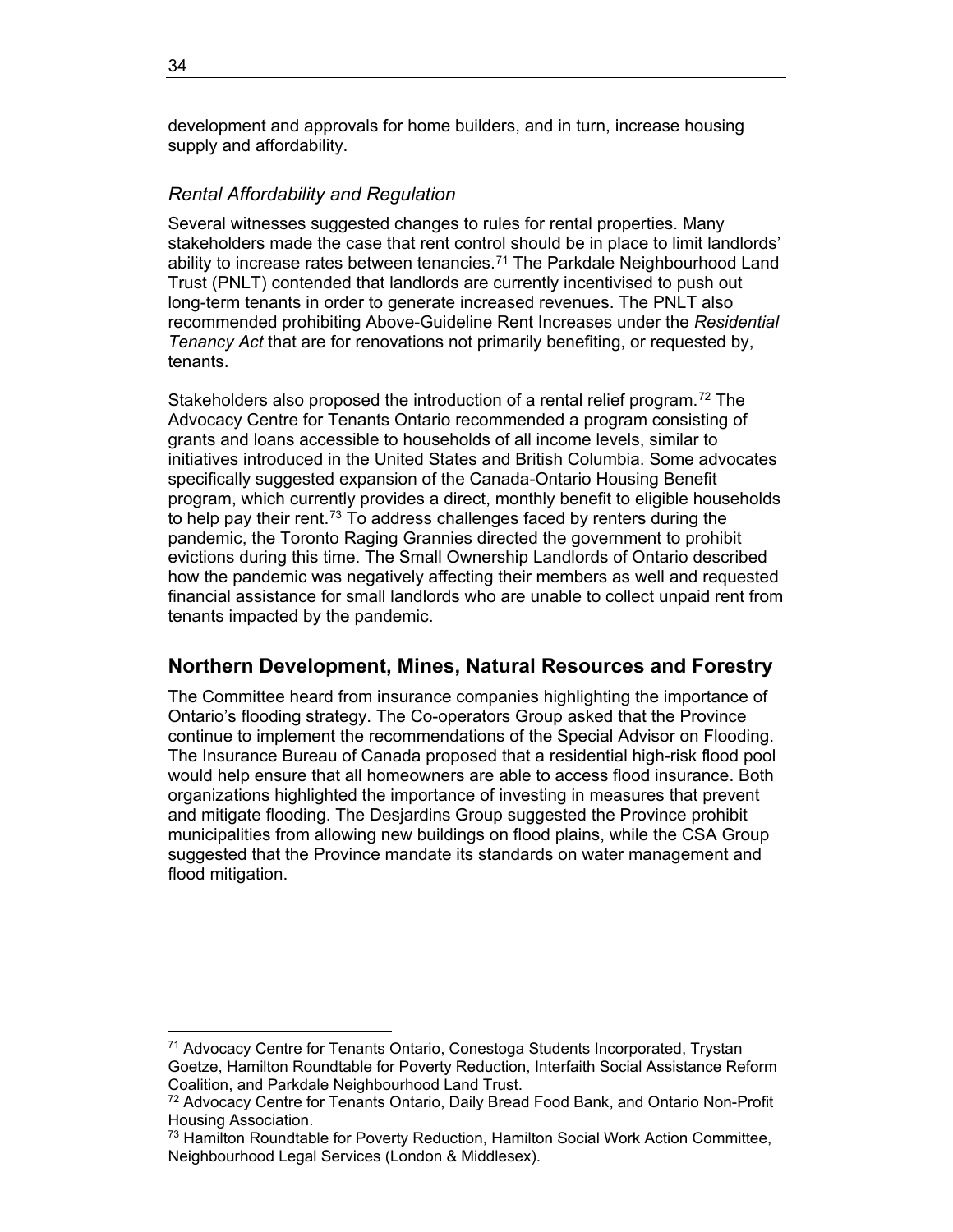The Ontario Forest Industries Association wrote to the Committee about the growing demand for sustainable forest products. The Association recommended measures consistent with Ontario's Forest Strategy, including creating intensive forest management areas and investigating potential mechanisms to incentivize investment in intensive forestry. It also suggested increasing support to the Forest Access Roads Funding Program to \$100 million.

It was also recommended that Crown resource fees for 2022 be waived to help outdoor operators recover from the loss of revenue due to the pandemic.<sup>[74](#page-42-0)</sup>

# **Seniors and Accessibility**

CanAge and the Ontario Seniors Care and Assistance Roundtable explained that incidents of elder abuse and neglect have increased since the beginning of the pandemic. RTOERO pointed out that call volumes at the Seniors Safety Line have skyrocketed. These organizations asked that the Province increase funding for elder abuse prevention and services for victims.

# **Transportation**

#### *Highway 413*

The Committee heard differing opinions on the planned Highway 413 and Bradford Bypass projects. The Brampton Board of Trade and the Residential and Civil Construction Alliance of Ontario (RCCAO) spoke in favour of these projects. RCCAO commented that the projects would reduce congestion, foster economic recovery and long-term competitiveness, improve connectivity, support housing initiatives, and facilitate job creation. They commissioned a report which found that the project would create up to 8,000 jobs a year during construction, generate \$2.3 billion in earnings for Ontario workers, create up to 600 apprenticeships, and produce \$906 million in tax revenue. In contrast, several individuals and organizations spoke in opposition, and requested that the government cancel the Highway 413 project.<sup>[7](#page-42-1)5</sup> These witnesses argue that the project would compromise the existing Greenbelt, eliminate Class 1 and Class 2 farmland, and increase carbon emissions. They also suggested that the construction would not actually relieve congestion and call for the estimated \$6 billion project costs to be redirected towards public transit infrastructure.

#### *Transit*

 $\overline{a}$ 

The TTCRiders and David Suzuki Foundation were appreciative of capital funding for transit expansion but stressed the necessity to support day-to-day operations as well. This support would include funding for things like vehicle maintenance, disinfection of stations, and hiring of drivers. Witnesses maintained that lower ridership has created a funding crisis for transit agencies and municipalities across the province that rely on fares for transit funding. They

<span id="page-42-0"></span><sup>&</sup>lt;sup>74</sup> Nature and Outdoor Tourism Ontario and Tourism Industry Association of Ontario.

<span id="page-42-1"></span><sup>&</sup>lt;sup>75</sup> Deborah Davies, Adrian Hetherington, Mary Ann Hodge, Marianne Larsen, Bob Morrison, Pillar Nonprofit Network, and Toronto Raging Grannies.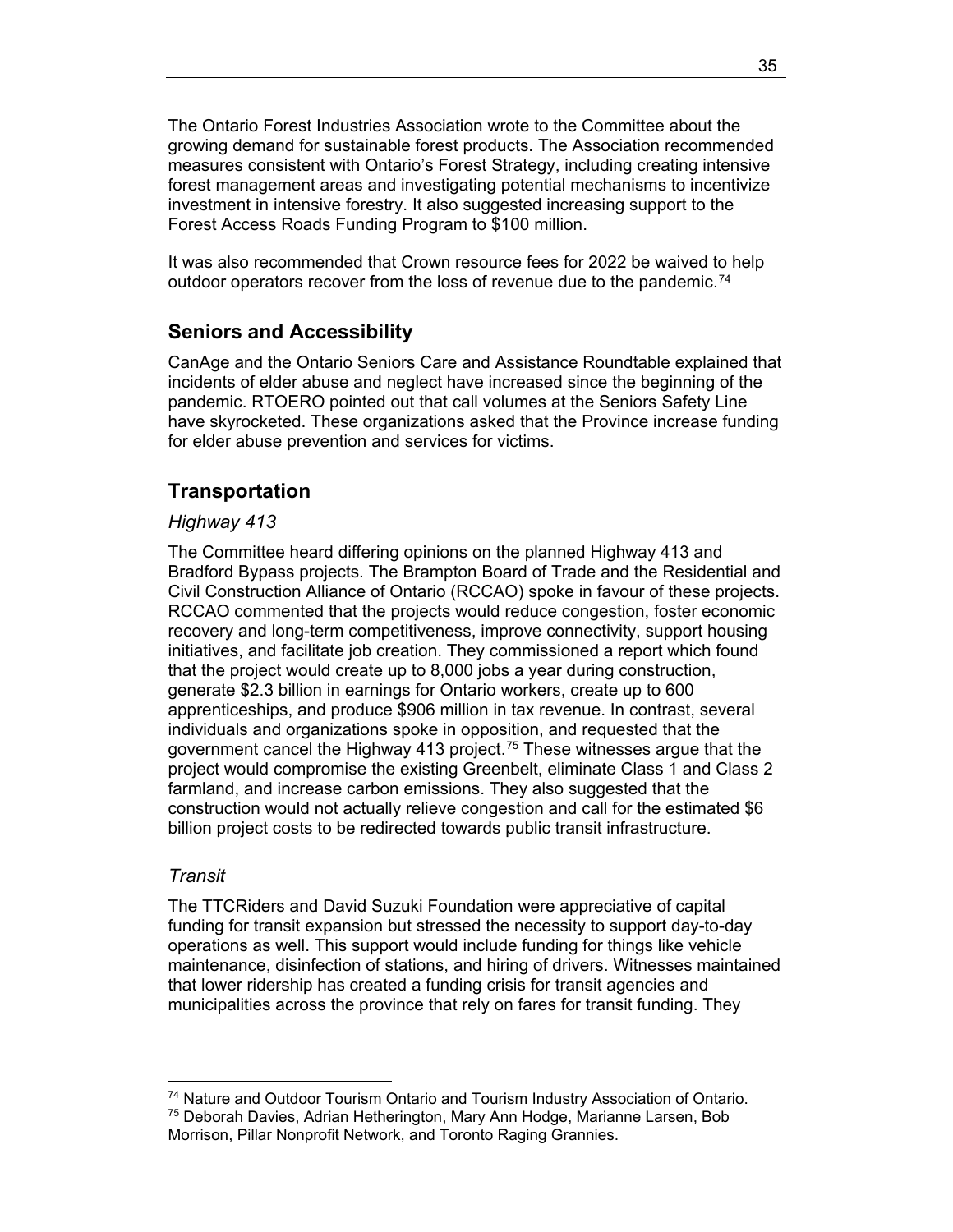stated that both emergency and stable long-term operations funding is required for cities to recover from the pandemic.

One individual wrote to urge the reinstatement of two trains each day from Toronto to Cochrane and to operate three return rail trips a week between Sault Ste. Marie and Hurst, Ontario.<sup>[7](#page-43-0)6</sup> The Ontario Motor Coach Association suggested redeveloping the province's motor coach network to better connect to communities not serviced by bus or train.

Witnesses suggested funding for specific transit projects including

- \$400 million to \$1.7 billion, depending on the route, for an extension of the Hurontario LRT towards Main Street and to the Brampton GO station (City of Brampton and the Brampton Board of Trade);
- \$250 million for the Queen Street-Highway 7 Rapid Transit / Züm Express (City of Brampton);
- \$75 million for a third transit facility for Brampton's e-bus fleet (City of Brampton); and
- Eglinton East LRT extension (TTCriders).

An individual interested in public transit counseled the government to not bury the Eglinton West LRT, and instead use the savings to fund the Eglinton East LRT<sup>[7](#page-43-1)7</sup>.

# *Electric and Alternative Fuel Transportation*

A number of presenters made recommendations intended to promote the use of personal electric vehicles. The Ontario Society of Professional Engineers asked the Province to accelerate the electrification of the transportation system, explaining that increasing the uptake of electric vehicles and encouraging recharging during evenings would significantly reduce the amount of surplus energy sold for a loss to external jurisdictions. They made several recommendations on how to increase the uptake of electric vehicles, including developing an incentive program and permitting free or discounted access to tolled highways.

To reach a similar aim, a number of witnesses recommended restoring and enhancing the Electric and Hydrogen Vehicle Incentive Program.<sup>[7](#page-43-2)8</sup> The Society of United Professionals suggested that the goal should be to fully phase out the sale of internal combustion engines for passenger vehicles by 2035. One specific investment they identified is to create a comprehensive network of charging stations for electric vehicles to increase uptake.

The topic of electrification and alternative fuel types came up at several points during the proceedings. Enbridge proposed a joint investment with the Province and municipalities to switch buses from diesel to renewable natural gas (RNG)

 $\overline{a}$ 

<span id="page-43-1"></span><span id="page-43-0"></span><sup>&</sup>lt;sup>76</sup> Adrian Hetherington.<br><sup>77</sup> Hamish Wilson.

<span id="page-43-2"></span><sup>&</sup>lt;sup>78</sup> Mary Ann Hodge, Marianne Larsen, Bob Morrison, and Society of United Professionals.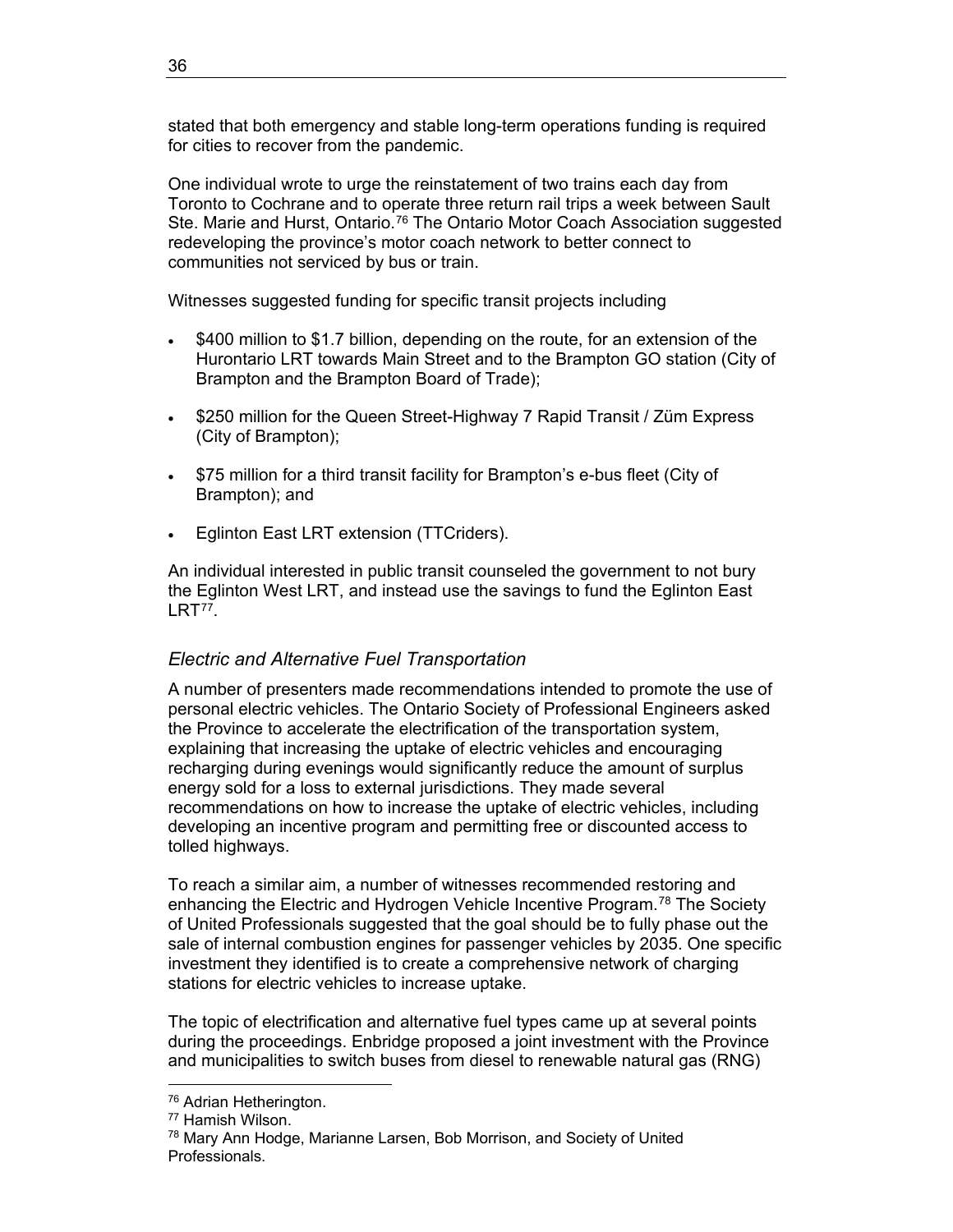fuel in order to reduce emissions. The Ontario Public Transit Association suggested moving transportation fleets to electric vehicles.

# **Treasury Board Secretariat**

 $\overline{a}$ 

The President of the Treasury Board is responsible for the administration of Bill 124, *Protecting a Sustainable Public Sector for Future Generations Act, 2019*. Many organizations called for this Bill to be repealed, arguing, for example, that limits to compensation undermined fair bargaining processes, represented a pay cut because the allowed limits did not match inflation, did not recognize the contribution of front-line workers, and affected staff retention.[7](#page-44-0)9 Some presenters pointed out that Bill 124 disproportionately affected female workers, as the Bill does not apply to male dominated professions funded by municipalities.<sup>[8](#page-44-1)0</sup>

Compensation was a frequent issue raised by witnesses. The Committee heard support for the wage subsidies provided to various front-line workers throughout the pandemic, and repeated calls that these subsides should be made permanent.[8](#page-44-2)1 Some also asked that the wage subsidies be extended to other categories of workers to promote fairness. $82$  $82$  Witnesses also noted that some sectors, such as hospitals, offer higher wages than others, such as long-term care, for similar work. They suggested that wage parity between sectors would improve staff retention and ultimately service delivery.

<span id="page-44-0"></span> $79$  Alliance for Healthier Communities; Association of Management, Administrative and Professional Crown Employees of Ontario; AdvantAge Ontario; Christian Labour Association of Canada; Canadian Mental Health Association, Ontario Division; Canadian Mental Health Association—Kenora Branch; Canadian Mental Health Association, Ottawa Branch; Canadian Mental Health Association, Windsor Essex County Branch; Canadian Mental Health Association, Thames Valley Addiction and Mental Health Services; Canadian Union of Public Employees, Ontario Division; Elementary Teachers' Federation of Ontario; Hutton House; Kingston Health Coalition**,** London InterCommunity Health Centre; London Health Coalition; Lutherwood; Ontario Association of Interval and Transition Houses; Ontario Council of Agencies Serving Immigrants; Ontario Council of Hospital Unions / Canadian Union of Public Employees; Ontario Federation of Labour; Mary Oko; Ontario Nonprofit Network; Ontario Nurses' Association; Ontario Public Service Employees Union; Ontario Secondary School Teachers' Federation; Renata Ozimek; Pillar Nonprofit Network; Service Employees International Unions Healthcare and the Ontario Council of Hospital Unions/CUPE; Society of United Professionals; South West Community Support Services Council; and Unifor.

<span id="page-44-1"></span><sup>80</sup> These witnesses included Ontario Secondary School Teachers' Federation and<br>Ontario Nurses' Association.

<span id="page-44-3"></span><span id="page-44-2"></span><sup>&</sup>lt;sup>81</sup> For example, Christian Horizons, Christian Labour Association of Canada, Community Living Essex County, Community Living Ontario, L'Arche London, and Ontario Agencies Supporting Individuals with Special Needs asked that the wage subsidy for the developmental services sector be made permanent. Similar requests were made for personal support workers in other sectors by Christian Labour Association of Canada, DeafBlind Ontario Services, Registered Practical Nurses Association of Ontario and VHA Health and Home Support. The YWCA Toronto was among those that asked the Province to reinstate the \$4 per hour salary increase for front-line shelter workers. <sup>82</sup> For example, the Registered Practical Nurses Association of Ontario asked that the \$3/hour pandemic pay increase be applied to registered practical nurses retroactively.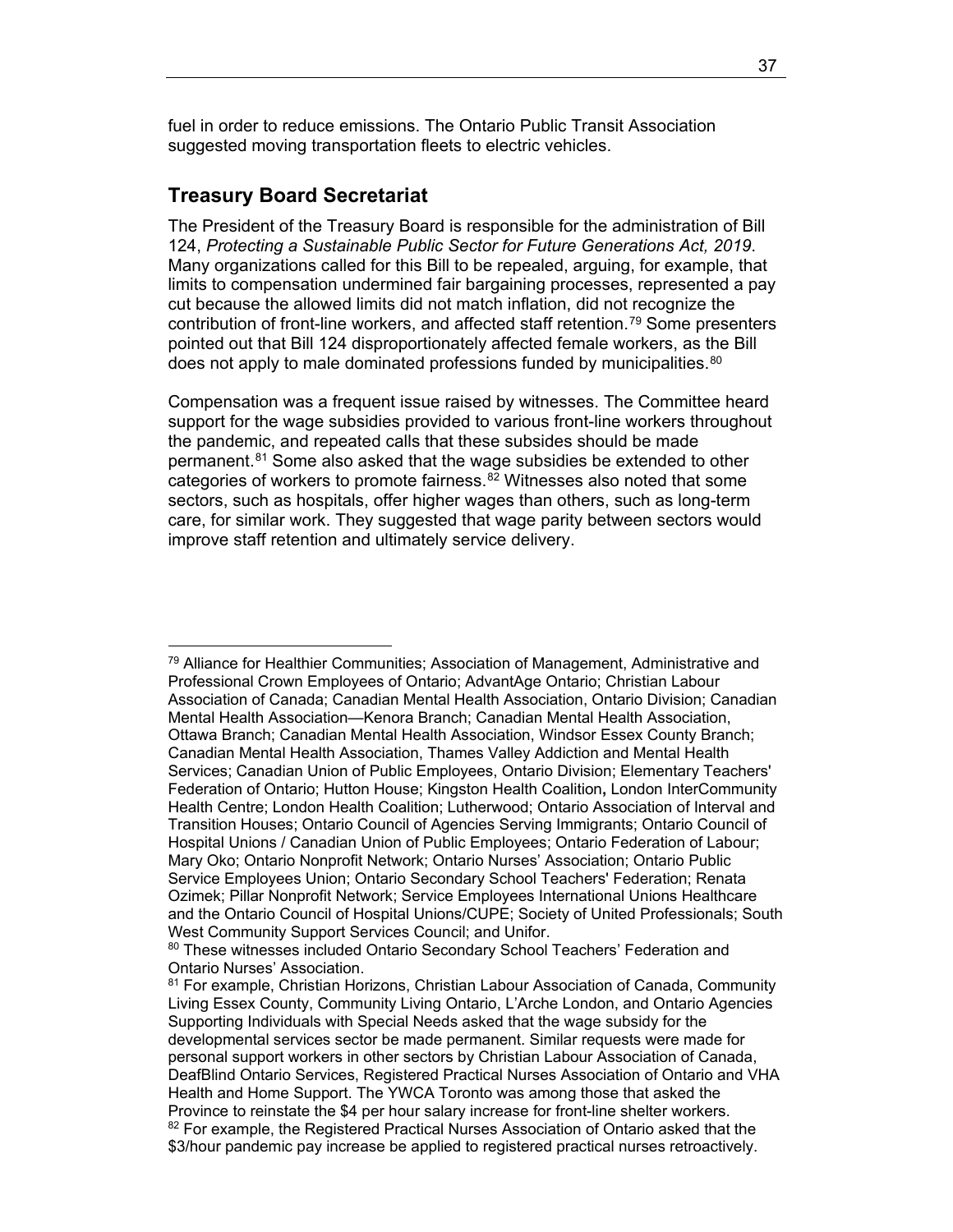Specific to the management and staffing of the civil service, the Association of Management, Administrative and Professional Crown Employees of Ontario (AMAPCEO) recommended stopping the practice of outsourcing services to consultants that can be handled by the civil service, and increasing staffing levels, as they stated that Ontario has the smallest public service staff to population ratio in Canada. The Ontario Division of the Canadian Union of Public Employees recommended raising wages for public sector workers to address growing demands and inflationary pressures.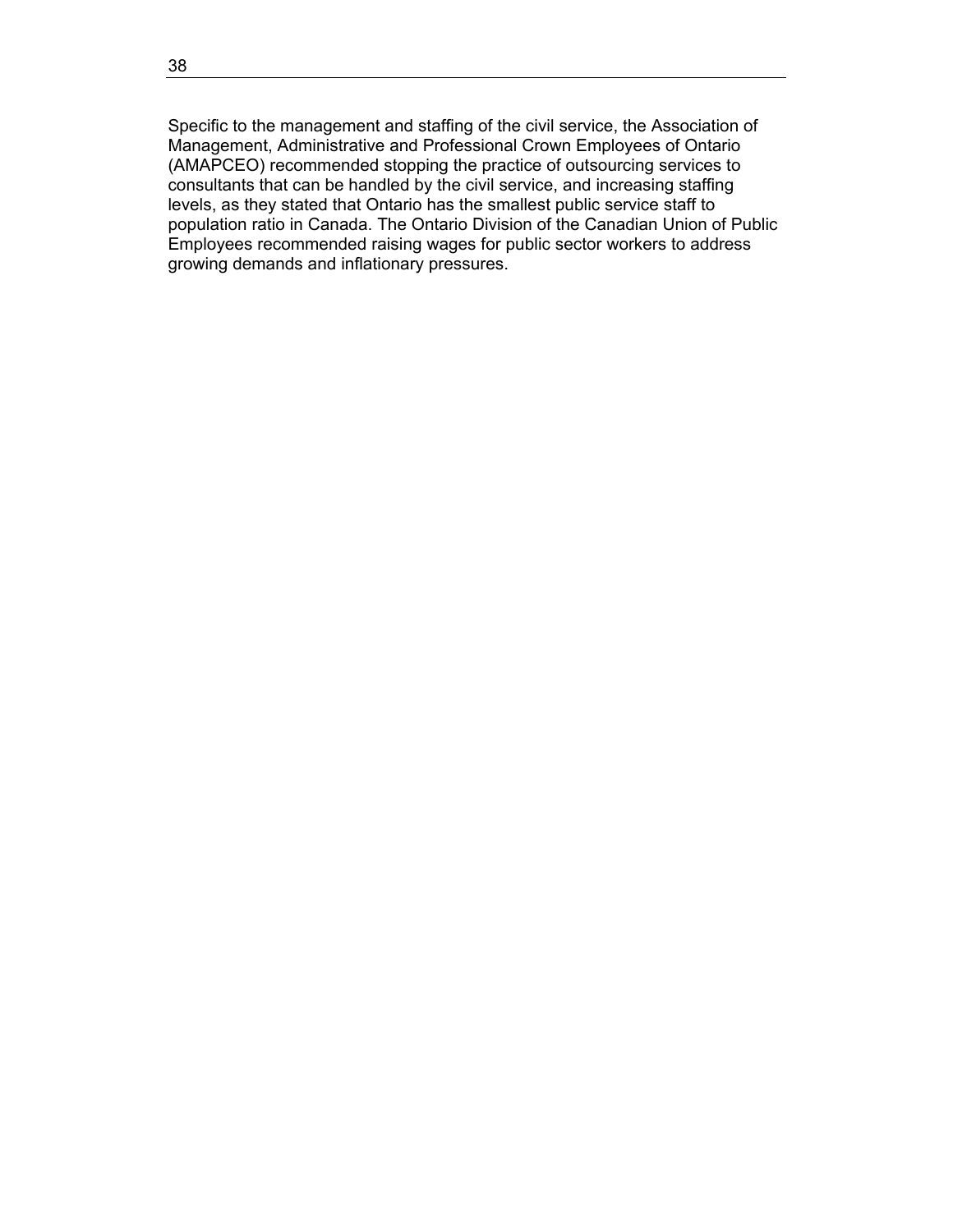# **RECOMMENDATIONS**

The Standing Committee on Finance and Economic Affairs submits the following recommendations to the Minister of Finance to inform the 2022-2023 Budget:

- 1. Protect the health of every person in Ontario as we manage the evolving impact of COVID-19.
- 2. Ensure frontline health care workers have the resources needed to tackle growing demands on our system.
- 3. Support workers, families, young people and newcomers by investing in skills training opportunities and attracting good jobs in every region of the province.
- 4. Work with every level of government, communities, and industry partners to get shovels in the ground for highways, hospitals, housing and highspeed internet.
- 5. Address the rising costs of homes, child care and everyday essentials.
- 6. Invest in critical public transit, as well as highways, bridges, water, wastewater and stormwater projects across Ontario, particularly in rural, remote, isolated, and Indigenous communities.
- 7. Continue to build and upgrade long-term care beds to deliver the quality of care our loved ones deserve.
- 8. Encourage Electric Vehicle (EV) development and position Ontario as a source of valuable critical minerals for EV batteries.
- 9. Promote recovery for Ontario's hard-hit tourism and hospitality sector and the workers and families it supports across the province.
- 10. Lay a strong, stable fiscal foundation that Ontario workers, families and entrepreneurs can build and rely upon, without increasing taxes.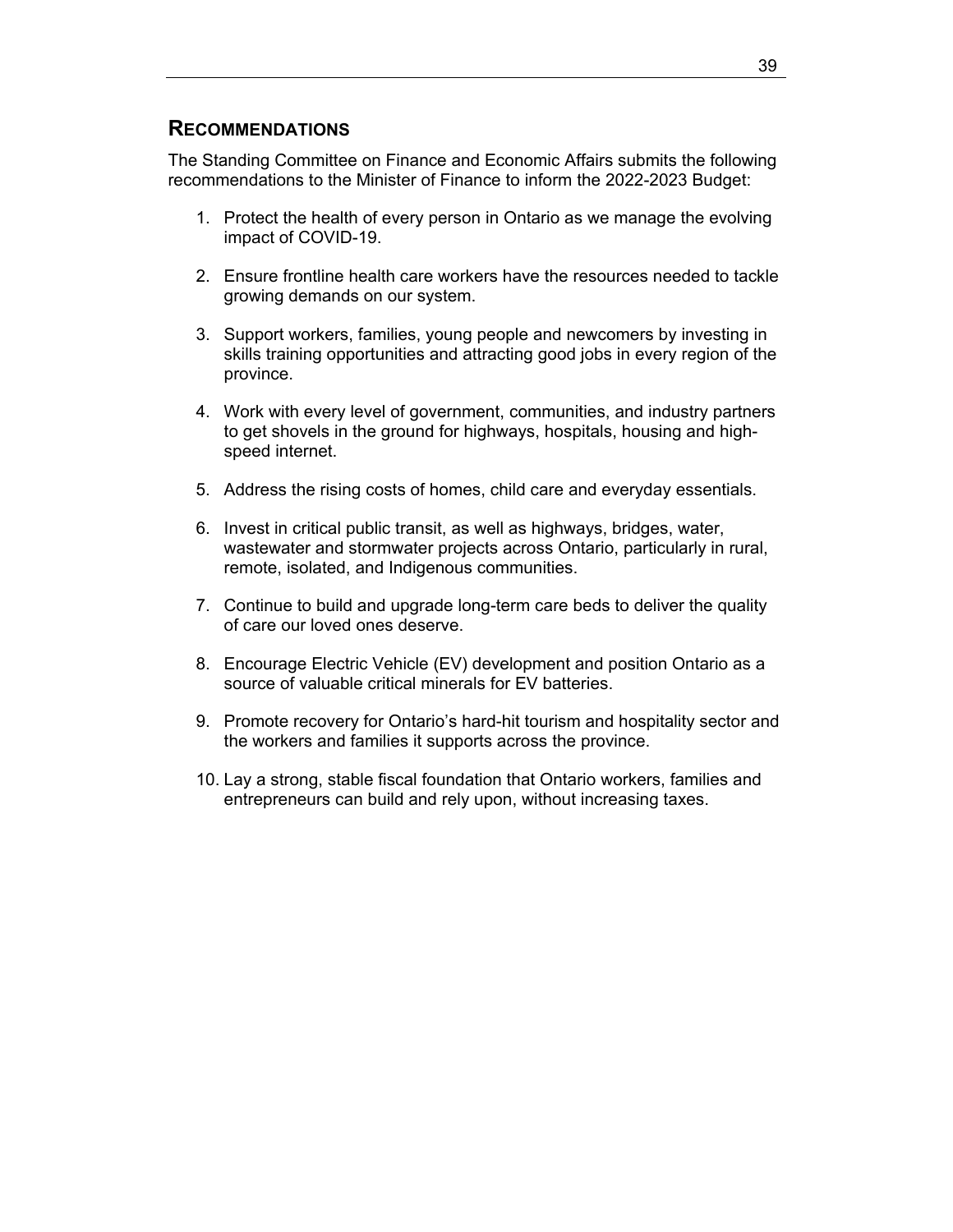# **WITNESS LIST**

| <b>Organization/Individual</b>                                                           | <b>Date of Appearance</b>               |
|------------------------------------------------------------------------------------------|-----------------------------------------|
| <b>AbbVie Corporation</b>                                                                | written submission                      |
| Adrian Hetherington                                                                      | written submission                      |
| AdvantAge Ontario                                                                        | January 19, 2022                        |
| <b>Advocacy Centre for Tenants Ontario</b>                                               | January 20, 2022                        |
| Alifiya Goriawala                                                                        | written submission                      |
| <b>Alliance for Healthier Communities</b>                                                | written submission                      |
| Alliance of Arts Councils of Ontario                                                     | written submission                      |
| ALS Society of Canada                                                                    | written submission                      |
| <b>Alzheimer Society of Ontario</b>                                                      | January 21, 2022,<br>written submission |
| Anderson College of Health, Business and Technology                                      | written submission                      |
| Assemblée de la francophonie de l'Ontario                                                | January 12, 2022,<br>written submission |
| Association of Canadian Independent Travel Advisors                                      | January 18, 2022                        |
| Association of Early Childhood Educators Ontario                                         | written submission                      |
| Association of Local Public Health Agencies                                              | January 19, 2022,<br>written submission |
| Association of Management, Administrative and<br>Professional Crown Employees of Ontario | January 26, 2022,<br>written submission |
| Association of Municipalities of Ontario                                                 | January 26, 2022,<br>written submission |
| Aurora Cannabis Inc                                                                      | written submission                      |
| Barbara Captijn                                                                          | written submission                      |
| Bayshore HealthCare Ltd.                                                                 | January 19, 2022                        |
| <b>Beef Farmers of Ontario</b>                                                           | January 11, 2022,<br>written submission |
| <b>Bob Morrison</b>                                                                      | written submission                      |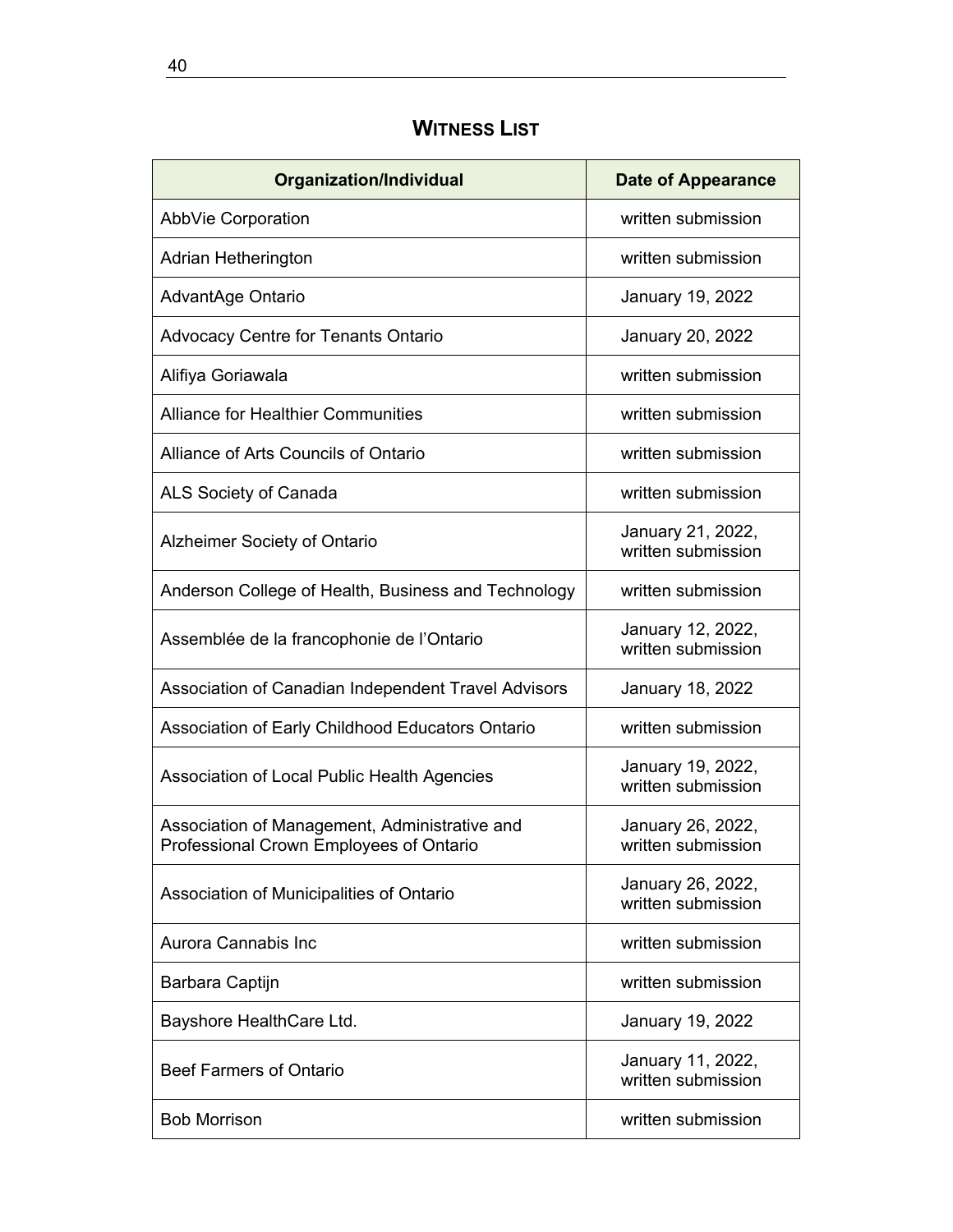| <b>Organization/Individual</b>                                                                   | <b>Date of Appearance</b>               |
|--------------------------------------------------------------------------------------------------|-----------------------------------------|
| <b>Brampton Board of Trade</b>                                                                   | January 20, 2022,<br>written submission |
| <b>Bruce Ahrens</b>                                                                              | written submission                      |
| <b>CAAT Pension Plan</b>                                                                         | written submission                      |
| <b>Canada's National Ballet School</b>                                                           | written submission                      |
| Canadian Artists' Representation                                                                 | written submission                      |
| Canadian Association of Exposition Management                                                    | written submission                      |
| Canadian Association of Physician Assistants                                                     | written submission                      |
| Canadian Association of Refugee Lawyers                                                          | written submission                      |
| <b>Canadian Automotive Museum</b>                                                                | January 19, 2022                        |
| <b>Canadian Beverage Association</b>                                                             | January 20, 2022,<br>written submission |
| <b>Canadian Biosimilars Forum</b>                                                                | written submission                      |
| <b>Canadian Cancer Society</b>                                                                   | January 19, 2022,<br>written submission |
| <b>Canadian Centre for Policy Alternatives</b>                                                   | January 19, 2022,<br>written submission |
| <b>Canadian Federation of Independent Business</b>                                               | January 20, 2022,<br>written submission |
| <b>Canadian Federation of Students-Ontario</b>                                                   | written submission                      |
| Canadian Independent Music Association                                                           | written submission                      |
| <b>Canadian Live Music Association</b>                                                           | January 12, 2022,<br>written submission |
| <b>Canadian Lung Association</b>                                                                 | written submission                      |
| Canadian Mental Health Association-Kenora Branch                                                 | January 10, 2022                        |
| Canadian Mental Health Association, Ontario Division                                             | January 19, 2022                        |
| Canadian Mental Health Association, Ottawa Branch                                                | January 18, 2022                        |
| Canadian Mental Health Association, Thames Valley<br><b>Addiction and Mental Health Services</b> | January 20, 2022,<br>written submission |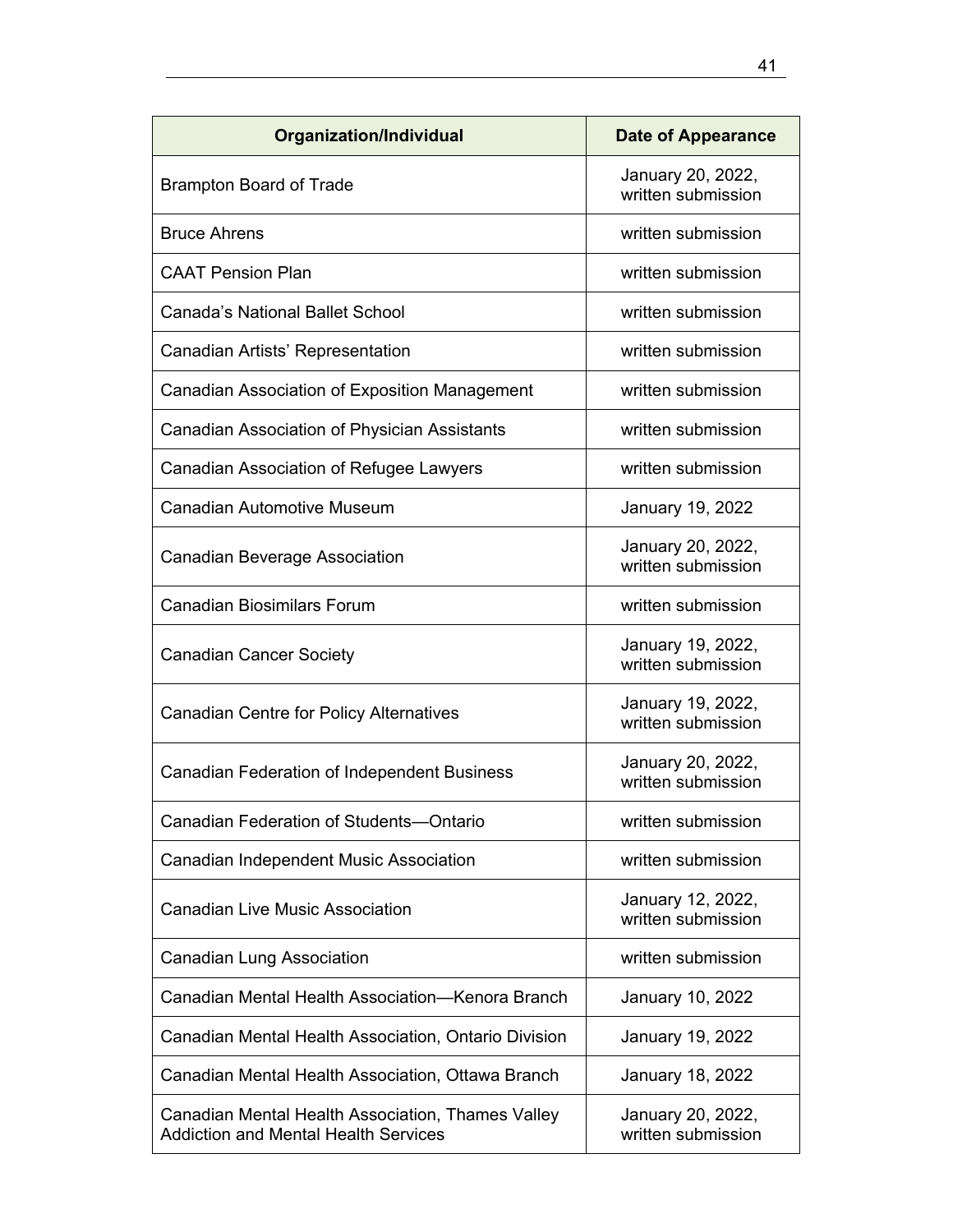| <b>Organization/Individual</b>                                              | <b>Date of Appearance</b>               |
|-----------------------------------------------------------------------------|-----------------------------------------|
| Canadian Mental Health Association, Windsor Essex<br><b>County Branch</b>   | January 21, 2022                        |
| Canadian National Institute for the Blind                                   | January 20, 2022,<br>written submission |
| Canadian Union of Public Employees, Ontario                                 | January 26, 2022,<br>written submission |
| CanAge                                                                      | written submission                      |
| Care Watch Ontario                                                          | written submission                      |
| <b>Career Colleges Ontario</b>                                              | written submission                      |
| Catholic Health Association of Ontario                                      | written submission                      |
| <b>Cement Association of Canada</b>                                         | written submission                      |
| Centre for Israel and Jewish Affairs                                        | January 20, 2022,<br>written submission |
| <b>Centretown Community Health Centre</b>                                   | January 18, 2022                        |
| <b>Chamber of Marine Commerce</b>                                           | written submission                      |
| <b>Champlain Region Family Council Network</b>                              | January 12, 2022,<br>written submission |
| <b>Charlene Morling</b>                                                     | January 18, 2022                        |
| Chatham-Kent Health Coalition and Sarnia<br><b>Lambton Health Coalition</b> | January 21, 2022,<br>written submission |
| Chemistry Industry Association of Canada                                    | written submission                      |
| <b>Chicken Farmers of Ontario</b>                                           | written submission                      |
| <b>Christian Horizons</b>                                                   | written submission                      |
| <b>Christian Labour Association of Canada</b>                               | January 26, 2022                        |
| <b>Christopher Lord</b>                                                     | January 18, 2022                        |
| Cinespace Chicago Film Studios                                              | written submission                      |
| City of Brampton                                                            | January 26, 2022,<br>written submission |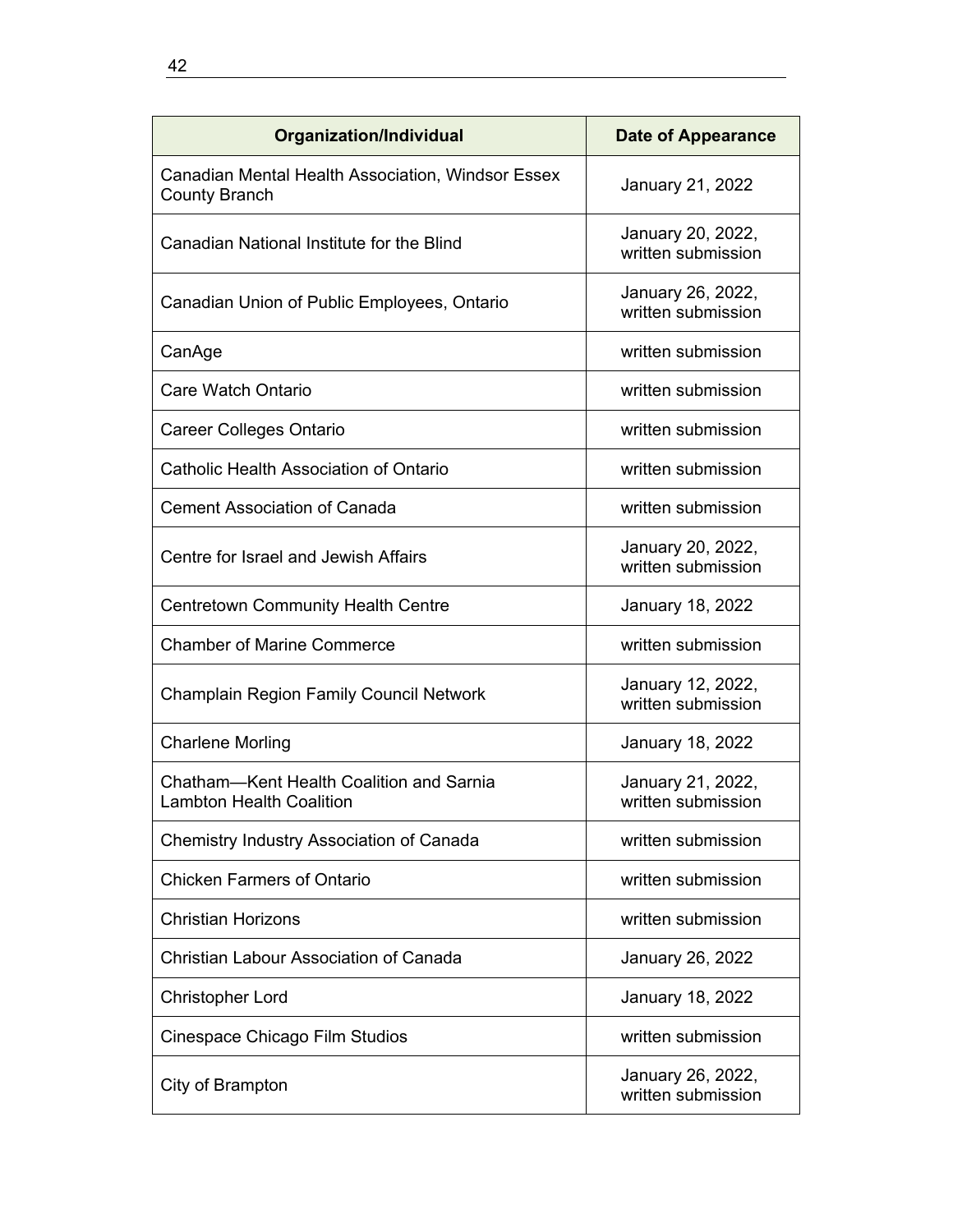| <b>Organization/Individual</b>               | <b>Date of Appearance</b>               |
|----------------------------------------------|-----------------------------------------|
| City of Kitchener                            | January 21, 2022,<br>written submission |
| City of London                               | written submission                      |
| <b>City of Port Colborne</b>                 | written submission                      |
| <b>Clarence-Rockland Public Library</b>      | January 18, 2022                        |
| <b>ClimateFast</b>                           | written submission                      |
| Co-operative Housing Federation of Canada    | January 19, 2022,<br>written submission |
| Collège La Cité                              | January 12, 2022,<br>written submission |
| <b>Colleges Ontario</b>                      | written submission                      |
| Colour of Poverty-Colour of Change           | January 20, 2022,<br>written submission |
| <b>Community Care Durham</b>                 | January 20, 2022,<br>written submission |
| <b>Community Living Essex County</b>         | written submission                      |
| <b>Community Living Ontario</b>              | January 19, 2022,<br>written submission |
| <b>Computer Animation Studios of Ontario</b> | written submission                      |
| Concrete Ontario                             | written submission                      |
| Conestoga Students Incorporated              | written submission                      |
| <b>Connected North</b>                       | written submission                      |
| <b>Conservation Ontario</b>                  | January 20, 2022                        |
| Convenience Industry Council of Canada       | written submission                      |
| <b>Council of Canadian Innovators</b>        | January 26, 2022,<br>written submission |
| <b>Council of Ontario Universities</b>       | written submission                      |
| <b>Craig Barnes</b>                          | written submission                      |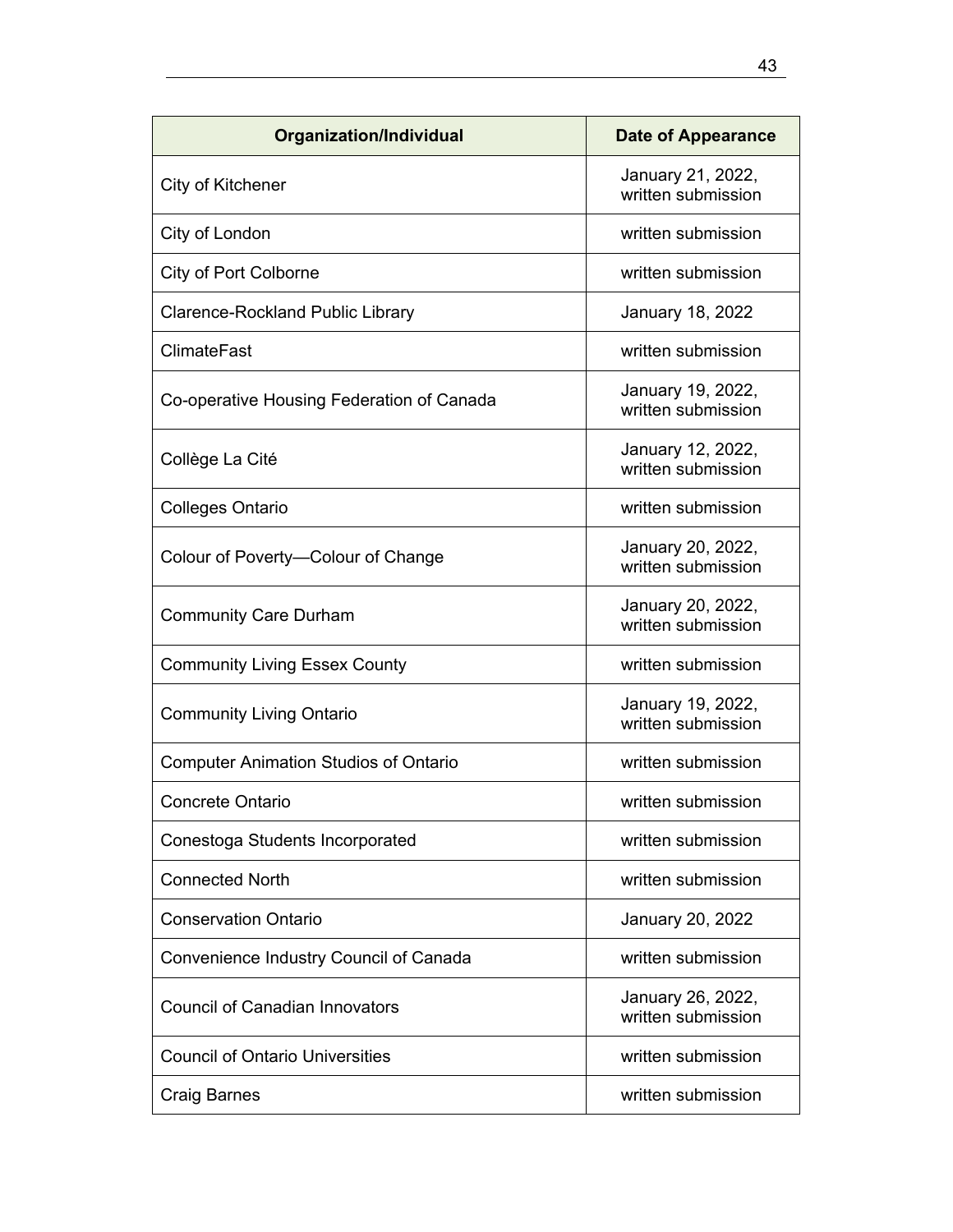| Organization/Individual                                        | Date of Appearance                      |
|----------------------------------------------------------------|-----------------------------------------|
| <b>CSA Group</b>                                               | January 26, 2022,<br>written submission |
| Daily Bread Food Bank                                          | written submission                      |
| Dance Ontario Association                                      | written submission                      |
| David Suzuki Foundation                                        | written submission                      |
| <b>DeafBlind Ontario Services</b>                              | written submission                      |
| Deborah Davies                                                 | written submission                      |
| Desjardins Group                                               | written submission                      |
| Don Lalonde                                                    | written submission                      |
| <b>Dryden Public Library</b>                                   | January 10, 2022                        |
| Durham Region Home Builders' Association                       | written submission                      |
| Dynacare                                                       | written submission                      |
| Edwards Lifesciences (Canada) Inc.                             | written submission                      |
| Egg Farmers of Ontario                                         | written submission                      |
| <b>Elementary Teachers' Federation of Ontario</b>              | January 19, 2022,<br>written submission |
| Enbridge Inc.                                                  | written submission                      |
| <b>Epilepsy Ontario</b>                                        | written submission                      |
| <b>Fahad Ghaffar</b>                                           | written submission                      |
| <b>Family Service Ontario</b>                                  | written submission                      |
| Fédération des aînés et retraités francophones de<br>l'Ontario | written submission                      |
| <b>Federation of Canadian Secondary Students</b>               | written submission                      |
| Federation of Urban Neighbourhoods (Ontario) Inc.              | written submission                      |
| <b>First Work</b>                                              | written submission                      |
| Fix Our Schools                                                | written submission                      |
| <b>Galeries Ontario</b>                                        | written submission                      |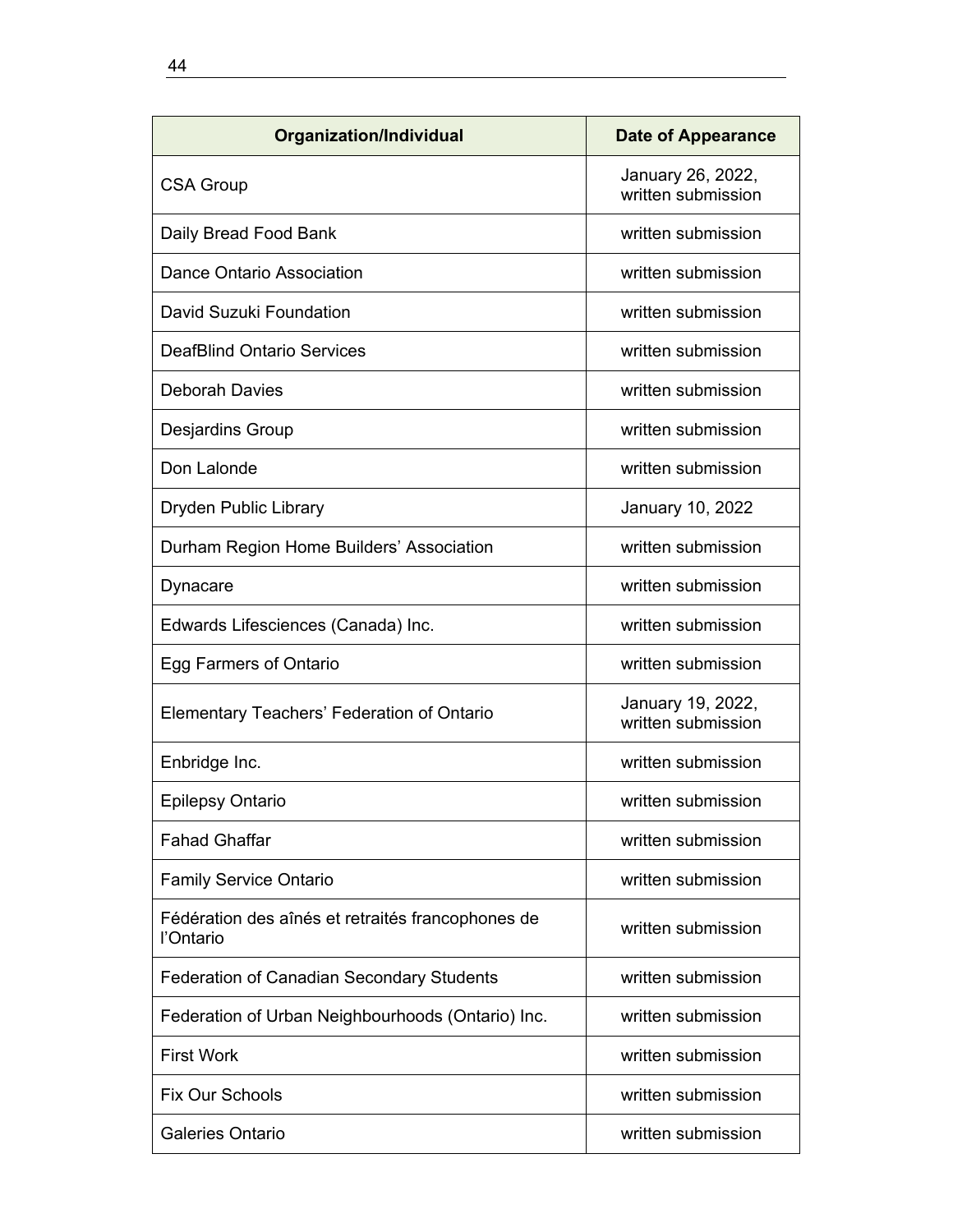| <b>Organization/Individual</b>                                                                                                                      | <b>Date of Appearance</b>               |
|-----------------------------------------------------------------------------------------------------------------------------------------------------|-----------------------------------------|
| <b>Gender Equality Coalition of Ontario</b>                                                                                                         | January 21, 2022                        |
| <b>General Contractors' Association of Toronto</b>                                                                                                  | written submission                      |
| <b>General Electric Canada</b>                                                                                                                      | written submission                      |
| Golf Canada                                                                                                                                         | January 19, 2022,<br>written submission |
| Goodwill Industries, Ontario Great Lakes                                                                                                            | written submission                      |
| Grand River Hospital, St. Mary's Hospital                                                                                                           | January 21, 2022,<br>written submission |
| <b>Grant Church</b>                                                                                                                                 | January 10, 2022,<br>written submission |
| Greater Kitchener Waterloo Chamber of Commerce                                                                                                      | January 21, 2022                        |
| Greater Ottawa Home Builders' Association                                                                                                           | January 18, 2022                        |
| Habitat for Humanity-Ontario Caucus                                                                                                                 | written submission                      |
| Hamilton Roundtable for Poverty Reduction                                                                                                           | written submission                      |
| <b>Hamilton Social Work Action Committee</b>                                                                                                        | written submission                      |
| <b>Hamish Wilson</b>                                                                                                                                | written submission                      |
| <b>Healthcare of Ontario Pension Plan</b>                                                                                                           | January 20, 2022,<br>written submission |
| <b>Heart and Stroke</b>                                                                                                                             | January 20, 2022,<br>written submission |
| <b>Heart House Hospice</b>                                                                                                                          | written submission                      |
| Heating, Refrigeration and Air Conditioning Institute of<br>Canada and Ontario Refrigeration and Air Conditioning<br><b>Contractors Association</b> | written submission                      |
| Hoffmann-La Roche Ltd.                                                                                                                              | written submission                      |
| Home Care Ontario                                                                                                                                   | January 26, 2022,<br>written submission |
| Hospice Palliative Care Ontario                                                                                                                     | January 26, 2022,<br>written submission |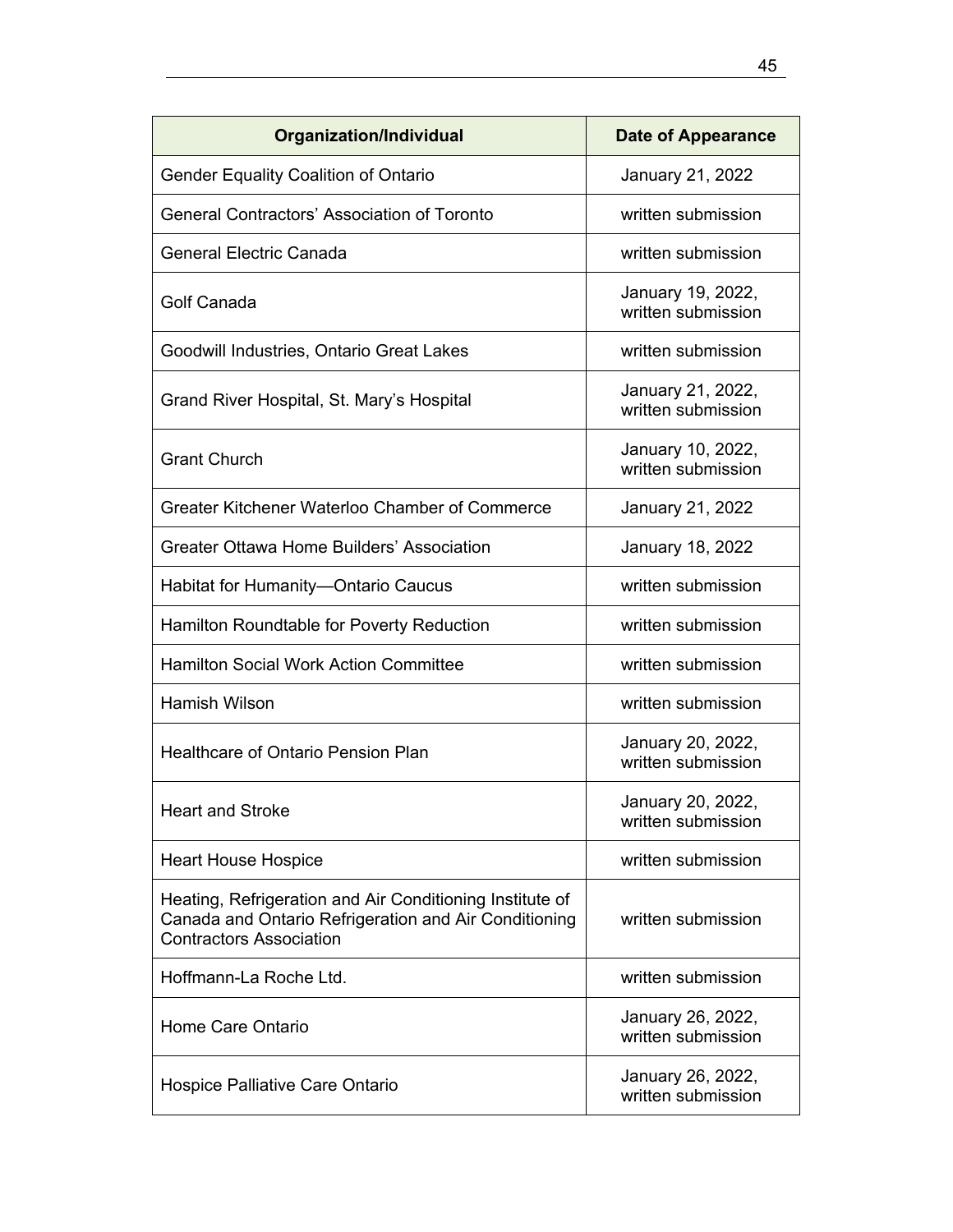| Organization/Individual                                           | <b>Date of Appearance</b>               |
|-------------------------------------------------------------------|-----------------------------------------|
| House of Friendship                                               | January 21, 2022,<br>written submission |
| <b>Hutton House</b>                                               | written submission                      |
| <b>ILC Foundation</b>                                             | written submission                      |
| Imperial Tobacco Canada Limited                                   | written submission                      |
| <b>Income Security Advocacy Centre</b>                            | January 26, 2022,<br>written submission |
| <b>Innovate Cities</b>                                            | January 19, 2022,<br>written submission |
| <b>Innovative Medicines Canada</b>                                | January 20, 2022                        |
| Insurance Bureau of Canada                                        | written submission                      |
| Interfaith Social Assistance Reform Coalition                     | January 19, 2022,<br>written submission |
| International Alliance of Theatrical Stage Employees,<br>Local 58 | January 19, 2022                        |
| Islamic Centre of Southwest Ontario                               | written submission                      |
| Issam Loubani                                                     | written submission                      |
| Janet Abramson                                                    | January 18, 2022                        |
| John Howard Society of Ontario                                    | written submission                      |
| John Jarema                                                       | written submission                      |
| Jules Tupker                                                      | January 10, 2022                        |
| Juvenile Diabetes Research Foundation Canada                      | January 18, 2022                        |
| Karin Tong                                                        | written submission                      |
| <b>Kawartha Lakes Food Source</b>                                 | written submission                      |
| Kenneth Crosby                                                    | written submission                      |
| Kingston Health Coalition                                         | written submission                      |
| Kitchener-Waterloo Association of Realtors                        | January 21, 2022                        |
| L'Arche London                                                    | January 21, 2022                        |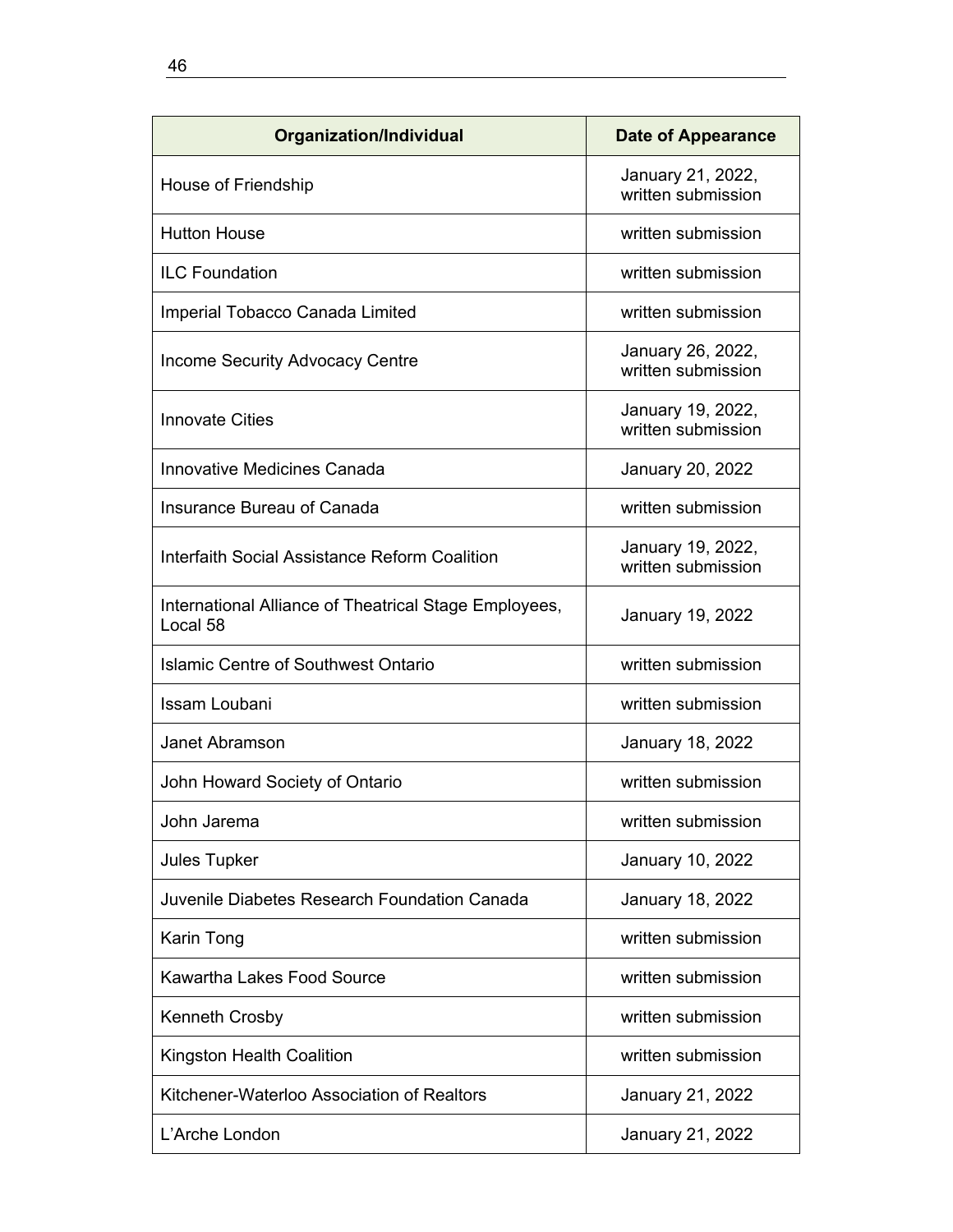| <b>Organization/Individual</b>                              | <b>Date of Appearance</b>               |
|-------------------------------------------------------------|-----------------------------------------|
| <b>Lakehead University</b>                                  | written submission                      |
| Leeds and the Thousand Islands Public Library               | January 18, 2022                        |
| Legal Assistance of Windsor and Community Legal Aid         | January 21, 2022                        |
| Life Sciences Ontario                                       | written submission                      |
| <b>London Arts Council</b>                                  | written submission                      |
| <b>London Health Coalition</b>                              | January 21, 2022,<br>written submission |
| London InterCommunity Health Centre                         | January 21, 2022                        |
| Lung Health Foundation                                      | written submission                      |
| Lutherwood                                                  | written submission                      |
| Manasi Patel                                                | written submission                      |
| Maria Cruz                                                  | written submission                      |
| <b>Mariaf Ubaidat</b>                                       | written submission                      |
| <b>Marianne Larsen</b>                                      | written submission                      |
| <b>Marnie Carson</b>                                        | written submission                      |
| Mary Ann Hodge                                              | written submission                      |
| Mary Oko                                                    | written submission                      |
| <b>Meals on Wheels London</b>                               | written submission                      |
| Medavie Inc.                                                | written submission                      |
| Medical Laboratory Professionals' Association of<br>Ontario | written submission                      |
| <b>Megan Dunbar Knowles</b>                                 | written submission                      |
| Merck Canada Inc.                                           | written submission                      |
| Michael Wood                                                | January 18, 2022                        |
| Middlesex London Food Policy Council                        | January 21, 2022,<br>written submission |
| <b>MINT Memory Clinic</b>                                   | written submission                      |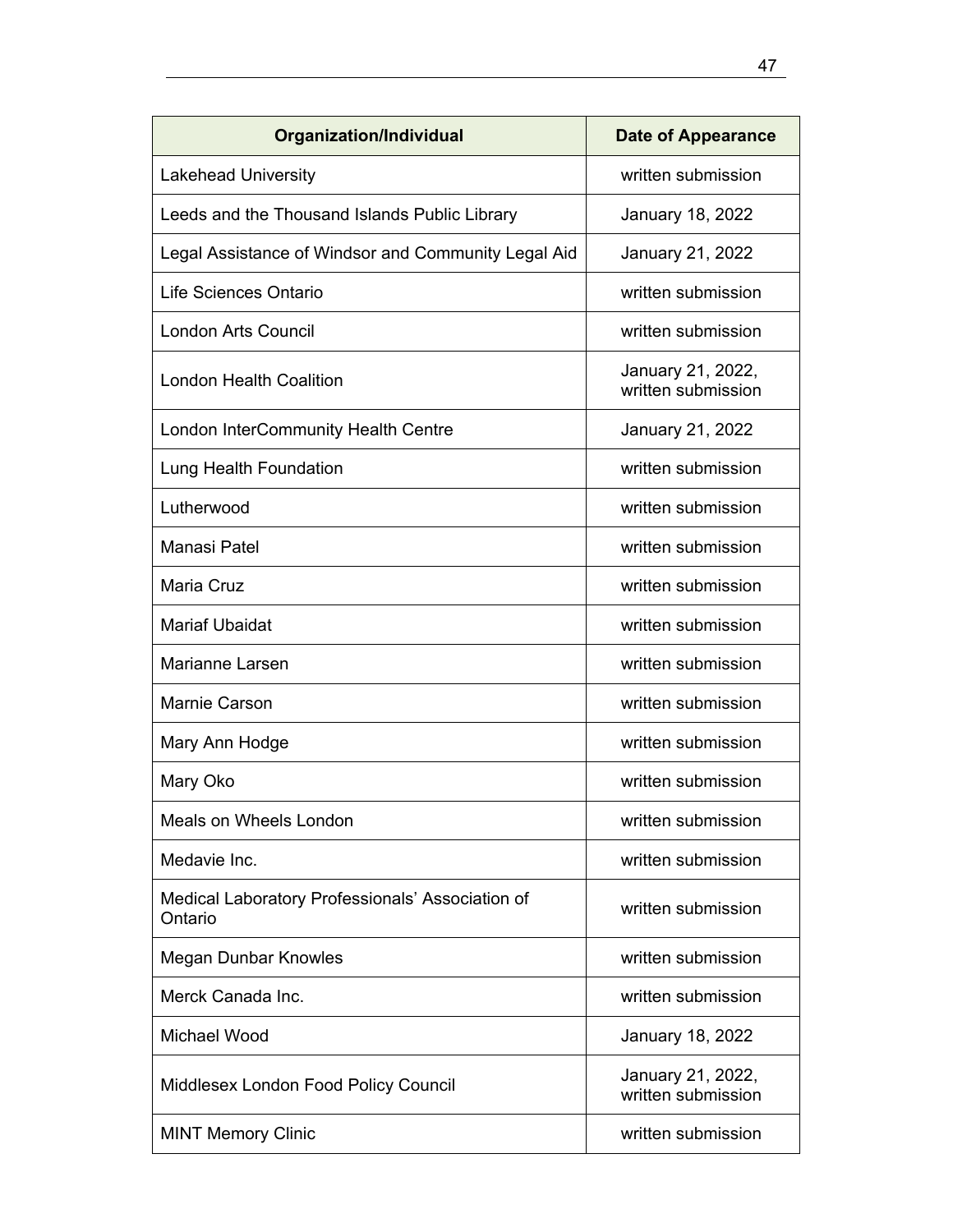| <b>Organization/Individual</b>                                              | <b>Date of Appearance</b>               |
|-----------------------------------------------------------------------------|-----------------------------------------|
| Mizna Zaveri                                                                | written submission                      |
| Mohamad Bacho                                                               | written submission                      |
| <b>Mohamed Mithoowani</b>                                                   | written submission                      |
| <b>MusicOntario</b>                                                         | written submission                      |
| National Coalition Against Poverty - Ontario Chapter                        | written submission                      |
| National Farmers Union - Ontario                                            | written submission                      |
| Nature and Outdoor Tourism Ontario                                          | written submission                      |
| Neighbourhood Legal Services (London & Middlesex)<br>Inc.                   | January 21, 2022,<br>written submission |
| Neighbourhood Pharmacy Association of Canada                                | written submission                      |
| Nestlé Health Science                                                       | written submission                      |
| Northumberland Builders and Construction Association<br>Inc.                | January 18, 2022                        |
| <b>OCAD University</b>                                                      | written submission                      |
| <b>Ohood Elzibak</b>                                                        | written submission                      |
| <b>Ontario Agencies Supporting Individuals with Special</b><br><b>Needs</b> | written submission                      |
| <b>Ontario Agriculture Sustainability Coalition</b>                         | written submission                      |
| <b>Ontario Association of Architects</b>                                    | written submission                      |
| <b>Ontario Association of Cardiologists</b>                                 | January 18, 2022,<br>written submission |
| <b>Ontario Association of Interval and Transition Houses</b>                | January 26, 2022                        |
| <b>Ontario Association of Prosthetics and Orthotics</b>                     | January 11, 2022,<br>written submission |
| <b>Ontario Bioscience Innovation Organization</b>                           | January 20, 2022,<br>written submission |
| <b>Ontario Book Publishers Organization</b>                                 | written submission                      |
| Ontario Broiler Hatching Egg and Chicken Commission                         | written submission                      |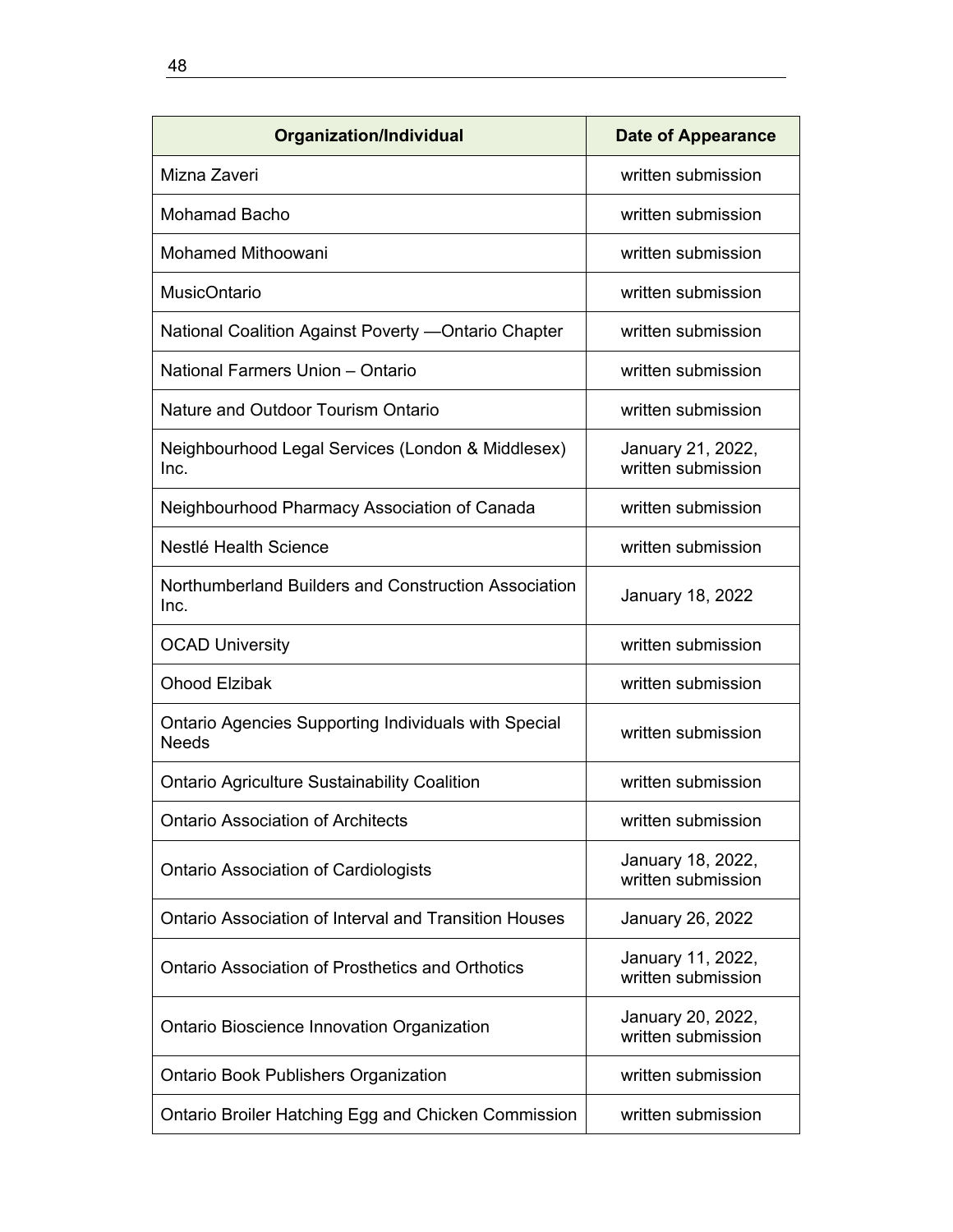| <b>Organization/Individual</b>                                                                    | <b>Date of Appearance</b>               |
|---------------------------------------------------------------------------------------------------|-----------------------------------------|
| <b>Ontario Caregiver Coalition</b>                                                                | written submission                      |
| <b>Ontario Catholic School Trustees' Association</b>                                              | January 26, 2022,<br>written submission |
| <b>Ontario Chamber of Commerce</b>                                                                | January 26, 2022                        |
| <b>Ontario Chiropractic Association</b>                                                           | written submission                      |
| <b>Ontario Coalition for Better Child Care</b>                                                    | January 20, 2022,<br>written submission |
| <b>Ontario Coalition of Rape Crisis Centres</b>                                                   | written submission                      |
| <b>Ontario Community Support Association</b>                                                      | written submission                      |
| <b>Ontario Confederation of University Faculty</b><br>Associations                                | January 20, 2022,<br>written submission |
| <b>Ontario Convenience Stores Association</b>                                                     | written submission                      |
| <b>Ontario Council of Agencies Serving Immigrants</b>                                             | January 19, 2022,<br>written submission |
| Ontario Council of Hospital Unions / Canadian Union<br>of Public Employees                        | January 19, 2022,<br>written submission |
| <b>Ontario Craft Brewers</b>                                                                      | January 19, 2022                        |
| Ontario Craft Wineries (presented jointly with Wine<br>Growers Ontario and Grape Growers Ontario) | January 19, 2022,<br>written submission |
| <b>Ontario Dental Association</b>                                                                 | written submission                      |
| <b>Ontario Federation of Indigenous Friendship Centres</b>                                        | January 26, 2022                        |
| <b>Ontario Federation of Labour</b>                                                               | January 26, 2022,<br>written submission |
| <b>Ontario Federation of Snowmobile Clubs</b>                                                     | January 26, 2022,<br>written submission |
| <b>Ontario Forest Industries Association</b>                                                      | written submission                      |
| Ontario Fruit and Vegetable Growers' Association                                                  | January 21, 2022                        |
| <b>Ontario Good Roads Association</b>                                                             | written submission                      |
| <b>Ontario Home Builders' Association</b>                                                         | January 26, 2022,<br>written submission |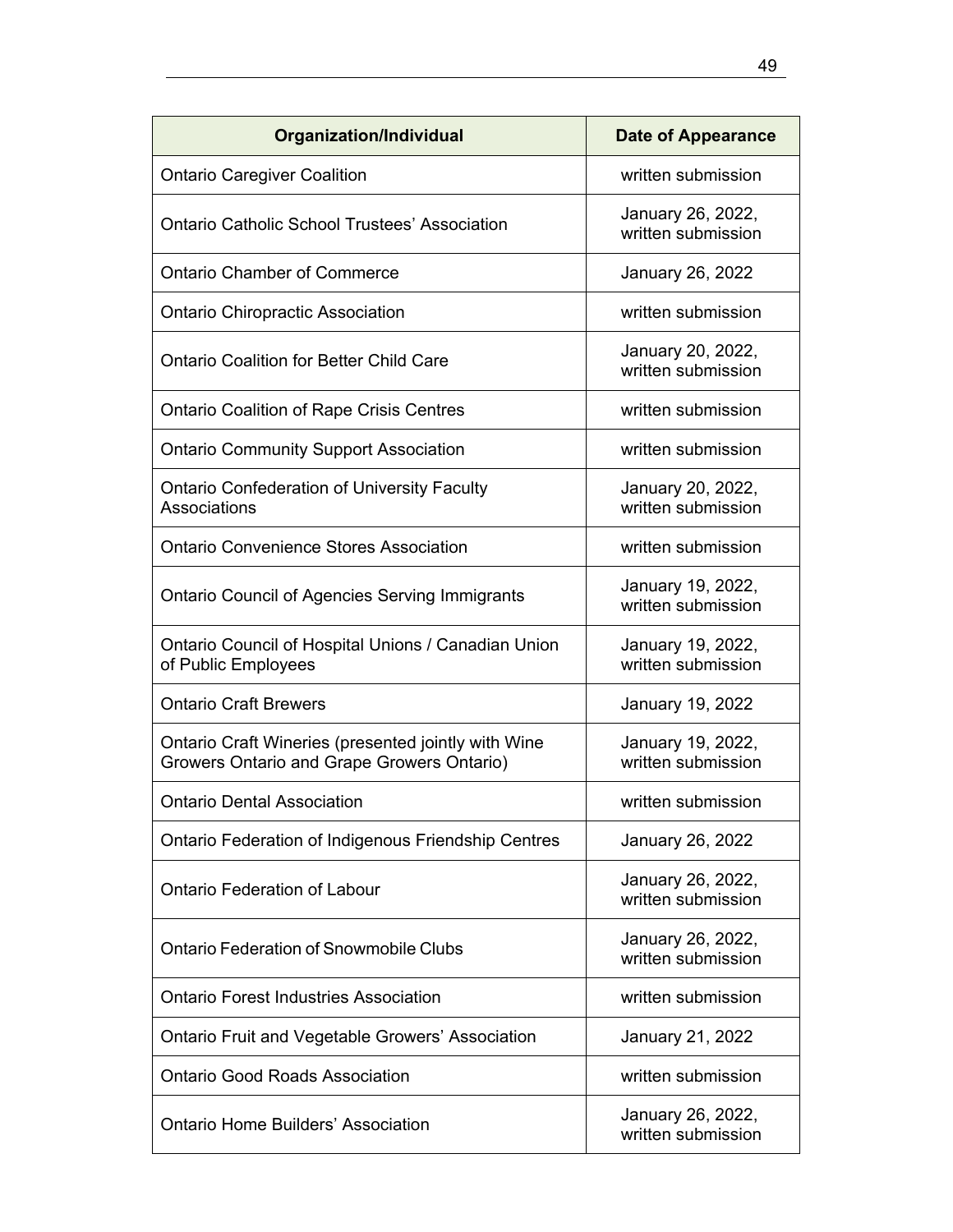| Organization/Individual                                                          | Date of Appearance                      |
|----------------------------------------------------------------------------------|-----------------------------------------|
| <b>Ontario Home Respiratory Services Association</b>                             | written submission                      |
| Ontario Korean Businessmen's Association                                         | January 20, 2022                        |
| Ontario Library Association and Federation of Ontario<br><b>Public Libraries</b> | January 18, 2022,<br>written submission |
| <b>Ontario Long-Term Care Association</b>                                        | January 26, 2022,<br>written submission |
| <b>Ontario Medical Association</b>                                               | January 26, 2022,<br>written submission |
| Ontario Medical Association: District 10 (North West)                            | January 10, 2022                        |
| Ontario Medical Association: District 9 (North East)                             | January 11, 2022                        |
| <b>Ontario Motor Coach Association</b>                                           | written submission                      |
| <b>Ontario Museum Association</b>                                                | January 20, 2022,<br>written submission |
| Ontario Network of Injured Workers Groups -<br><b>Research Action Committee</b>  | January 10, 2022,<br>written submission |
| <b>Ontario Non-Profit Housing Association</b>                                    | written submission                      |
| <b>Ontario Nonprofit Network</b>                                                 | January 21, 2022,<br>written submission |
| <b>Ontario Nurses' Association</b>                                               | January 20, 2022,<br>written submission |
| <b>Ontario Public Health Association</b>                                         | January 26, 2022,<br>written submission |
| <b>Ontario Public School Boards' Association</b>                                 | January 26, 2022,<br>written submission |
| <b>Ontario Public School Boards' Association - Northern</b><br>Region            | January 10, 2022                        |
| <b>Ontario Public Service Employees Union</b>                                    | January 19, 2022,<br>written submission |
| <b>Ontario Public Transit Association</b>                                        | written submission                      |
| <b>Ontario Real Estate Association</b>                                           | January 19, 2022,<br>written submission |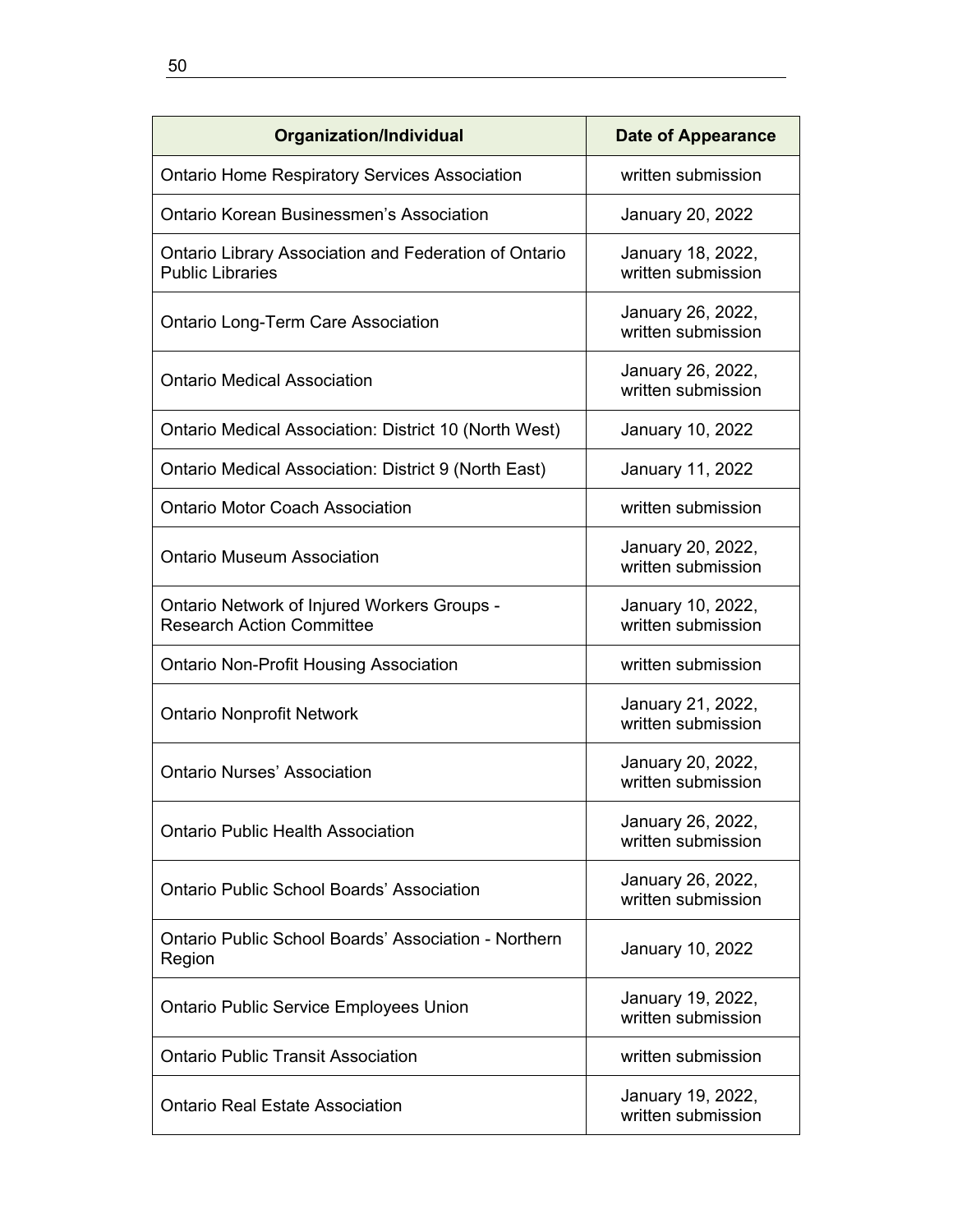| <b>Organization/Individual</b>                                               | <b>Date of Appearance</b>               |
|------------------------------------------------------------------------------|-----------------------------------------|
| <b>Ontario Retirement Communities Association</b>                            | written submission                      |
| <b>Ontario Secondary School Teachers' Federation</b>                         | January 20, 2022,<br>written submission |
| Ontario Secondary School Teachers' Federation,<br>District 11: Thames Valley | January 21, 2022                        |
| <b>Ontario Seniors Care and Assistance Roundtable</b>                        | written submission                      |
| <b>Ontario Sheep Farmers</b>                                                 | January 21, 2022                        |
| <b>Ontario Society of Professional Engineers</b>                             | written submission                      |
| <b>Ontario Tech University</b>                                               | written submission                      |
| <b>Ontario Trial Lawyers Association</b>                                     | January 18, 2022,<br>written submission |
| Ontario Undergraduate Student Alliance                                       | written submission                      |
| <b>Orchestras Canada</b>                                                     | January 26, 2022,<br>written submission |
| Organic Council of Ontario                                                   | written submission                      |
| <b>Ottawa Public Library</b>                                                 | January 12, 2022                        |
| <b>Ottawa Real Estate Board</b>                                              | January 12, 2022                        |
| Pallium Canada                                                               | written submission                      |
| <b>Parkdale Activity-Recreation Centre</b>                                   | written submission                      |
| <b>Parkdale Food Centre</b>                                                  | January 18, 2022,<br>written submission |
| Parkdale Neighbourhood Land Trust                                            | written submission                      |
| Patricia Smiley                                                              | written submission                      |
| <b>Paul Goulet</b>                                                           | January 18, 2022                        |
| Perley Health                                                                | January 18, 2022,<br>written submission |
| Peterborough Regional Health Centre                                          | January 18, 2022                        |
| <b>Pillar Nonprofit Network</b>                                              | January 21, 2022,<br>written submission |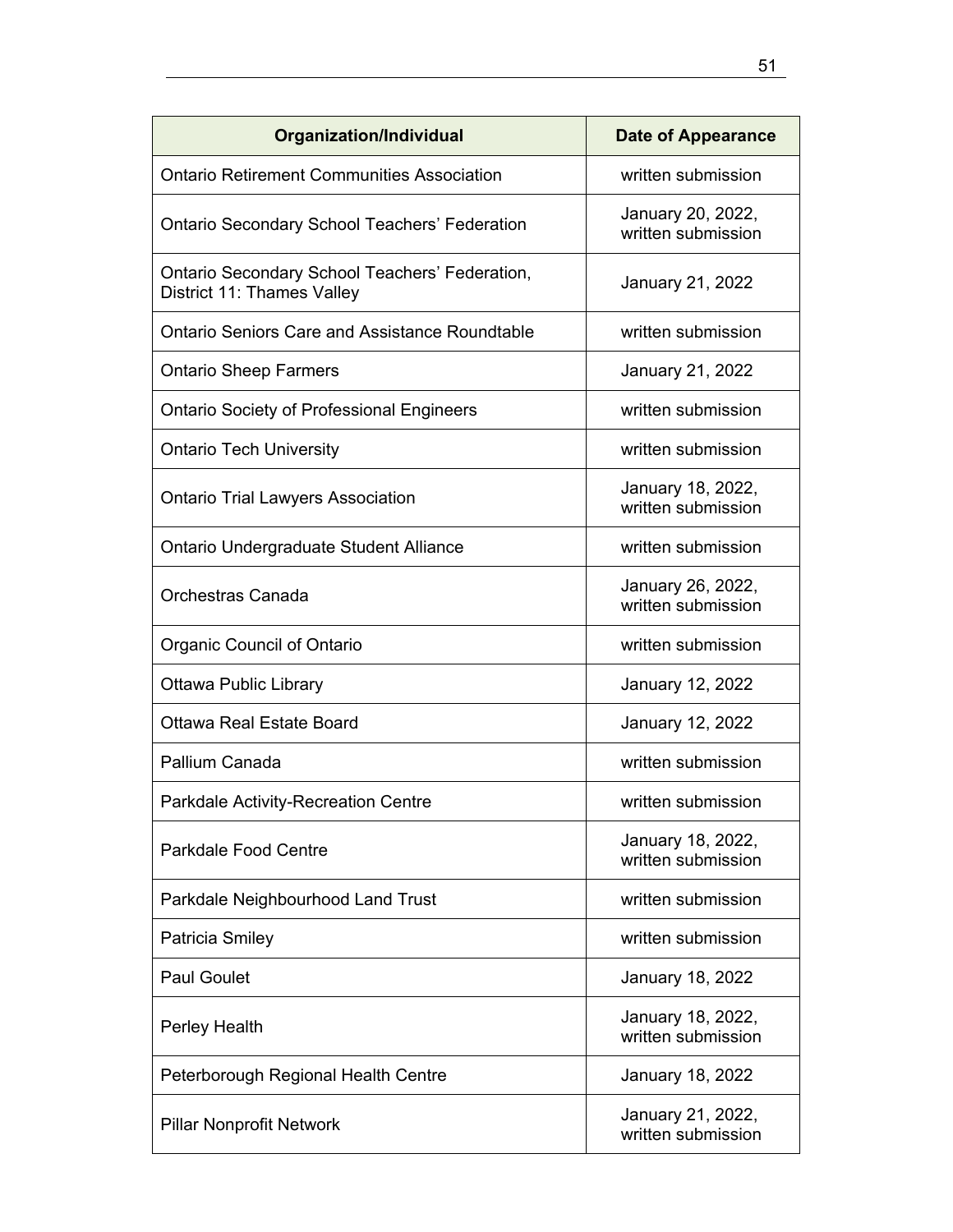| Organization/Individual                                                                              | <b>Date of Appearance</b>               |
|------------------------------------------------------------------------------------------------------|-----------------------------------------|
| Poverty Free Thunder Bay                                                                             | January 10, 2022,<br>written submission |
| Pradhariny Prabagaran                                                                                | written submission                      |
| Prosper Canada                                                                                       | written submission                      |
| <b>Quinte Home Builders' Association</b>                                                             | <b>January 18, 2022</b>                 |
| <b>Reem Sultan</b>                                                                                   | written submission                      |
| Regional Municipality of Waterloo                                                                    | January 21, 2022                        |
| Registered Practical Nurses Association of Ontario                                                   | January 19, 2022,<br>written submission |
| <b>Renata Ozimek</b>                                                                                 | written submission                      |
| <b>Residential and Civil Construction Alliance of Ontario</b>                                        | January 20, 2022,<br>written submission |
| <b>Residential Construction Council of Ontario</b>                                                   | January 20, 2022,<br>written submission |
| <b>Responsible Gambling Council</b>                                                                  | written submission                      |
| <b>Richard Renzella</b>                                                                              | written submission                      |
| RisingOaks Early Learning Ontario                                                                    | written submission                      |
| <b>Ronald McDonald House Charities</b>                                                               | written submission                      |
| Rothmans, Benson & Hedges Inc.                                                                       | January 20, 2022,<br>written submission |
| RTOERO (Retired Teachers of<br>Ontario, Enseignants Retraités de l'Ontario)                          | written submission                      |
| Saijad Ullah                                                                                         | written submission                      |
| Sara Shamsuddin                                                                                      | written submission                      |
| Sarah White                                                                                          | January 18, 2022                        |
| <b>SE Health</b>                                                                                     | written submission                      |
| Serena Leblond                                                                                       | written submission                      |
| Service Employees International Unions Healthcare<br>and the Ontario Council of Hospital Unions/CUPE | written submission                      |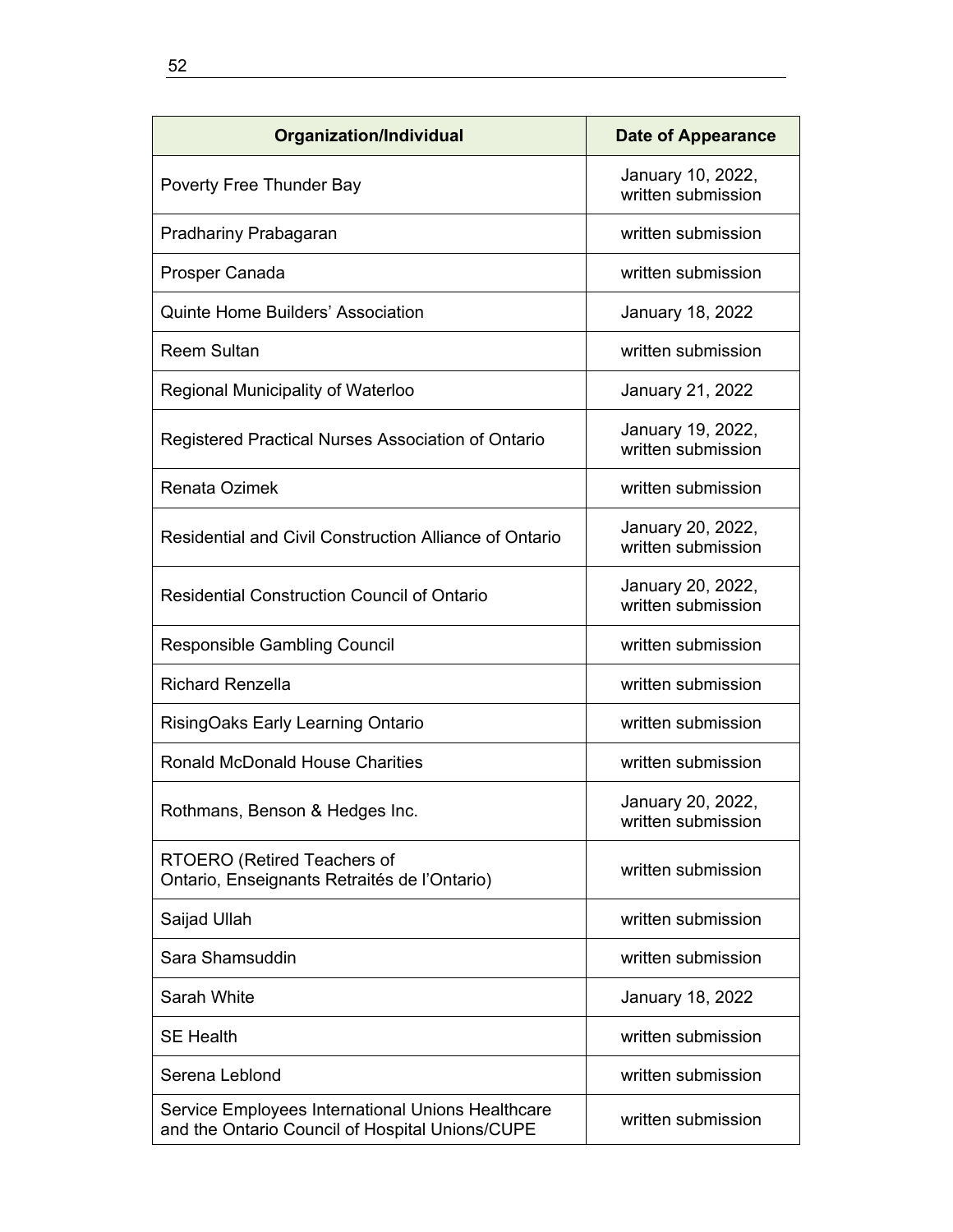| <b>Organization/Individual</b>                       | <b>Date of Appearance</b>               |
|------------------------------------------------------|-----------------------------------------|
| Sharjana Nirmalathasan                               | written submission                      |
| Sickle Cell Awareness Group of Ontario               | written submission                      |
| Siham Elkassem                                       | written submission                      |
| Small Ownership Landlords of Ontario                 | January 26, 2022,<br>written submission |
| Society of United Professionals                      | January 20, 2022,<br>written submission |
| South Asian Women's Rights Organization              | written submission                      |
| South Eastern Ontario Production Accelerator Fund    | written submission                      |
| <b>South West Community Support Services Council</b> | written submission                      |
| Spirits Canada                                       | January 19, 2022                        |
| Suzanne Rajeh                                        | written submission                      |
| <b>Teck Resources Limited</b>                        | written submission                      |
| <b>TELUS Health</b>                                  | written submission                      |
| The Black Council of Windsor-Essex                   | January 21, 2022,<br>written submission |
| The Co-operators Group                               | written submission                      |
| The Council on Aging of Ottawa                       | written submission                      |
| Thunder Bay Chamber of Commerce                      | written submission                      |
| Tilr                                                 | written submission                      |
| <b>Toronto District School Board</b>                 | written submission                      |
| <b>Toronto Raging Grannies</b>                       | written submission                      |
| <b>Toronto Symphony Orchestra</b>                    | January 19, 2022                        |
| Toronto's Big 8 Arts and Culture Organizations       | written submission                      |
| Tourism Industry Association of Ontario              | written submission                      |
| Township of Dawn Euphemia                            | written submission                      |
| triOS College                                        | written submission                      |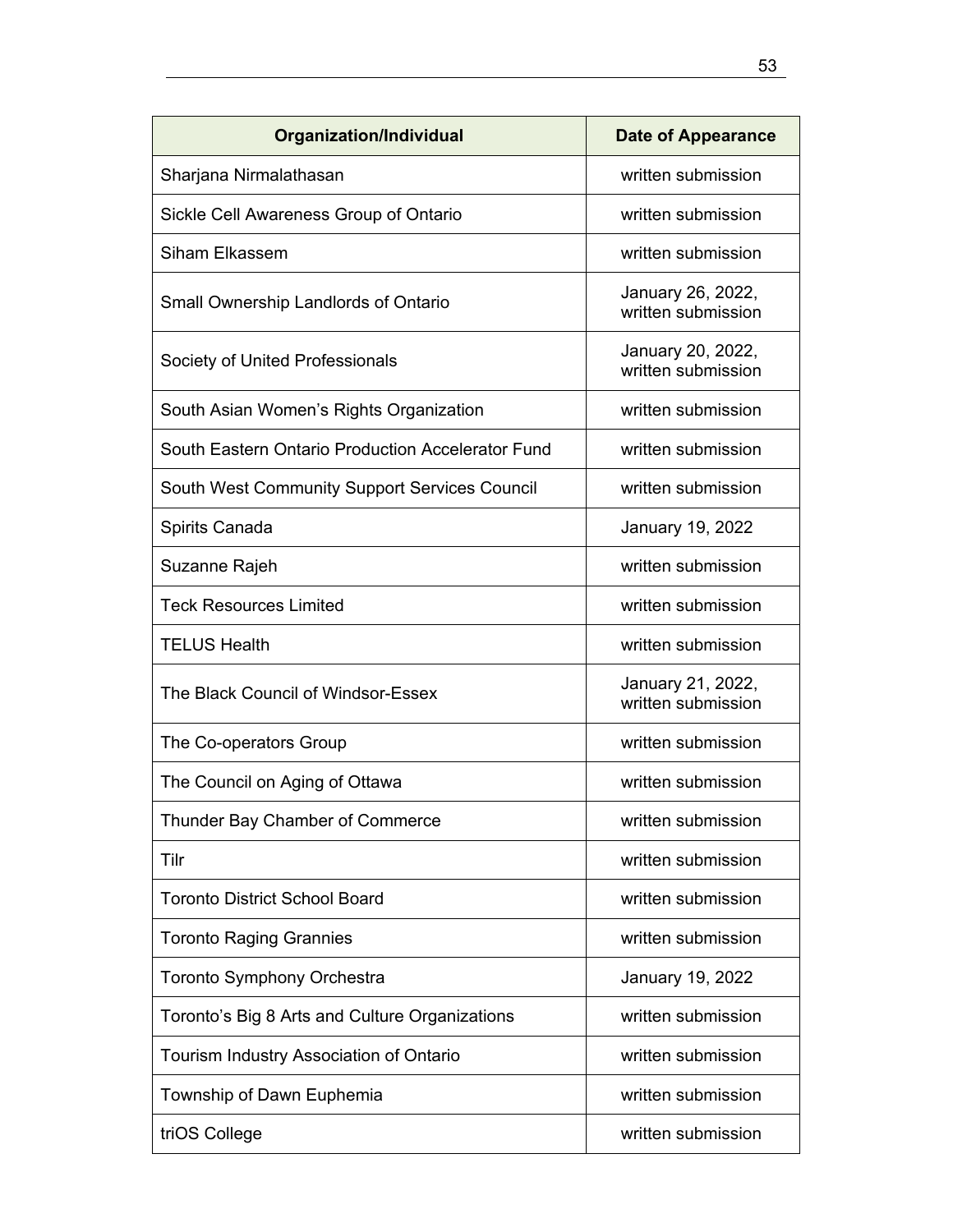| <b>Organization/Individual</b>             | <b>Date of Appearance</b>               |
|--------------------------------------------|-----------------------------------------|
| <b>Trystan Goetze</b>                      | written submission                      |
| <b>TTCriders</b>                           | January 20, 2022,<br>written submission |
| <b>Turkey Farmers of Ontario</b>           | written submission                      |
| Unifor                                     | January 26, 2022,<br>written submission |
| University of Guelph                       | written submission                      |
| University of Toronto Students' Union      | written submission                      |
| University of Waterloo                     | January 21, 2022,<br>written submission |
| <b>VHA Health and Home Support</b>         | January 18, 2022,<br>written submission |
| Victorian Order of Nurses-Ontario Branch   | written submission                      |
| <b>Voices and Choices</b>                  | January 18, 2022,<br>written submission |
| Weedmaps                                   | written submission                      |
| Women's Crisis Services of Waterloo Region | written submission                      |
| <b>YMCA of Eastern Ontario</b>             | January 18, 2022                        |
| <b>York University</b>                     | written submission                      |
| <b>YWCA Toronto</b>                        | January 19, 2022,<br>written submission |
| Zahra Afara                                | written submission                      |
| Zulfikar Kasmani                           | written submission                      |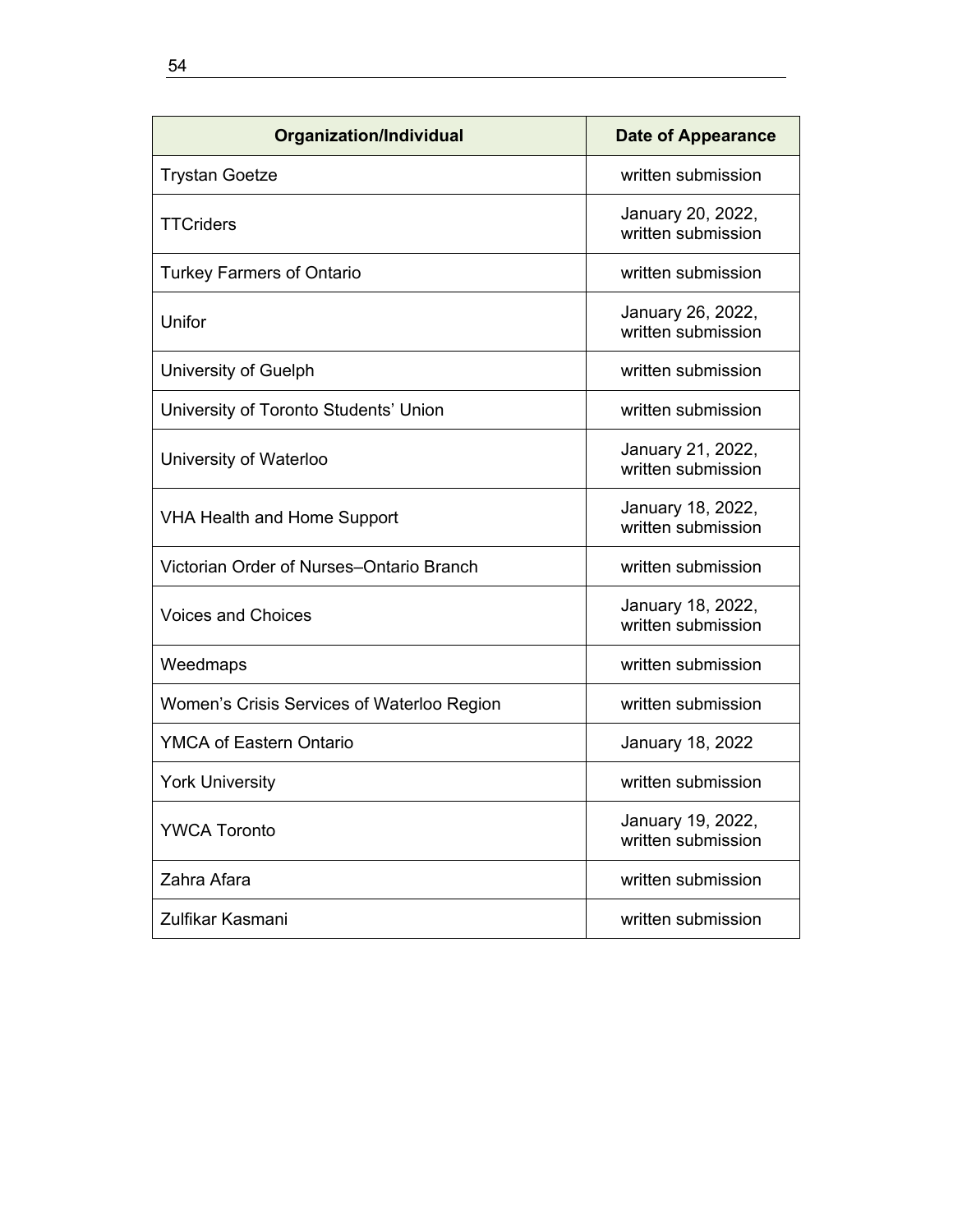# **APPENDIX A – DISSENTING OPINION OF THE NEW DEMOCRATIC PARTY MEMBERS OF THE COMMITTEE**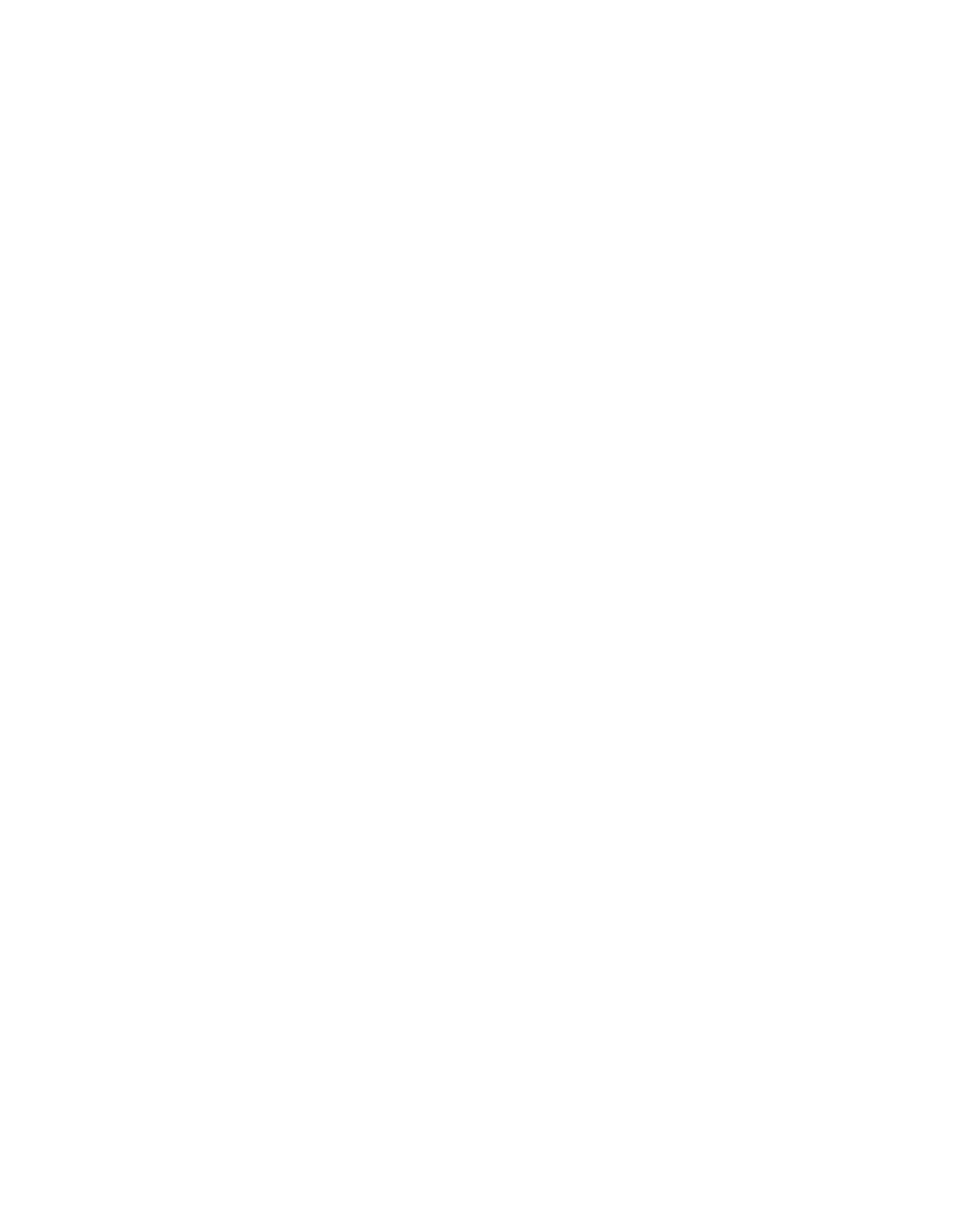The 2022-23 Budget represents Ontario's first real opportunity to take the hard lessons of the pandemic and use them to build a more resilient economy and strengthen the public services Ontarians rely on. Unfortunately, the majority decision to exclude many of the specific recommendations and observations brought forward during the hearings and via the written submissions is not only a disservice to those who took the time and effort to share their insight with the Committee, but robs legislators of the context that this important feedback provides as we make decisions about how and where we invest as a province.

Although no one has escaped the impact of COVID-19, the pandemic has opened our collective eyes to the inequities that shape the day-to-day lives of millions of Ontarians. It is disappointing that the report failed to clearly reflect the important advice provided by a broad spectrum of Ontarians, particularly when the verbal and written testimony highlighted the problems created by the underfunding and cuts of the Ford government. Here are a few key omissions:

- Childcare: Stakeholders made it clear that an investment of \$500M in operational funding is needed to address the lack of affordable childcare in Ontario.
- Education: Fix Our School estimates that \$16.8B is needed to address the repair backlog and infrastructure problems in Ontario's schools
- Colleges and Universities: the Ontario Confederation of University Faculty Associations, citing a lack of public funding for Ontario's universities, called for \$95.5M in Northern and bilingual university grants.
- Gender-Based Violence: the Ontario Association of Interval and Transition Houses put forward a request for \$30M to increase operating budgets for gender-based violence shelters.
- Legal Aid: The Society of United Professionals shared polling data that suggests nearly 75% of Ontarians oppose the Ford government's cuts to legal aid
- Social Assistance: the Income Security Advocacy Centre requested a specific increase to social assistance rates (Ontario Works: \$1,087; ODSP: \$1,525) to better reflect the actual cost of living.

Additionally, New Democrats find it extremely problematic that a report designed to inform the Budget process fails to include key budgetary pressures and inflationary concerns.

With access to over 137 oral presentations and 300 written submissions, there is no reason for the pre-budget report not to accurately reflect what was shared with members of the Committee, or for the report to fail to appropriately address the challenges faced by Ontarians. As Ontario seeks to take the next steps toward recovery, the Official Opposition hopes that the Ford Government makes better use of the advice provided than the majority did in crafting the summary provided to the House.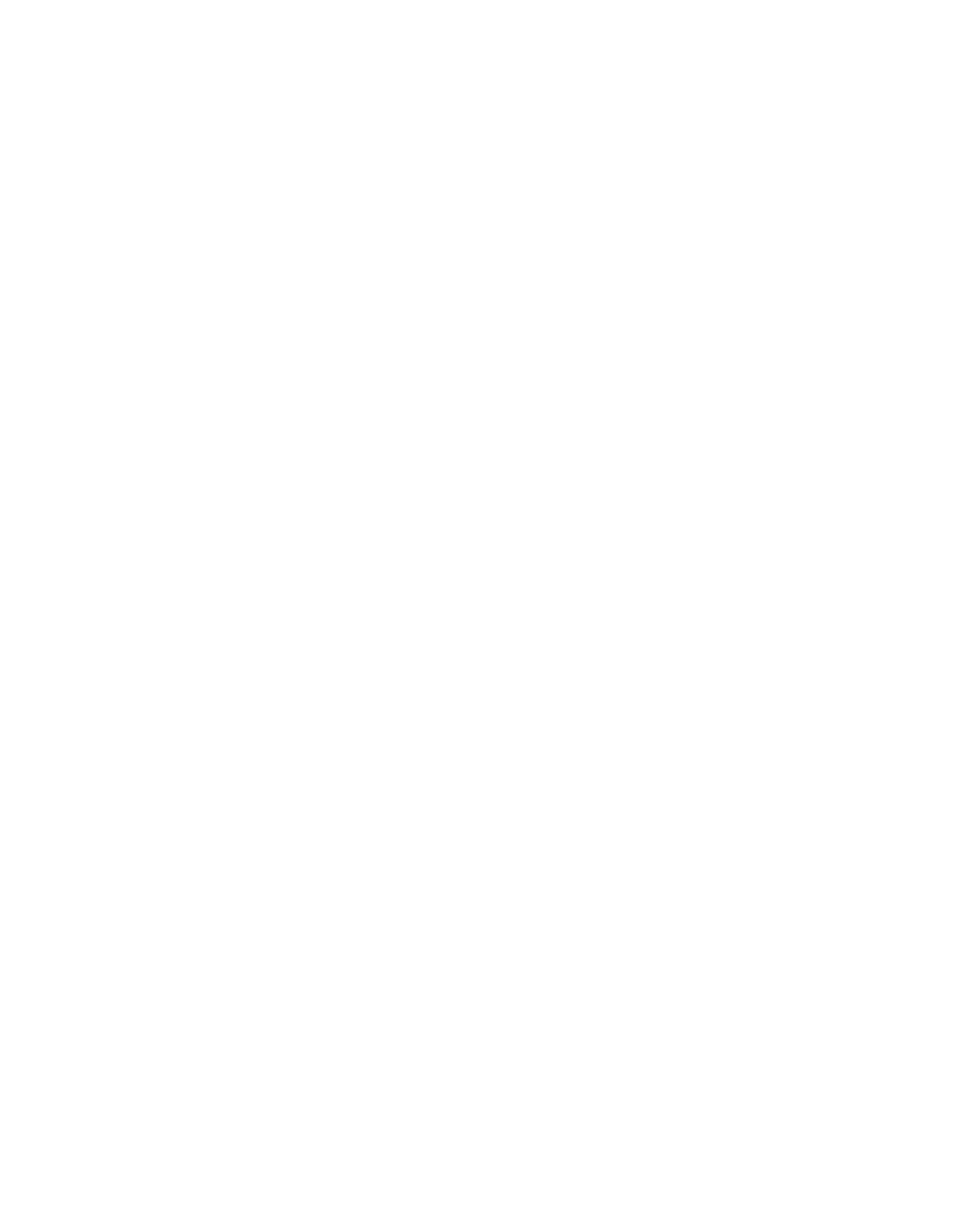# **APPENDIX B – DISSENTING OPINION OF THE LIBERAL PARTY MEMBER OF THE COMMITTEE**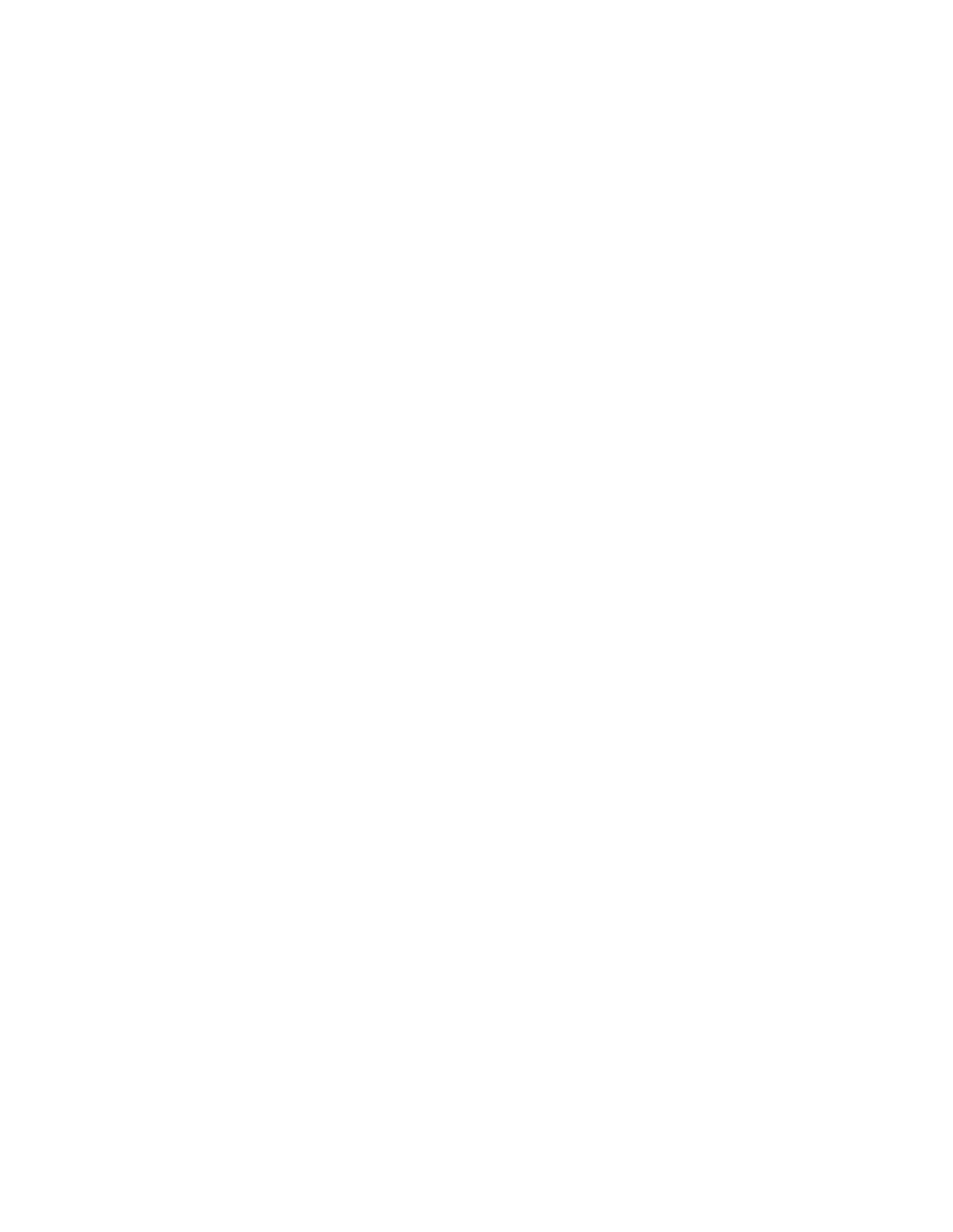### **Key Recommendations:**

- Protect the health of every person in Ontario using an equity lens as we manage the evolving impact of COVID-19. By using an equity lens, the Government of Ontario would also acknowledge that the COVID-19 pandemic has had disproportionate impacts on women, Black and Indigenous communities, Ontarians with disabilities, and other equitydeserving groups.
- The Government needs to restore the cuts to Legal Aid Ontario and ensure that funding is reflective of the present costs associated with access-to-justice.
- The Government must include a \$10-a-day daycare program in their upcoming Budget.
- The Budget needs to ensure there is funding to close learning gaps, support student mental health and wellbeing, and increase sporting programs in schools.

# **Introduction**

As the Ontario Liberal Party member of the Standing Committee of Finance and Economic Affairs (SCFEA), I would like to thank all witnesses who have provided oral or written submissions before the SCFEA. The Committee heard about the devastating impacts on people and businesses resulting from the multiple shutdowns of our communities due to the COVID-19 pandemic. The SCFEA also heard many of the needs Ontarians have coming out of this pandemic, so we can build back stronger in 2022 and the generations to come. The SCFEA must improve accessibility to and exposure of Pre-Budget Consultations so that all Ontarians are represented in the subsequent report.

The impact of the COVID-19 pandemic necessitates an unprecedented response; it is critical that lasting investments are made to ensure no one is left behind. The Government cannot continue to hoard unallocated funds and reserve funding. To realize a robust and inclusive economy in Ontario, it is necessary to advocate for women and for the equity of all Ontarians. Ontario Liberals also recognize that this pandemic has had a disproportionate impact on specific segments of the province's population; as reported by Michael Kerr at Colour of Poverty - Colour for Change, 40% of Ontarians with an Arab background, 36% of our West Asian population and 31% of those of Korean heritage live in poverty. As we move forward, we must address the unique challenges that presently exist and plot a course of economic recovery that prioritizes equity.

#### **Health Equity Response for the Pandemic**

Ontario Liberals are disappointed in the failure of the Provincial Government to apply an equity lens to their pandemic response. When it comes to the health of Ontarians, Black, Indigenous, and people of colour (BIPOC) communities have been struggled at disproportionate levels. In their testimony before the SCFEA, Colour of Poverty called for a "comprehensive collection of disaggregated data based on race and other identity factors." From the onset of COVID-19, our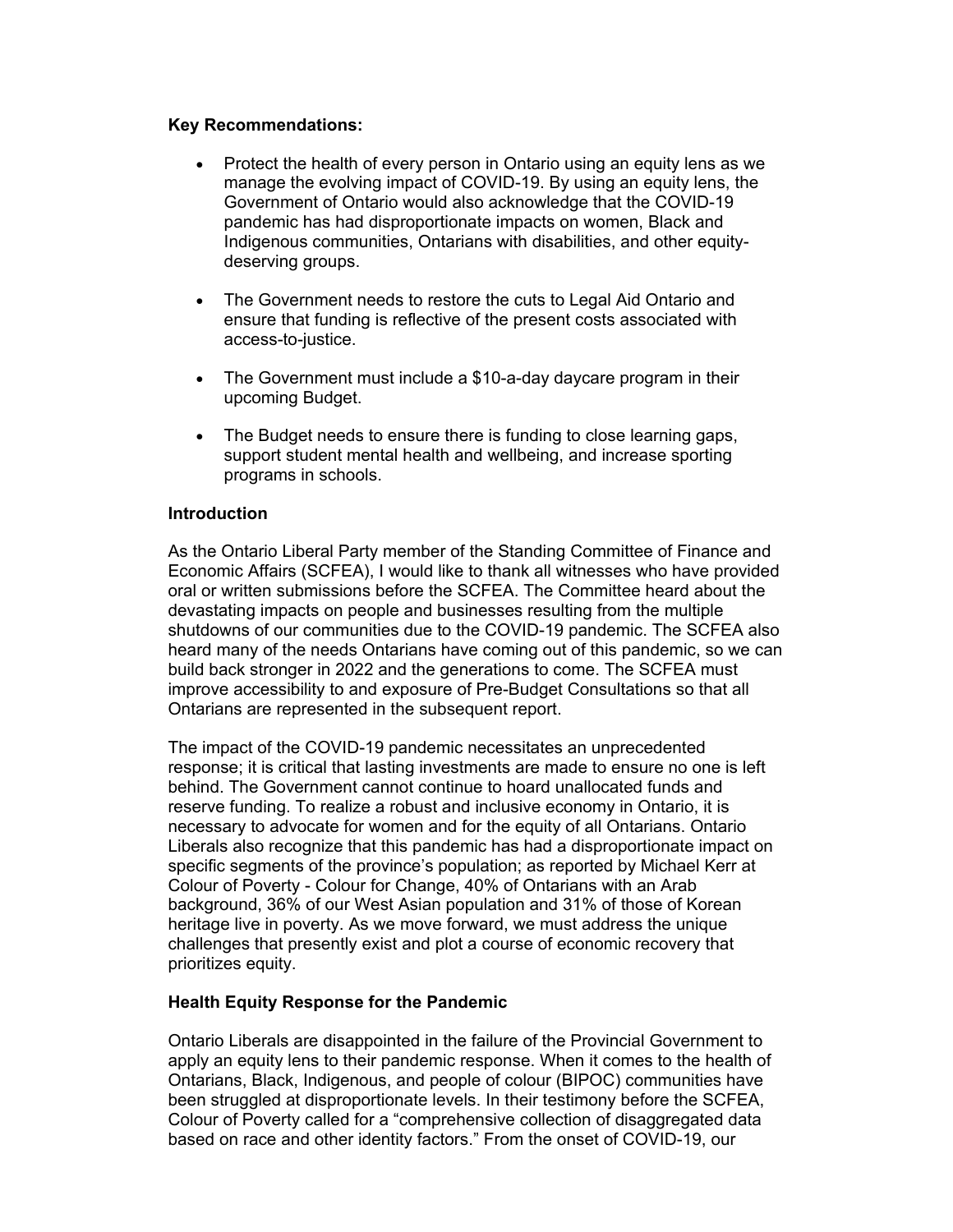Government should have known that the COVID-19 global pandemic hit Black, Indigenous and other equity-deserving groups much harder than others. This is highlighted in the *Annual Report on the State of Public Health in Canada* (2020) by Canada's Chief Public Health Officer, Dr. Theresa Tam. The report demonstrates that race matters when looking at outcomes related to COVID-19. It notes that per surveillance data from Toronto and Ottawa, COVID-19 cases are 1.5 to 5 times higher among racialized populations than non-racialized. Using science and evidence, our Government should have taken action to protect these groups. Dr. Tam's report also acknowledges a lack of health data. As the Ontario Liberal Party Committee member, I echo the call to collect disaggregated racebased data through the Ontario Health Insurance Plan, and I would add that there should be increased resources and PCR testing made available for hotspot communities.

Ontario's COVID-19 response must include ten provincially funded paid sick days. The people of this province should not have to place themselves or their neighbours at risk. Nor should they be forced to choose between tending to their health and keeping food on the table. With ten paid sick days, Ontario would be better able to support vulnerable communities that are seeing higher infection rates. It is important to note that the call for paid sick days has also come from a number of oral witnesses, including the Canadian Union of Public Employees, AMAPCEO, the Income Security Advocacy Centre, UNIFOR, the Ontario Federation of Labour, the Ontario Association of Interval and Transition Houses, the Gender Equality Coalition of Ontario, the Ontario Nonprofit Network, London Health Coalition, Advocacy Centre for Tenants Ontario, Ontario Nurses Association, YWCA Toronto, and OPSEU/SEFPO.

When it comes to health, an equity lens is crucially needed; I therefore urge the Government to include it in their public health approach.

#### **Government Neglects Importance of Legal Aid: Cuts Have Hurt Equity Deserving Groups**

In the 2019 Budget, the Conservative Government made a 30% reduction to funding allocated for Legal Aid Ontario. That \$133 million cut left a disastrous impact on vulnerable people in our province seeking access to justice.

Multiple witnesses spoke before the SCFEA of a notable increase in selfrepresented parties due to fewer resources. Shalini Konanur, of the South Asian Legal Clinic, pointed out that the percentage of self-represented litigants has become "exponentially higher." This result has weakened the efficiency of our justice system. According to Douglas Kwan of the Advocacy Centre for Tenants Ontario, this has caused courts and tribunals to "slow to a halt." Konanur also told the SCFEA that from a cost and access-to-justice perspective, it is becoming more expensive for legal services, and that racialized people experience barriers to justice much more. These consequences have seriously affected women facing gender-based violence, and many find themselves standing in courtrooms on their own. Michelle Johnston, of the Society of United Professionals, observed that workload has increased due to Government cuts, and that this has "diminished the ability" for those at Legal Aid to serve their clientele.

As the Ontario Liberal Party Committee member, I am concerned by the lack of understanding the Government has for the impact that even 'small' cuts have on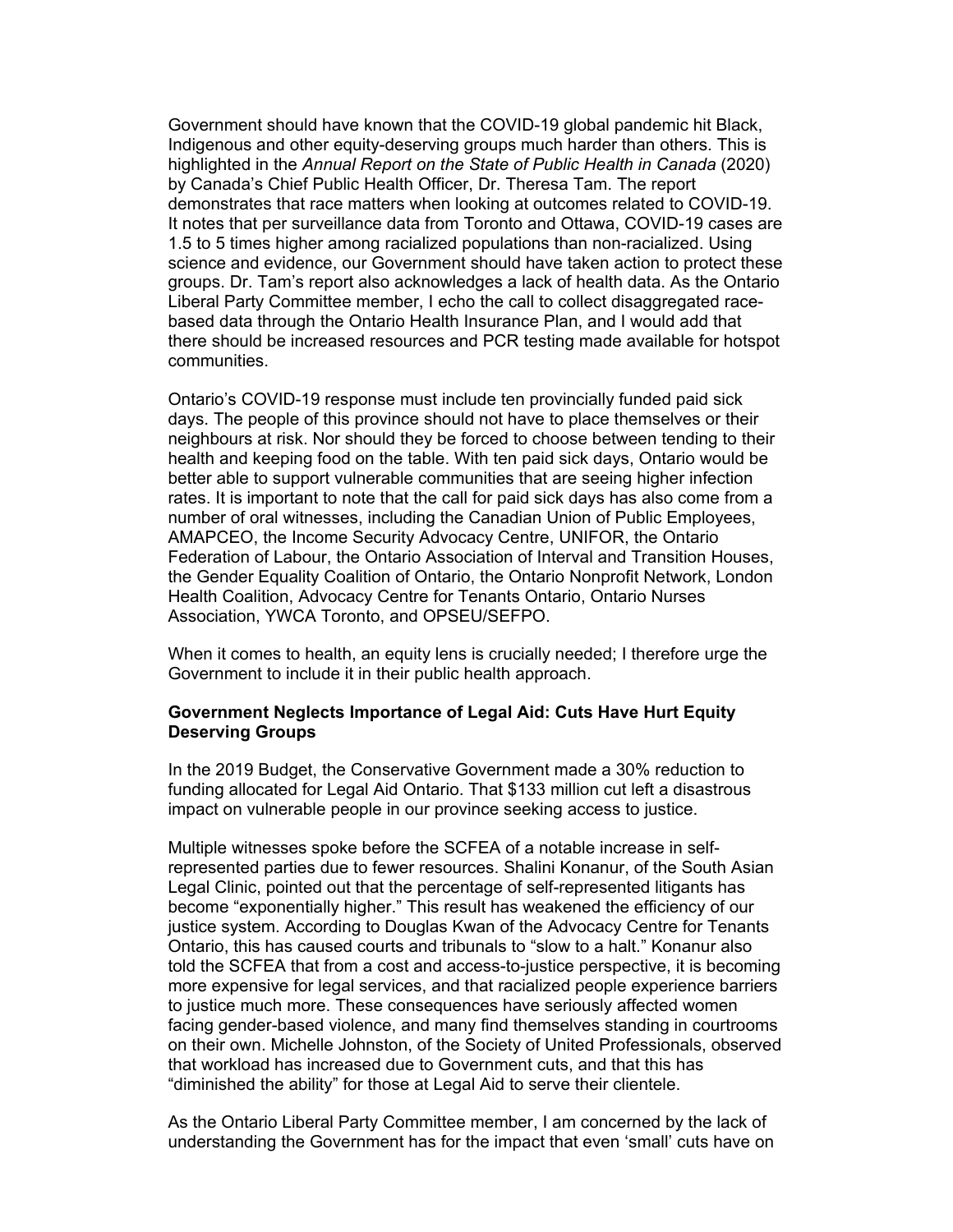equity-deserving groups. For every dollar invested in Legal Aid, \$9 to \$16 is saved in justice services and programs, and \$6 in social spending. The province cannot afford to roll back on progress that has been made. I therefore call on the Government to restore funding to Legal Aid Ontario to a degree reflective of the present costs associated with access-to-justice.

#### **Government Must Stop Roadblock to Affordable Childcare**

Ontario's lack of affordable childcare is an issue that was raised multiple times before the SCFEA during oral Pre-Budget Consultations by a range of voices including the Canadian Union of Public Employees to the Ontario Federation of Indigenous Friendship Centres, UNIFOR, the Ontario Federation of Labour, the Ontario Chamber of Commerce, the Ontario Interval and Transition Houses, Gender Equality Coalition of Ontario, the Ontario Non-Profit Network, the Brampton Board of Trade, the Ontario Coalition for Better Child Care, YWCA Toronto, the Ontario Nurses Association and Kitchener Mayor Berry Vrbanovic. Every province and territory in this country has accepted the Federal Government's proposal to deliver \$10 per day childcare for families, but Ontario has yet to sign on.

The Ontario Federation of Indigenous Friendship also highlighted the lack of equity in the Ontario Government's current spending plan for childcare. While \$1.4 billion is spent annually on the sector, and five percent of Ontario's population is Indigenous, only \$2.5 million is earmarked for Indigenous-led childcare spaces. That amount is 28 times less than Indigenous communities should receive.

Ontario Liberals urge the Government to include affordable childcare in their upcoming Budget. There is real concern that Ontario is losing childcare spaces at a time when the province cannot afford to leave families behind.

#### **Bolster Education Funding: Children are our Future and Must be our Priority**

Concerns over lost learning and inadequate support for student wellbeing were raised by a number of witnesses before this SCFEA. According to Cathy Abraham, President of the Ontario Public School Boards' Association, "the need for mental health supports have never been higher." Karen Littlewood, President of the Ontario Secondary School Teachers Federation, called for expanded resources to cater to the increased need for mental health supports in schools. And Ontario Catholic School Trustees' Association President Patrick Daly said his most significant concern, which he believes is shared by Ontario's Catholic school boards, is "the impact both on mental health and academic achievement."

It must be recognized that funding education is investing in our future. Sadly, Ontario's educators informed the SCFEA that they feel the current Government does not share in this belief. According to Karen Brown, President of the Elementary Teachers' Federation of Ontario, "the COVID-19 pandemic has exacerbated concerns about large class sizes, the poor physical conditions of schools, the lack of access to technology and the government's failure to provide appropriate funding to meet the needs of all students. These concerns were evident even before the pandemic, due to devastating cuts to public education."